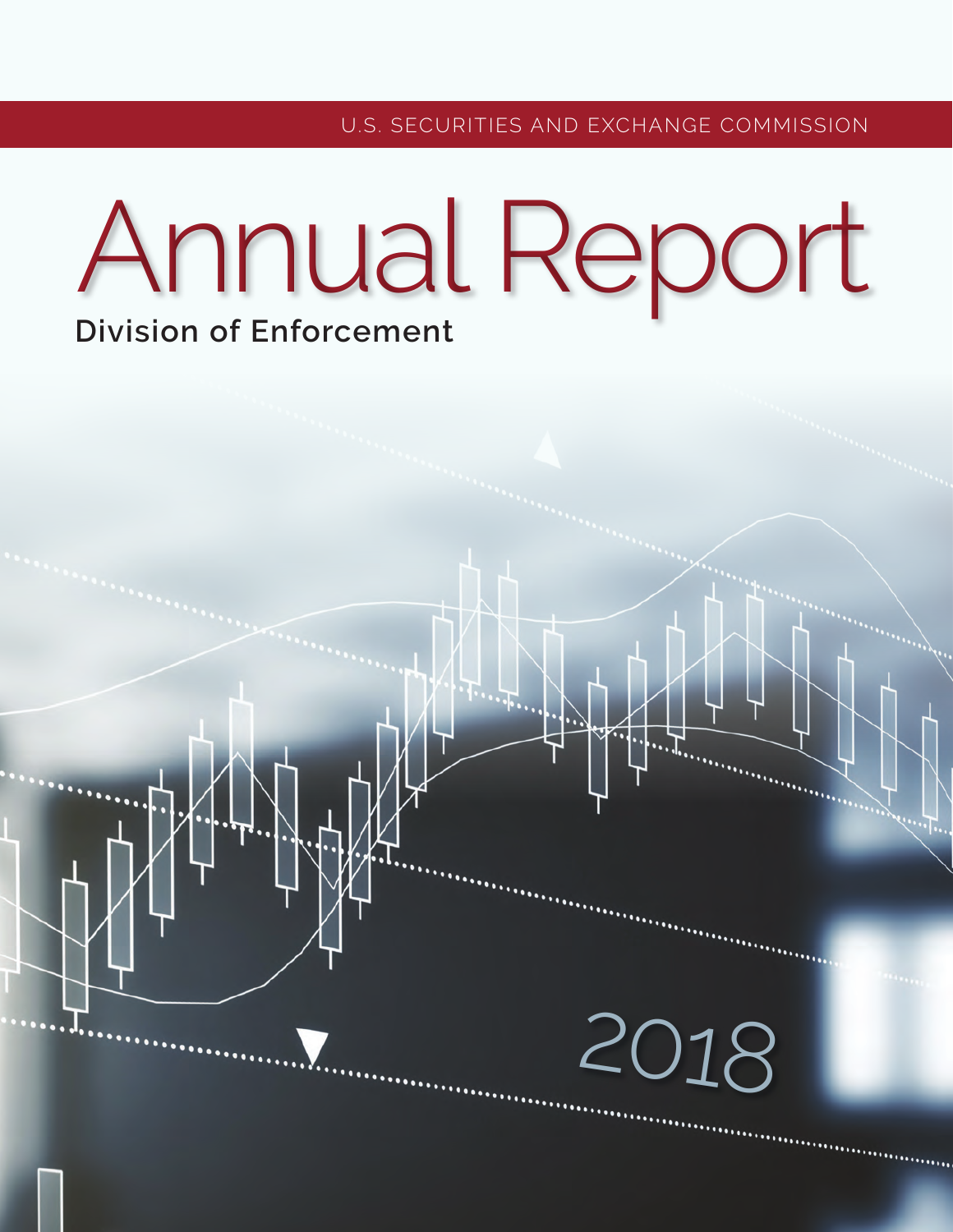### DISCLAIMER

This is a report of the staff of the U.S. Securities and Exchange Commission. The Commission has expressed no view regarding the analysis, fndings, or conclusions contained herein.

Report available on the web at<www.sec.gov/reports>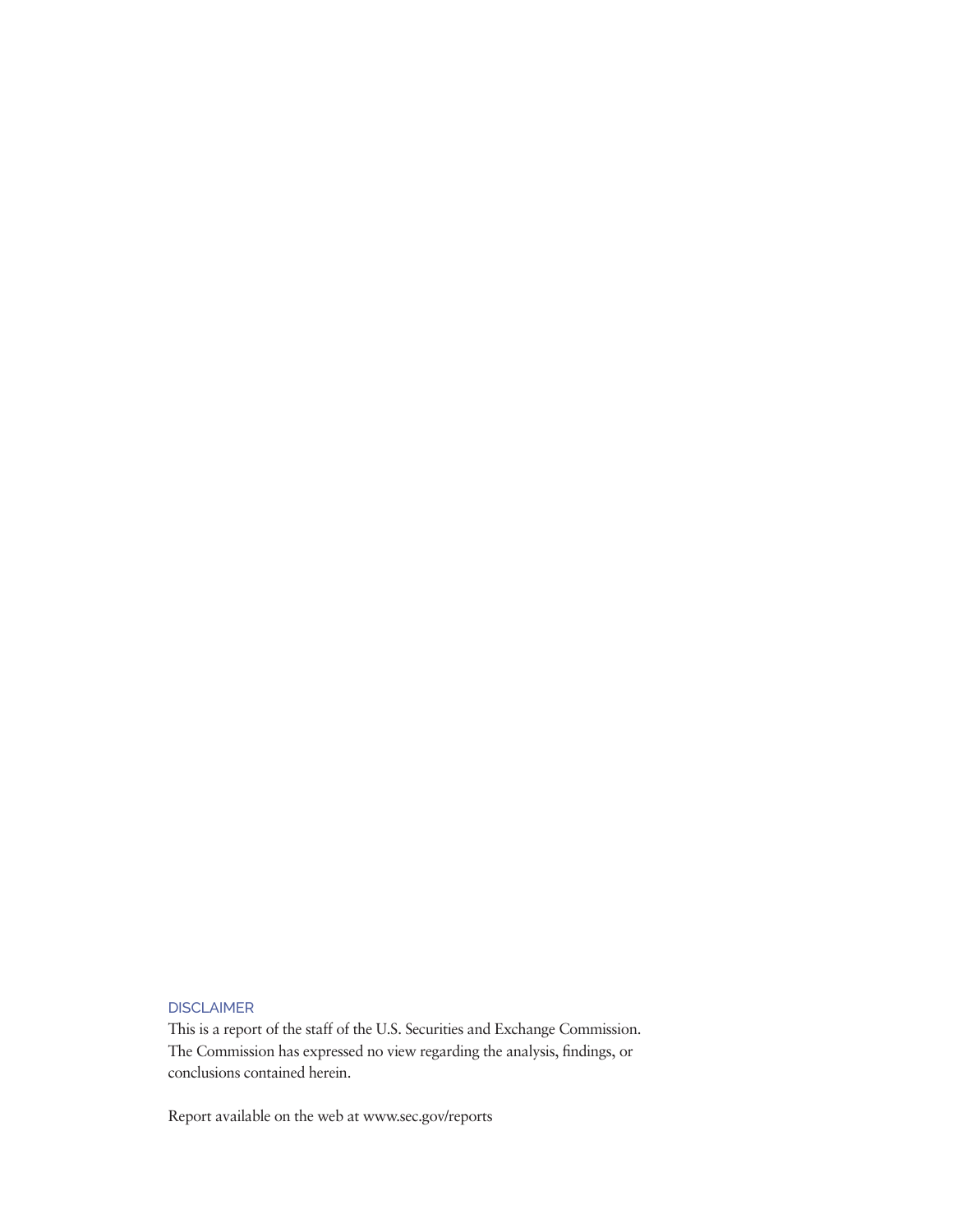# **CONTENTS**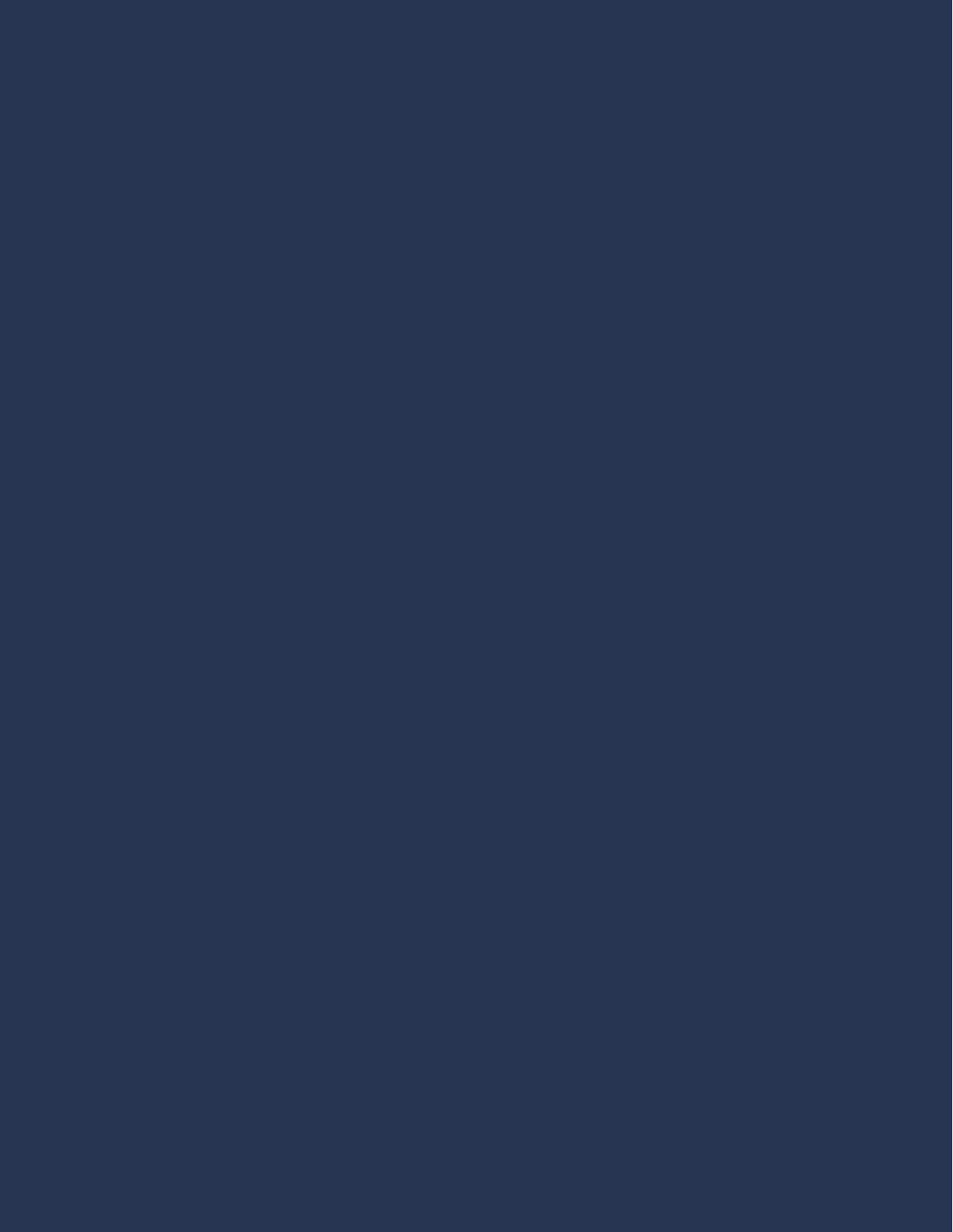# <span id="page-4-0"></span>MESSAGE FROM THE CO-DIRECTORS







CO-DIRECTOR

Last year, the Division of Enforcement issued its frst annual report discussing the enforcement-related accomplishments of the Commission. We continue that practice with this report, which presents and assesses the Division's work during Fiscal Year (FY) 2018, highlights some of its more signifcant accomplishments, and discusses key initiatives. We believe that the Division's work this year was a great success.

But how do we measure success? As we have often emphasized, quantitative metrics—for example, the raw number of cases fled or the total amounts of fnes and penalties assessed during an arbitrary time period such as a single fscal year—cannot adequately measure the effectiveness of an enforcement program. Indeed, we believe a singular focus on such metrics can result in a misalignment of incentives and objectives.

Instead, we believe the effectiveness of the program can better be measured by assessing the nature, quality, and effects of the Commission's enforcement actions. Are we deterring future harm by bringing meaningful cases that send clear and important messages to market participants? Are we protecting investors and markets by holding individuals accountable for wrongdoing and removing bad actors from the securities markets? Are we stripping wrongdoers of their ill-gotten gains and returning money to victims? Are we acting quickly to stop frauds, prevent future losses, and return ill-gotten gains to harmed investors?

To be sure, these measuring sticks are more diffcult to employ than counting up the raw number of cases or offering a gross total of fnancial sanctions. But those raw numbers and gross totals do little to provide a true picture of whether the Division's efforts have furthered the Commission's three-part mission of protecting investors, maintaining fair, orderly, and effcient markets, and facilitating capital formation. To effectively assess our performance, and guide our future efforts, we must be more rigorous and thoughtful in our analysis.

In our report last year, we articulated fve principles that would guide the Division's assessment of its performance: (1) focus on the Main Street investor; (2) focus on individual accountability; (3) keep pace with technological change; (4) impose remedies that most effectively further enforcement goals; and  $(5)$  constantly assess the allocation of our resources. We believe the efforts of the Division's dedicated leadership and staff—at headquarters in Washington, DC, and across the country in our 11 regional offices—over the past fiscal year refect a faithful adherence to these principles.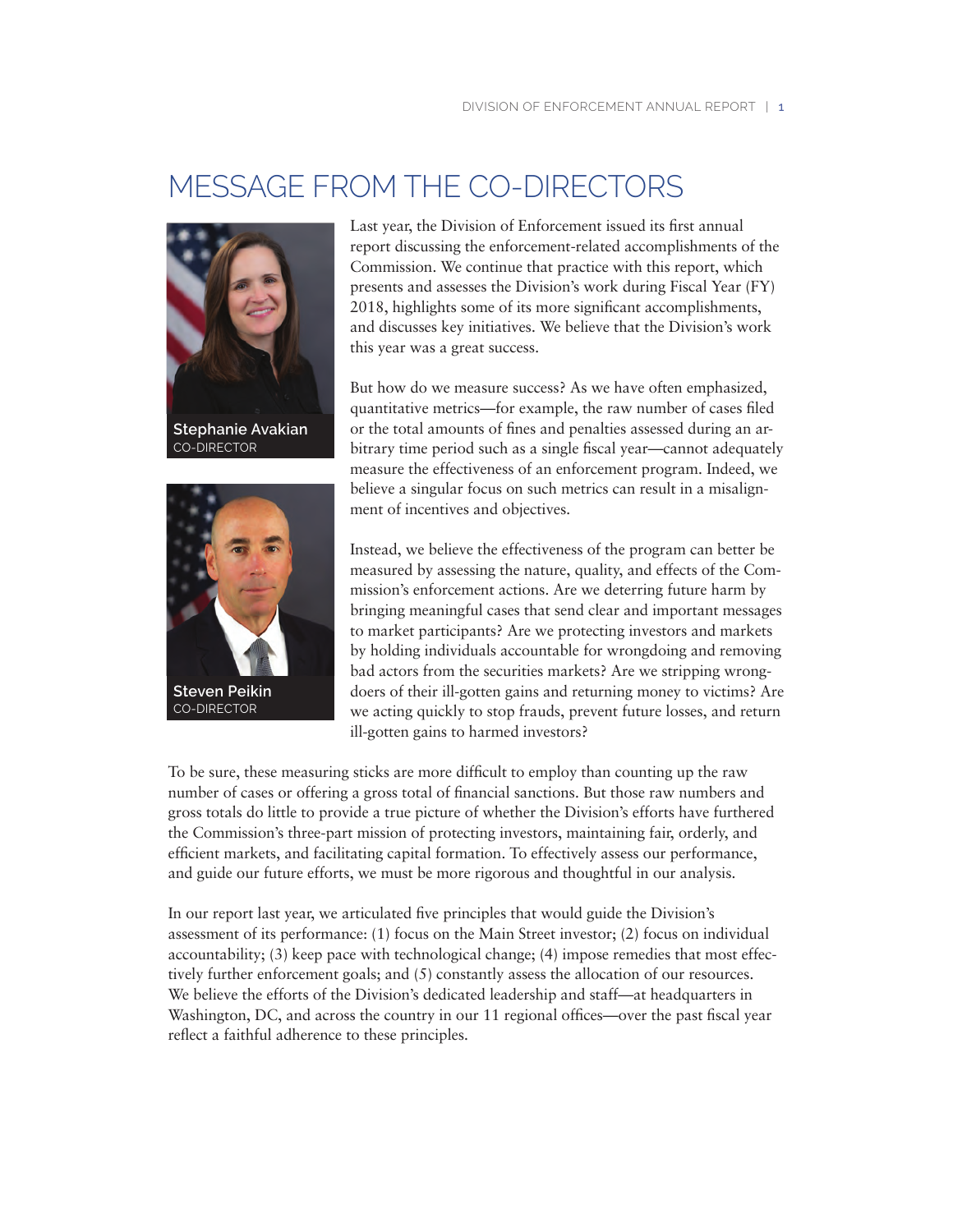### Principle 1: Focus on the Main Street Investor

The Division of Enforcement is focused on protecting the interests of the Main Street, or retail, investor. These are market participants who need and deserve the attention of the Commission. Over the past fscal year, the Division investigated and recommended to the Commission hundreds of cases alleging misconduct perpetrated against retail investors. Many of those cases were simultaneously resolved, resulting in meaningful and prompt relief. The balance are being pursued through litigation. Our focus on identifying and addressing misconduct against Main Street investors has also resulted in a pipeline of hundreds of retailfocused investigations that were ongoing at the close of the fscal year. Importantly, Division personnel again worked diligently to return substantial sums to harmed investors—this year \$794 million.

The Division's focus on protecting Main Street investors was also refected in two important initiatives over the past fscal year. First, the Retail Strategy Task Force, formed in FY 2018, contributed to the Division's retail focus by leveraging enforcement resources and drawing on expertise from across the Commission to develop and implement strategies and techniques for addressing the types of misconduct that most affect retail investors. And, second, during FY 2018, the Commission announced the Share Class Selection Disclosure (SCSD) Initiative, a program designed to quickly and effciently bring relief to investors who may have been harmed by failures to disclose conficts of interest related to marketing fees and expenses associated with the selection of mutual fund share classes. Scores of investment advisers participated in the SCSD Initiative, which will result in charges against them. We expect investors to beneft greatly from money that will be repaid to them by participants in the initiative. Importantly, a goal of this initiative is to ensure that advisers and their affliates properly disclose their conficts of interest.

As we said before, we do not believe the Commission faces a binary choice between protecting Main Street and policing Wall Street. It must do both. In many cases, including those highlighted by our SCSD Initiative, misconduct at these institutions causes substantial harm to investors on Main Street. This year, as the Division of Enforcement focused its lens on protecting Main Street investors, it continued to investigate and recommend actions against fnancial institutions, intermediaries, and other market participants.

### Principle 2: Focus on Individual Accountability

Holding individuals accountable for wrongdoing is a key pillar of any strong enforcement program. Institutions act only through their employees, and holding culpable individuals responsible for wrongdoing is essential to achieving our goals of general and specifc deterrence and protecting investors by removing bad actors from our markets. The SEC's actions over the past year illustrate the premium we place on establishing individual liability where appropriate. In FY 2018, the Commission charged individuals in more than 70% of the stand alone enforcement actions it brought. Those charged include individuals at the top of the corporate hierarchy, including numerous CEOs and CFOs, as well as accountants, auditors, and other gatekeepers.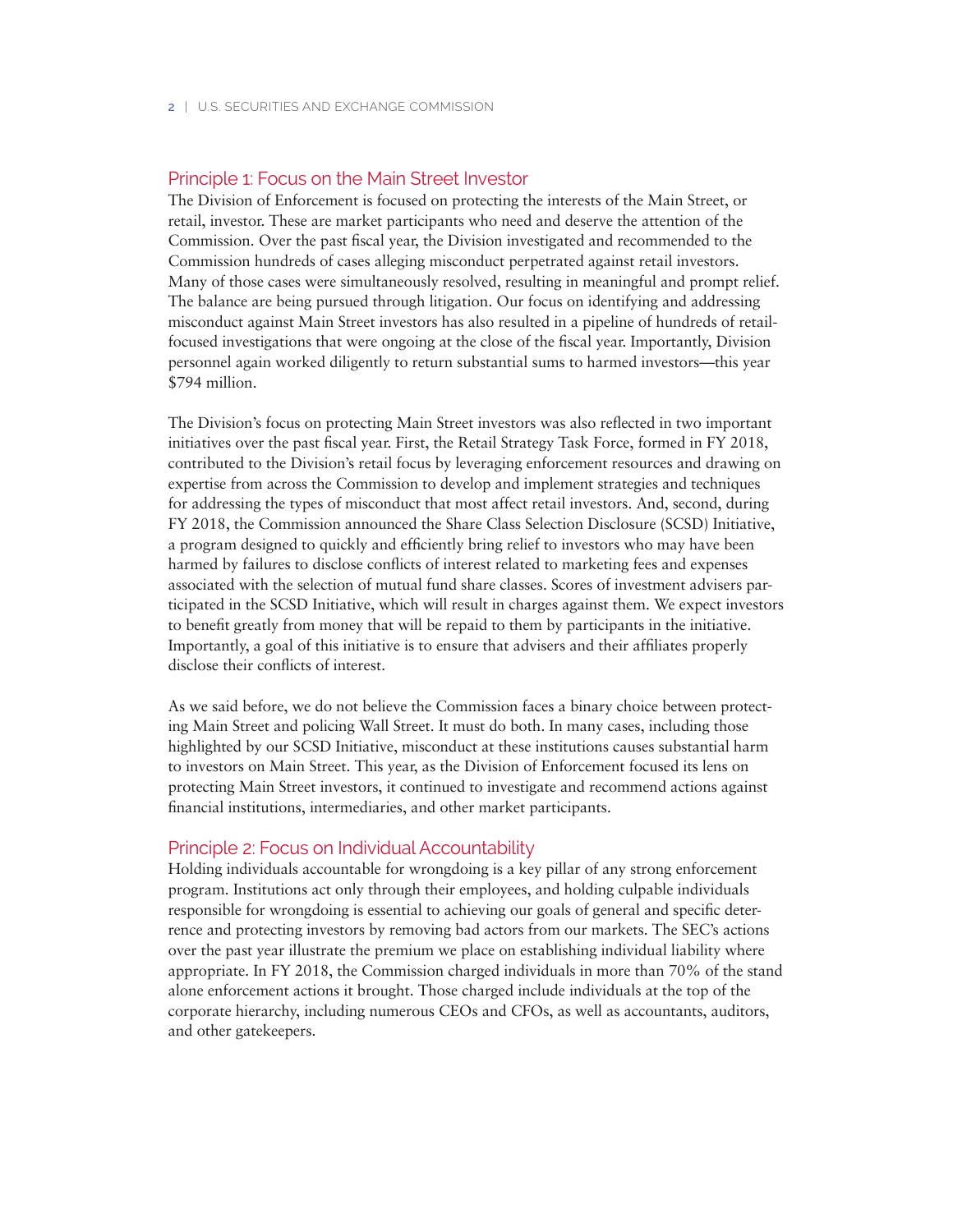### Principle 3: Keep Pace with Technological Change

Technology continues to transform not only our markets, but also the ability of wrongdoers to engage in cyber-related and other misconduct. The Division of Enforcement has continued to work to keep pace with these important changes.

Notably, in FY 2018, the Division's Cyber Unit became fully operational and—together with staff across the Division—spearheaded investigations which led to signifcant enforcement actions in the cyber area. For example, the SEC brought an action against the entity formerly known as Yahoo! Inc., which was the agency's frst case against a public company for failing to properly inform investors about a cyber breach. The SEC also brought its frst action against a frm for violations of the Identity Theft Red Flags Rule, as well as additional cases involving false regulatory flings allegedly made for the purpose manipulating the price of securities.

Led by the Cyber Unit, the Division emerged as a global leader in addressing misconduct relating to digital assets and initial coin offerings (ICOs). We believe our approach to enforcement in this space has been thoughtful and consistent. Importantly, it has provided a template for authorities in other countries, where fraud and misconduct targeting U.S. investors often have been based.

Given the explosion of ICOs over the last year, we have tried to pursue cases that deliver broad messages and have market impact beyond their own four corners. To that end, we have used various tools—some traditional, such as the Commission's trading suspension authority, and some more novel, such as the issuance of public statements—to educate investors and market participants, including lawyers, accountants, and other gatekeepers. We believe these investor-protection efforts have been successful.

We also have recommended enforcement actions for conduct ranging from registration violations, to unregistered broker-dealer activity, to instances in which the purported use of blockchain-related technology is merely a veneer for outright fraud. A poignant example of our impactful approach is the SEC's enforcement action against the co-founders of a purported fnancial services start-up. This action, coupled with the Enforcement Division's joint statement with the Commission's Office of Compliance Inspections and Examinations urging caution around celebrity promotion of ICOs, brought an almost immediate end to such promotions. Another example is the SEC's action against an allegedly fraudulent ICO that targeted retail investors to fund what it claimed to be the world's frst "decentralized bank." We moved quickly to stop the fraud by obtaining a court order, and the action showcased our ability to obtain a receiver over digital assets.

Finally, the Division has continued to leverage its own technology to accomplish its enforcement goals. Using proprietary tools to conduct sophisticated data analysis, the Division has identifed and pursued a wide variety of misconduct, including insider trading, "cherry-picking" schemes, and the sale of unsuitable investment products or programs to retail investors.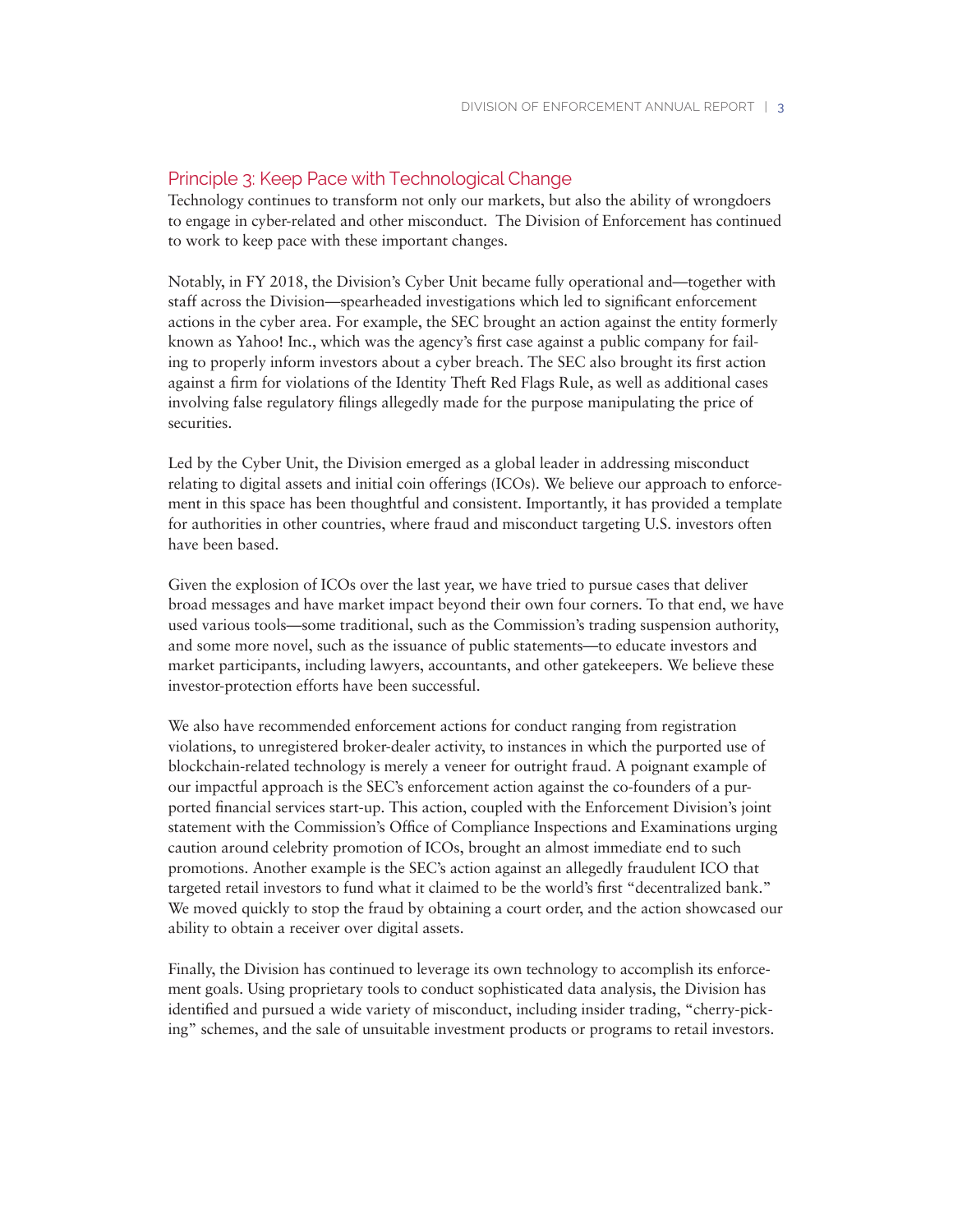## Principle 4: Impose Remedies That Most Effectively Further Enforcement Goals

In each case we bring to the Commission, we seek to recommend a package of remedies and relief that best addresses the underlying misconduct. In most cases, that will include fnancial remedies—*i.e.*, disgorgement, penalties, or both—and bars and suspensions, which help to preserve the integrity of our markets and protect investors. Such relief is essential to ensure appropriate punishment, deprive wrongdoers of their ill-gotten gains, deter would-be wrongdoers from violating the federal securities laws, and return funds to harmed investors.

Yet we have increasingly looked to the wide range of other tools at our disposal and aimed, whenever possible, to supplement fnancial remedies by tailoring specifc relief that best addresses the underlying charged conduct. Two examples from the last fscal year include the Commission's settlement with the CEO of Theranos, and the settlement with Tesla and its Chairman and CEO, both of which paired signifcant monetary relief with investor-oriented undertakings tailored to both remediate the harm visited on shareholders by the misconduct at issue and provide shareholders with greater protection in the future.

In the case of Theranos, the Commission alleged that the CEO had misused her near total control of the company to defraud investors. The Commission's settlement stripped the CEO of her super-majority voting control and ensured that she would not beneft from any future sale or other liquidation event until other shareholders had frst been made whole. In the case of Tesla, the Commission alleged that the Chairman and CEO had engaged in fraud through a series of false and misleading tweets about a purported take-private transaction. The remedies included not only signifcant penalties, but also substantially enhanced corporate governance—including requiring the appointment of two new independent directors, a new committee of independent directors, and the CEO to step down as the company's Chairman—as well as oversight of the CEO's communication practices.

### Principle 5: Constantly Assess the Allocation of Our Resources

Effective management and ensuring the appropriate allocation of resources go hand-in-hand. Because we have limited staff (our total headcount is down approximately 10% from its peak in FY 2016), and our responsibilities continue to expand with our ever-evolving market, we must always assess the allocation of our resources.

The results from the past year are derived both from the Division's dedicated staff rising to the challenge and from an effective allocation of resources. We shifted resources into market segments presenting emerging risks, including cyber threats and ICOs. We implemented innovative initiatives, such as the SCSD Initiative, which we expect to result in the return of substantial funds to retail investors. And we have paid careful attention to case selection, attempting to open and pursue investigations that are likely to have the most meaningful impact for investors and the markets.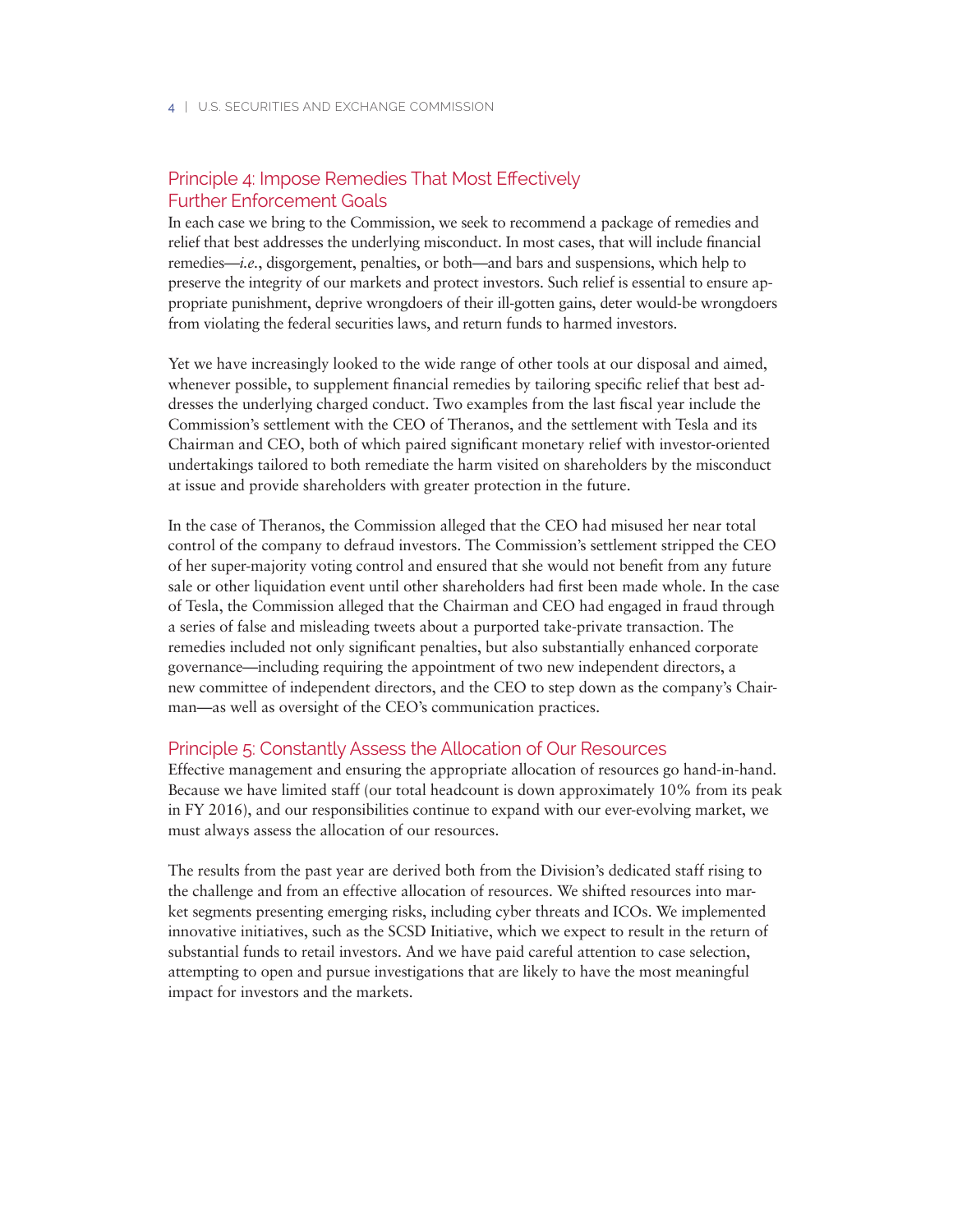### Evaluating Our Efforts

Judged on a qualitative basis—including against the guiding principles discussed above—we believe the Division of Enforcement achieved many notable successes in FY 2018—recommending that the Commission bring signifcant actions against important market participants, achieving successes for retail investors, fashioning meaningful and effective remedies and relief, and addressing emerging and developing risks.

Above we discussed the limitations of raw quantitative metrics. Notwithstanding the limitations associated with such metrics, FY 2018 refected a high level of activity by the Division of Enforcement. The Commission brought 821 actions (490 of which were "stand alone" actions) and obtained judgments and orders totaling more than \$3.9 billion in disgorgement and penalties. Signifcantly, it also returned \$794 million to harmed investors, suspended trading in the securities of 280 companies, and obtained nearly 550 bars and suspensions. By these raw metrics, our overall results improved compared to FY 2017.

These results were achieved despite signifcant challenges. For one, our personnel resources are down. Due to budgetary constraints, we have lost many of our contracted legal support personnel and we have been subject to an agency-wide hiring freeze, limiting our ability to replace employees who have departed. In addition, we have faced a number of challenging legal decisions. The Supreme Court's decision in *Kokesh v. SEC* has limited our ability to obtain disgorgement in certain long-running frauds. With respect to matters that have already been fled, we estimate the decision may cause us to forego up to approximately \$900 million in disgorgement, of which a substantial amount likely could have been returned to retail investors. And a successful constitutional challenge to the appointment of the Commission's administrative law judges in the *Lucia v. SEC* Supreme Court case has required the Division to divert substantial trial and other resources to older matters, many of which had been substantially resolved prior to the decision.

The totality and effectiveness of our efforts in the face of these challenges is a testament to the dedication of the women and men of the Division of Enforcement. As a result of their efforts, during the past fscal year, the Division of Enforcement has been successful in its mission. We look forward to continued success in FY 2019 and beyond.

Sincerely,

Steve Rlehi

Stephanie Avakian and Steven Peikin Co-Directors, Division of Enforcement U.S. Securities and Exchange Commission November 2, 2018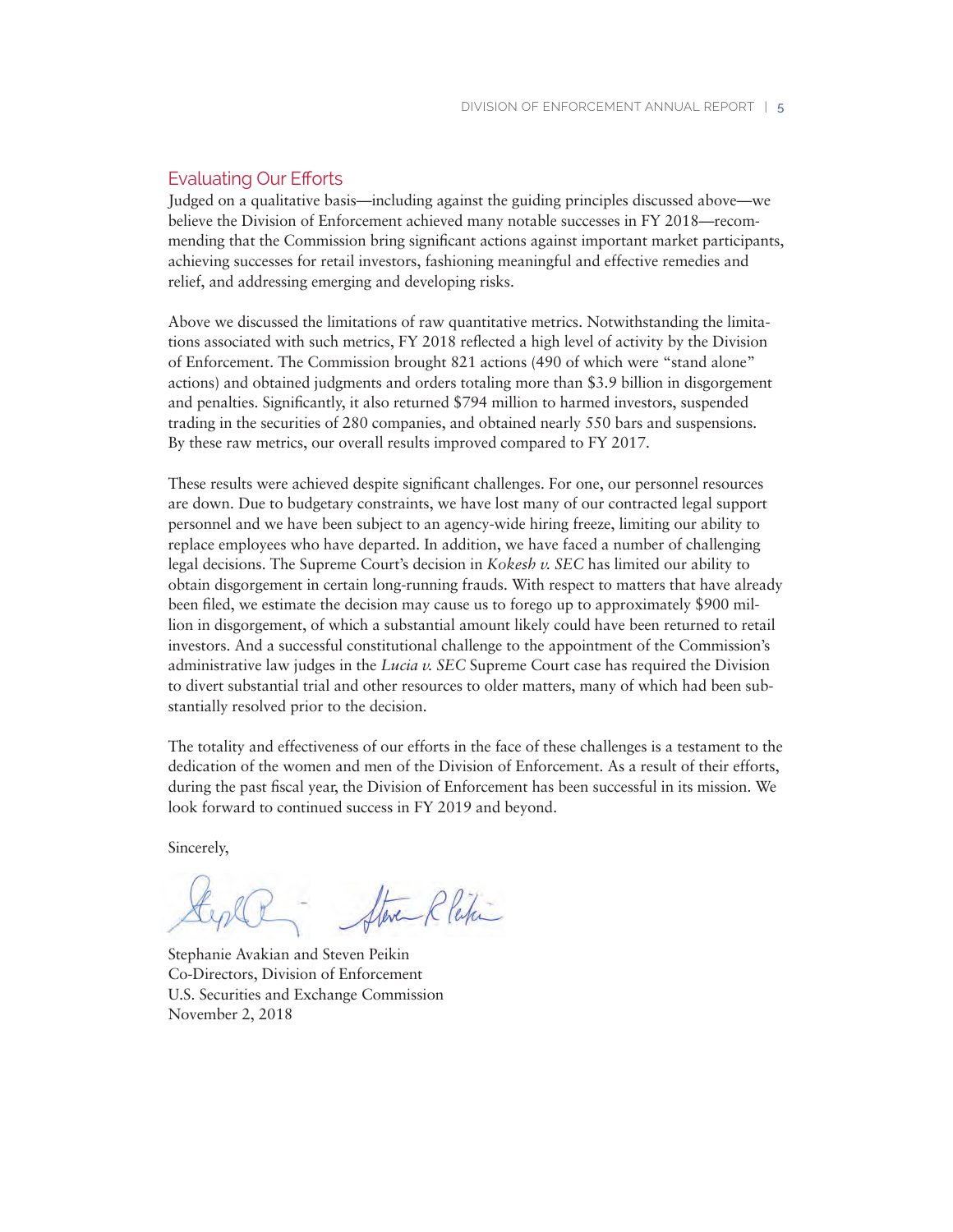# <span id="page-9-0"></span>INTRODUCTION

The Division of Enforcement is responsible for civil enforcement of the federal securities laws. Each year, the SEC brings hundreds of actions against individuals and entities and secures remedies that protect investors by punishing misconduct, deterring wrongdoing, removing bad actors from our markets, and, where possible, compensating harmed investors. These efforts are a critical component of the SEC's mission to protect investors and maintain confdence in the fairness and integrity of U.S. markets.

The Division's work is guided by fve core principles: (1) focus on the Main Street investor; (2) focus on individual accountability; (3) keep pace with technological change; (4) impose remedies that most effectively further enforcement goals; and (5) constantly assess the allocation of our resources. As detailed below, Enforcement staff's focus on these key principles led to a number of noteworthy initiatives, cases, and other achievements in FY 2018, all of which were accomplished in the face of resource constraints and a challenging legal landscape for the Commission's enforcement program.

# INITIATIVES

The Division of Enforcement covers broad ground. The SEC oversees approximately \$90 trillion in annual securities trading, the disclosures of approximately 4,300 exchange-listed public companies valued at approximately \$32 trillion, and the activities of over 27,000 registered entities and self-regulatory organizations. At the close of FY 2017, the Division took steps to focus additional resources on two key priority areas: protecting retail investors and combating cyber threats. The Division also announced an important new initiative designed to focus on misconduct that occurs in the interactions between investment professionals and their clients.

### Focus on the Main Street Investor

During the past fscal year, the Division continued to focus on protecting retail investors. Over half of the stand alone enforcement actions brought by the SEC in FY 2018 involved wrongdoing against retail investors.

The Division's Retail Strategy Task Force (RSTF), which was formed in FY 2018, has made signifcant contributions to the Division's retail focus. During FY 2018, the RSTF undertook a number of lead-generation initiatives built on the use of data analytics. All of the RSTF lead-generation initiatives involve collaboration with data analytics groups located throughout the Commission, including the Division of Economic and Risk Analysis (DERA) and the Offce of Compliance Inspections and Examinations (OCIE). These initiatives involve several important issues impacting retail investors, including: disclosures concerning fees and expenses and conficts of interest for managed accounts; market manipulations; and fraud involving unregistered offerings.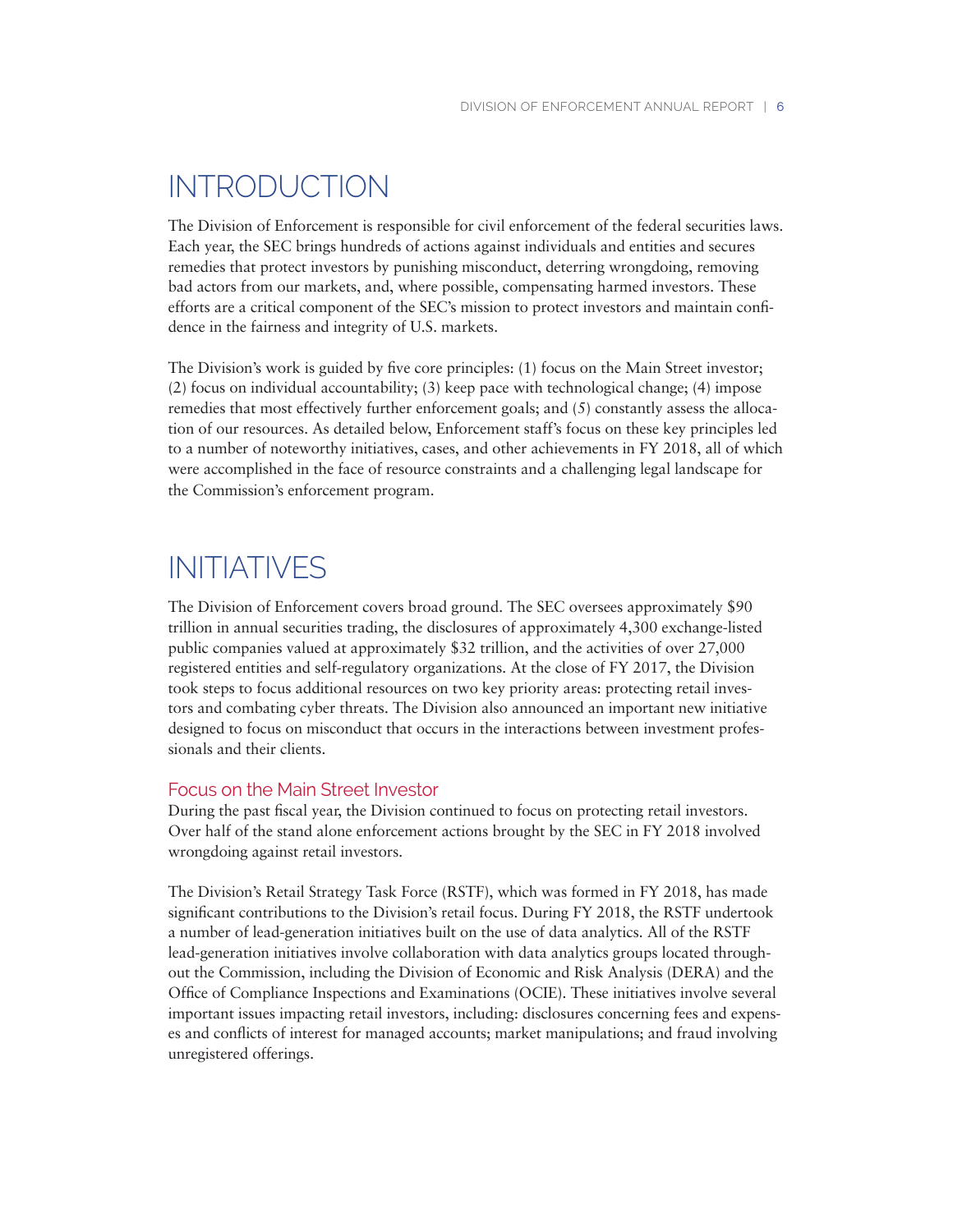<span id="page-10-0"></span>Additionally, in partnership with the Division's Cyber Unit and Microcap Fraud Task Force, as well as the Division of Corporation Finance's Digital Asset Working Group, the RSTF has launched a lead-generation and referral initiative involving trading suspensions related to companies that purport to be in the cryptocurrency and distributed ledger technology space.

### Policing Cyber-Related Misconduct

Since the formation of the Cyber Unit at the end of FY 2017, the Division's focus on cyberrelated misconduct has steadily increased. In FY 2018, the Commission brought 20 stand alone cases, including those cases involving ICOs and digital assets. At the end of the fscal year, the Division had more than 225 cyber-related investigations ongoing. Thanks to the work of the Unit and other staff focusing on these issues, in FY 2018 the SEC's enforcement efforts impacted a number of areas where the federal securities laws intersect with cyber issues.

The SEC was active in policing cyber-related misconduct in FY 2018. For instance, at the end of FY 2018, the SEC brought settled proceedings against an Iowa-based broker-dealer and investment adviser related to its failures in cybersecurity policies and procedures surrounding a cyber intrusion that compromised personal information of thousands of its customers, in violation of Regulations S-P and S-ID. This was the SEC's frst action charging violations of Regulation S-ID, known as the Identity Theft Red Flags Rule, which is designed to protect customers from the risk of identity theft.1 The SEC also brought charges against a second defendant in connection with a scheme to allegedly manipulate the price of Fitbit securities through false regulatory flings.2 And, the SEC charged a day trader with allegedly participating in a scheme to access the brokerage accounts of more than 100 unwitting victims and make unauthorized trades to artificially inflate the stock prices of various companies.<sup>3</sup>

### ICOs and Digital Assets

The Division also remains focused on issues related to ICOs and digital assets. In just a few years, the prevalence of crypto-asset offerings, including ICOs, has exploded. But exuberance around these markets can sometimes obscure the fact that these offerings are often high-risk investments. For instance, the issuers may lack established track records, viable products, business models, or the capacity for safeguarding digital assets from theft by hackers. And some of the offerings are simply outright frauds cloaked in the veneer of emerging technology.

The Enforcement Division recognizes the need to balance its mission to protect investors from the risk posed by fraud and registration violations against the risk of stifing innovation and legitimate capital formation.<sup>4</sup> Generally, the Division's approach to ICOs and digital assets has taken the following forms:

- The Division has used public statements to send messages to the ICO and digital asset marketplace on issues such as the potentially unlawful promotion of ICOs by celebrities and others,<sup>5</sup> and the risks associated with online trading platforms for digital assets.<sup>6</sup>
- When warranted, the Division has recommended enforcement actions to the Commission in matters involving ICOs. As of the close of FY 2018, the SEC had brought over a dozen stand alone enforcement actions involving digital assets and ICOs.7 While many of these cases have involved allegations of fraud, the Division also has pursued enforcement actions to ensure compliance with the registration requirements of the federal securities laws.8 In the past year, the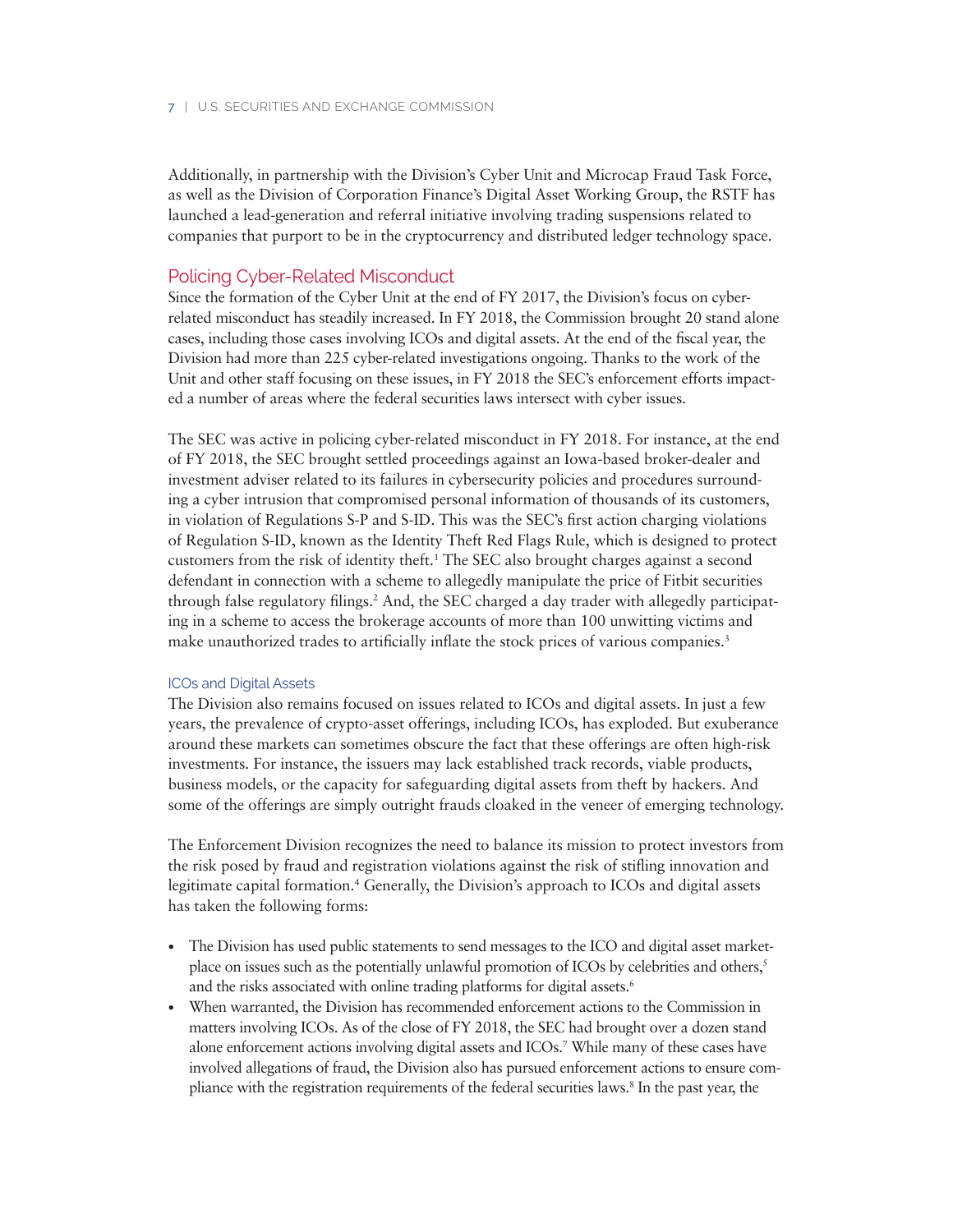<span id="page-11-0"></span>Division has opened dozens of investigations involving ICOs and digital assets, many of which were ongoing at the close of FY 2018.

- The Division's focus also extends beyond the issuers of ICOs. In FY 2018, the Commission announced a settled order against two individuals who ran a self-described "ICO Superstore" that operated as an unregistered broker-dealer and participated in unregistered offerings.<sup>9</sup> On the same day, the Commission fled a settled action against a hedge fund manager that violated an investment company registration provision based on its investments in digital assets.<sup>10</sup>
- The Division also has recommended that the Commission use its trading suspension authority to prevent investors from being harmed by possible scams. In both FY 2017 and FY 2018, the Commission suspended trading in the stock of over a dozen publicly traded issuers because of questions concerning, among other things, the accuracy of assertions regarding their investments in ICOs and operation of cryptocurrency platforms.<sup>11</sup>

### Public Company Disclosures of Cybersecurity Risks and Incidents

The accuracy of cyber-related disclosures is a signifcant priority for the Commission, as evidenced by the Commission's approval in FY 2018 of a statement and interpretive guidance to assist public companies in preparing disclosures about cybersecurity risks and [incidents.12](https://incidents.12) In FY 2018, the Commission also brought its frst enforcement action involving charges against a public company for failing to properly inform investors about what was then the largest known cyber-intrusion in history. The SEC's order found that Yahoo! failed to properly assess the scope, business impact, or legal implications of the breach, including whether, when, and how the breach should have been disclosed. To settle the action, the entity formerly known as Yahoo! agreed to pay a \$35 million penalty.<sup>13</sup>

### The Share Class Selection Disclosure Initiative

The Division of Enforcement also focused on misconduct that occurs in the interactions between investment professionals and retail investors. One aspect of these interactions involved disclosure failures relating to marketing and distribution fees paid by advisory clients, often referred to as "12b-1 fees." These fees are typical for certain share classes offered throughout the mutual fund industry, and advisers are required to accurately disclose their practice of selecting a more expensive mutual fund share class when a lower-cost share class for the same fund is available.

The Commission has brought more than 15 enforcement matters involving share class disclosures in just the last fve years and OCIE has continued to make such disclosures a priority in its exams and public [statements.14](https://statements.14) Despite these efforts, disclosure failures persist. Indeed, at the time the Initiative was announced, the Division had close to a dozen ongoing investigations—which, on average, take nearly two years to complete—relating to these practices.

In an attempt to address this continuing problem, the Division launched the Share Class Selection Disclosure Initiative in FY 2018. The Initiative is a voluntary program for investment advisers to self-report to the Commission their failures to disclose their fnancial conflicts of interest relating to compensation they received in the form of 12b-1 fees.<sup>15</sup> The Initiative has two goals: (1) ensuring that these conficts are adequately disclosed to investors; and (2) getting money back into the pockets of investors as quickly and effciently as possible.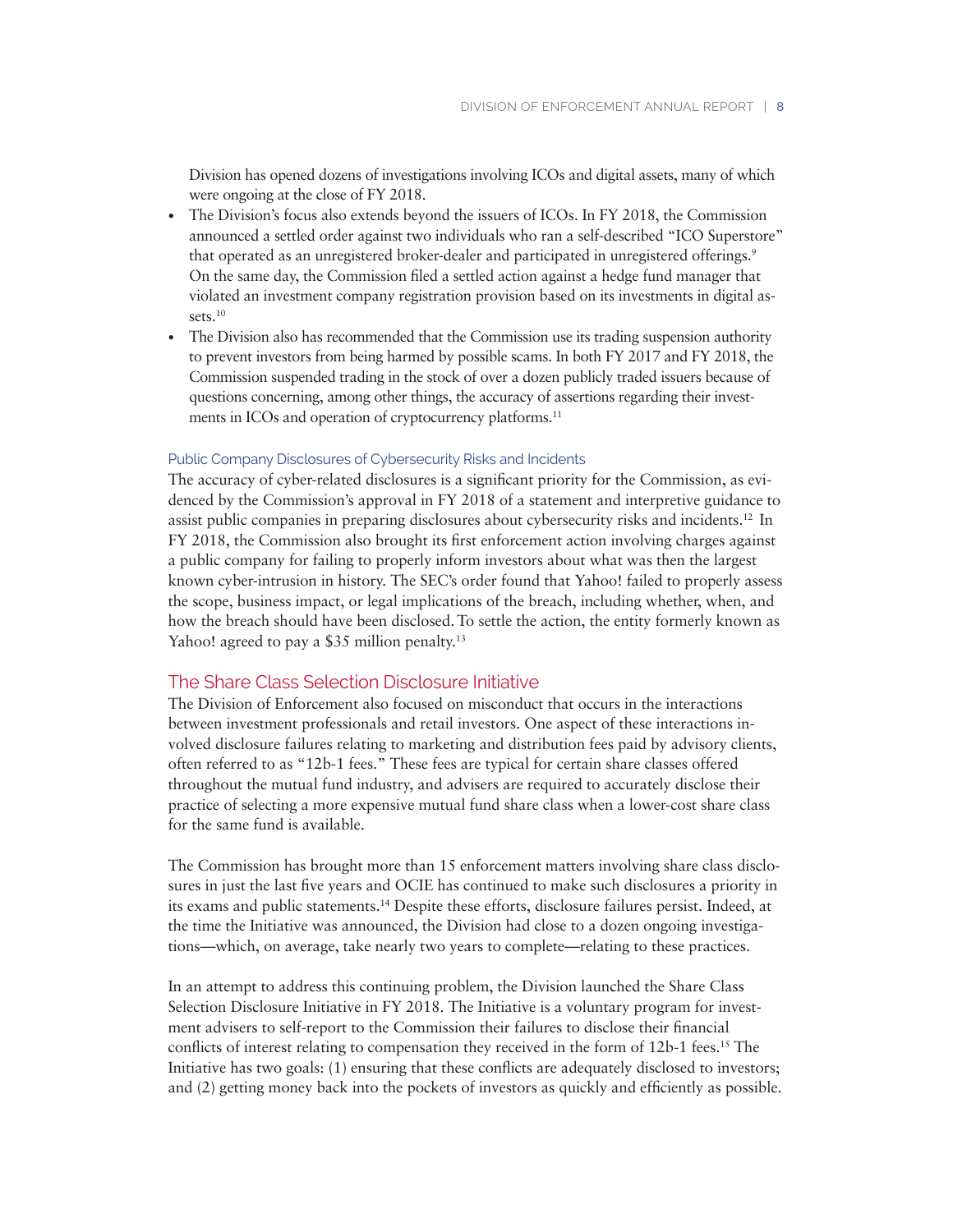<span id="page-12-0"></span>For those who self-reported by the deadline and satisfy the requirements of the Initiative, the Enforcement Division will recommend to the Commission settlements with standardized terms that include antifraud charges and an agreement to pay disgorgement to harmed investors. In an effort to incentivize participation in the Initiative, the Enforcement Division stated that it would recommend that the Commission not impose a penalty against those participating in the Initiative. We believe that by pursuing this Initiative, we will identify, address, and remediate many more violations—and will do so much more quickly—than if we had continued to pursue these violations on a case-by-case basis.

# DISCUSSION AND ANALYSIS OF FY 2018

### Overall Results

In FY 2018, the Commission brought a diverse mix of 821 enforcement actions, of which:

- 490 were "stand alone" actions brought in federal court or as administrative proceedings;
- 210 were "follow-on" proceedings seeking bars based on the outcome of Commission actions or actions by criminal authorities or other regulators; and
- 121 were proceedings to deregister public companies—typically microcap issuers—that were delinquent in their Commission flings.

As we noted in last year's report, cases brought in connection with certain initiatives—such as the Commission's Municipalities Continuing Disclosure Cooperation (MCDC) Initiative,16 which ran from FY 2015 to FY 2016—can skew the results for a particular year. Accordingly, the tables below present the results over the past four fscal years, both with and without the stand alone actions attributable to the MCDC Initiative:

| Enforcement Actions Filed in Fiscal Years 2015 to 2018<br>(including MCDC) |     |     |     |     |  |  |
|----------------------------------------------------------------------------|-----|-----|-----|-----|--|--|
| FY 2016<br>FY 2018<br>FY 2017<br>FY 2015                                   |     |     |     |     |  |  |
| Stand Alone Enforcement Actions                                            | 490 | 446 | 548 | 508 |  |  |
| Follow-on Admin. Proceedings                                               | 210 | 196 | 195 | 167 |  |  |
| Delinquent Filings                                                         | 121 | 112 | 125 | 132 |  |  |
| <b>Total Actions</b>                                                       | 821 | 754 | 868 | 807 |  |  |

| Enforcement Actions Filed in Fiscal Years 2015 to 2018<br>(excluding MCDC) |     |     |     |     |  |  |
|----------------------------------------------------------------------------|-----|-----|-----|-----|--|--|
| FY 2018<br>FY 2016<br>FY 2017<br>FY 2015                                   |     |     |     |     |  |  |
| Stand Alone Enforcement Actions                                            | 490 | 446 | 464 | 449 |  |  |
| Follow-on Admin. Proceedings                                               | 210 | 196 | 195 | 167 |  |  |
| Delinguent Filings                                                         | 121 | 112 | 125 | 132 |  |  |
| <b>Total Actions</b>                                                       | 821 | 754 | 784 | 748 |  |  |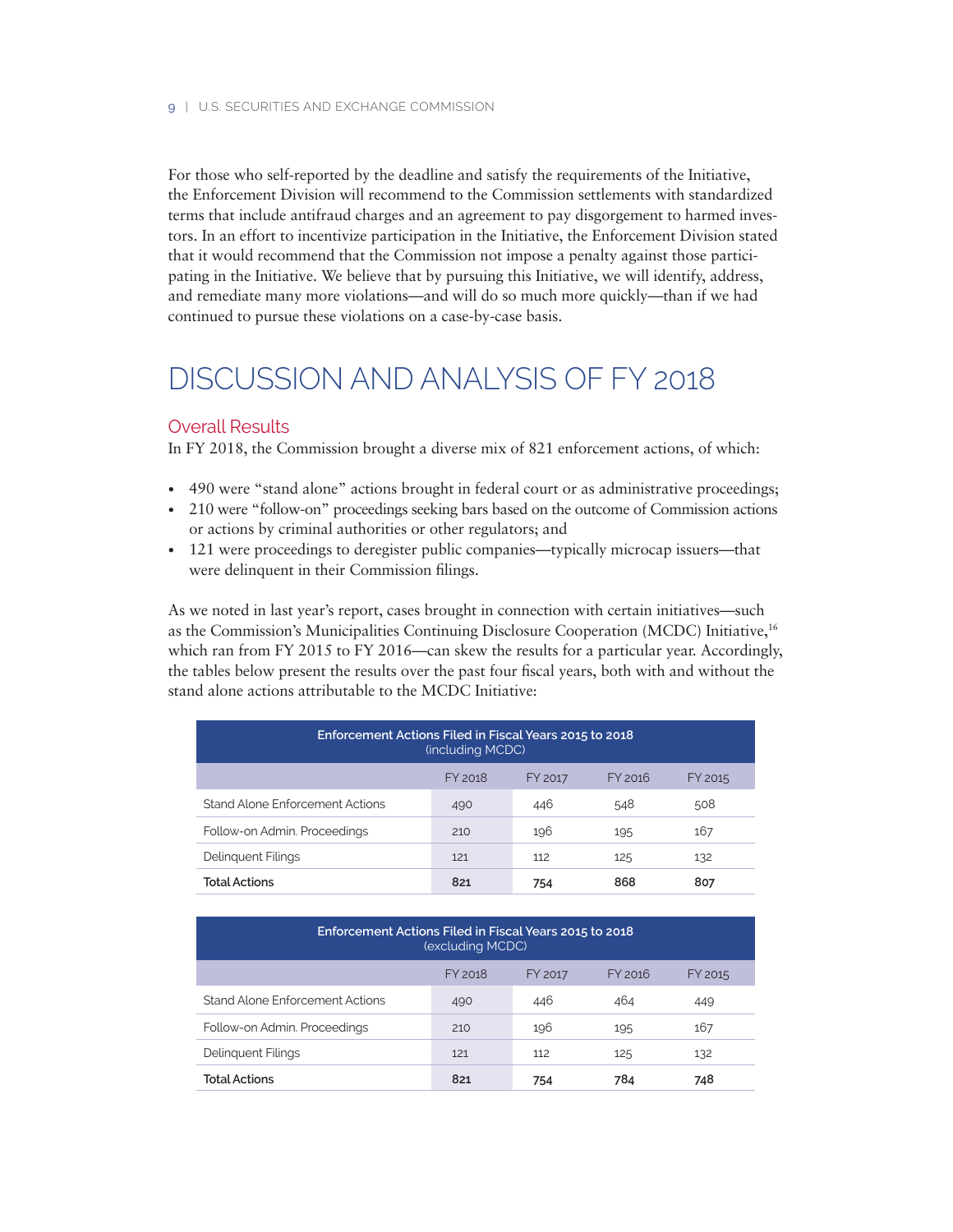

<span id="page-13-0"></span>As the below chart refects, the number of stand alone enforcement actions brought in FY 2018 increased from the prior year.

### Types of Cases

As the below chart illustrates, a signifcant number of the Commission's 490 stand alone cases in FY 2018 concerned securities offerings (approximately 25%), investment advisory issues (approximately 22%), and issuer reporting/accounting and auditing (approximately 16%). The Commission also continued to bring actions relating to broker-dealer misconduct (13%), insider trading (10%), and market manipulation (7%).



A breakdown of the number and percentage of the types of actions brought in FY 2018 and FY 2017 is in the attached appendix.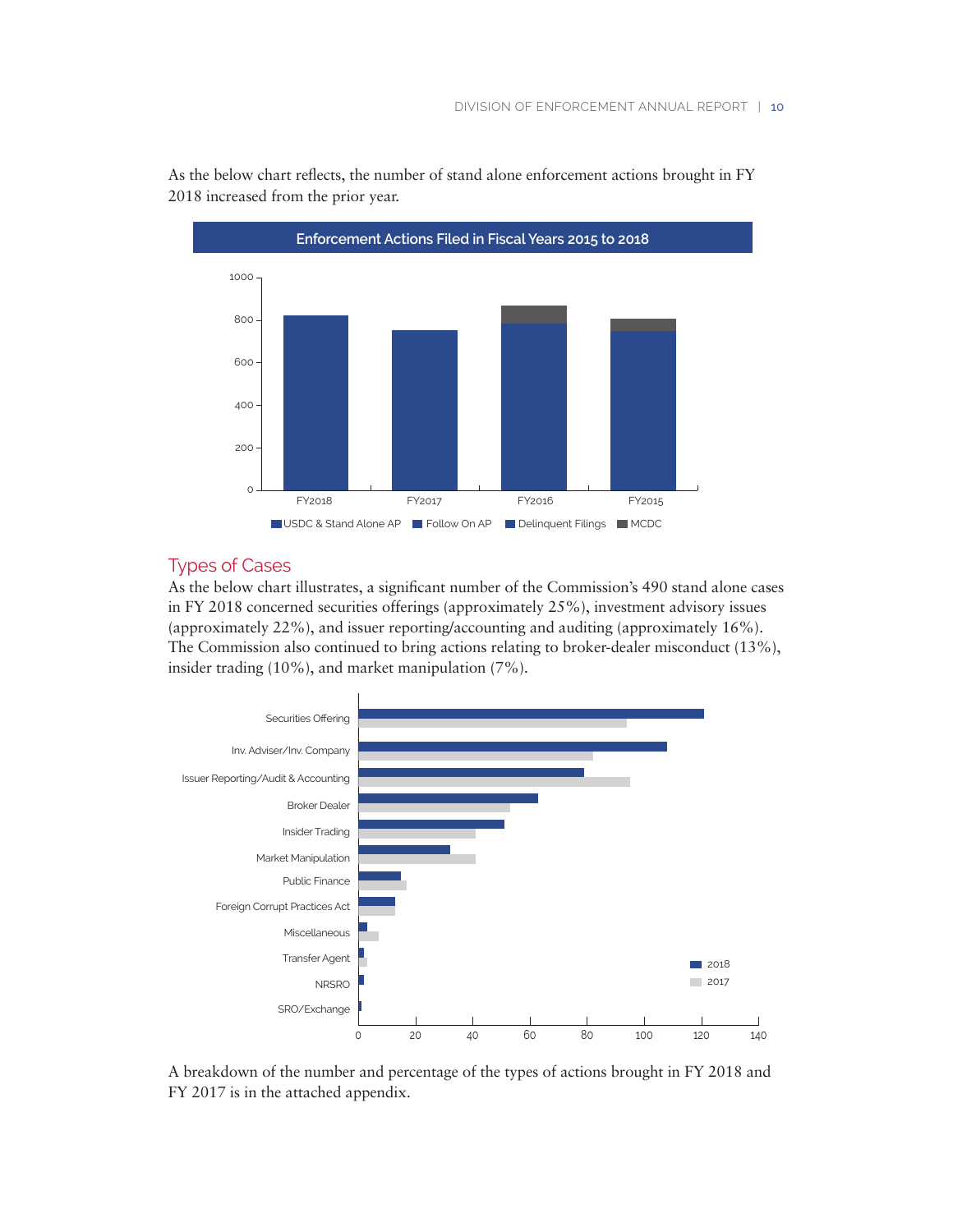### Distributions to Harmed Investors

The Commission places a signifcant priority on returning funds to harmed investors whenever possible. Consistent with that goal, a substantial amount of money was returned to harmed investors again in FY 2018.

| <b>Money Distributed to Harmed Investors</b><br>(in millions) |         |                    |        |  |
|---------------------------------------------------------------|---------|--------------------|--------|--|
| FY 2018                                                       | FY 2017 | FY <sub>2016</sub> | FY2015 |  |
| \$794                                                         | \$1,073 | \$140              | \$158  |  |

A signifcant portion of the total funds distributed in FY 2018 (\$474 million) came from one Fair Fund—a distribution from the BP p.l.c. fund. The balance of the funds distributed in FY 2018 (\$320 million) came from 46 other distribution funds comprised of 25 Fair Funds (\$171 million) and 21 Disgorgement Funds (\$149 million).

### Disgorgement and Penalties Ordered

In FY 2018, the Commission continued to obtain signifcant monetary judgments against parties in enforcement actions. All told, parties in the Commission's actions and proceedings were ordered to pay a total of \$2.506 billion in disgorgement of ill-gotten gains, a decrease over the prior year. Penalties imposed totaled \$1.439 billion, an increase from the prior year. A signifcant amount of the money ordered in FY 2018 came from a single case.<sup>17</sup> Total monetary relief ordered in FY 2018 increased approximately 4% from the prior year. The following table illustrates disgorgement and penalties ordered in SEC cases over the past four fscal years:

| Total Money Ordered (in millions)      |         |         |         |         |  |  |
|----------------------------------------|---------|---------|---------|---------|--|--|
| FY 2018<br>FY 2017<br>FY2016<br>FY2015 |         |         |         |         |  |  |
| Penalties                              | \$1,439 | \$832   | \$1,273 | \$1,175 |  |  |
| Disgorgement                           | \$2,506 | \$2,957 | \$2,809 | \$3,019 |  |  |
| Total                                  | \$3,945 | \$3,789 | \$4,083 | \$4,194 |  |  |

As the below table demonstrates, the fve percent of cases that involve the largest fnancial remedies account for the majority of all fnancial remedies the Commission obtains. Yet the remaining 95% of cases not only constitute the bulk of the Enforcement Division's overall activity, but also address the broadest array of conduct.

| <b>Total Money Ordered (in millions)</b> |         |                                      |         |      |         |         |         |      |
|------------------------------------------|---------|--------------------------------------|---------|------|---------|---------|---------|------|
|                                          |         | <b>FY 2018</b><br>FY 2017<br>FY 2016 |         |      |         | FY 2015 |         |      |
|                                          | Total   | Pct                                  | Total   | Pct  | Total   | Pct     | Total   | Pct  |
| Top 5% Largest Cases                     | \$3,041 | 77%                                  | \$2,537 | 67%  | \$2,835 | 69%     | \$3,163 | 75%  |
| Remaining 95% Cases                      | \$904   | 23%                                  | \$1,252 | 33%  | \$1,248 | 31%     | \$1,032 | 25%  |
| Total                                    | \$3,945 | 100%                                 | \$3,789 | 100% | \$4,083 | 100%    | \$4,195 | 100% |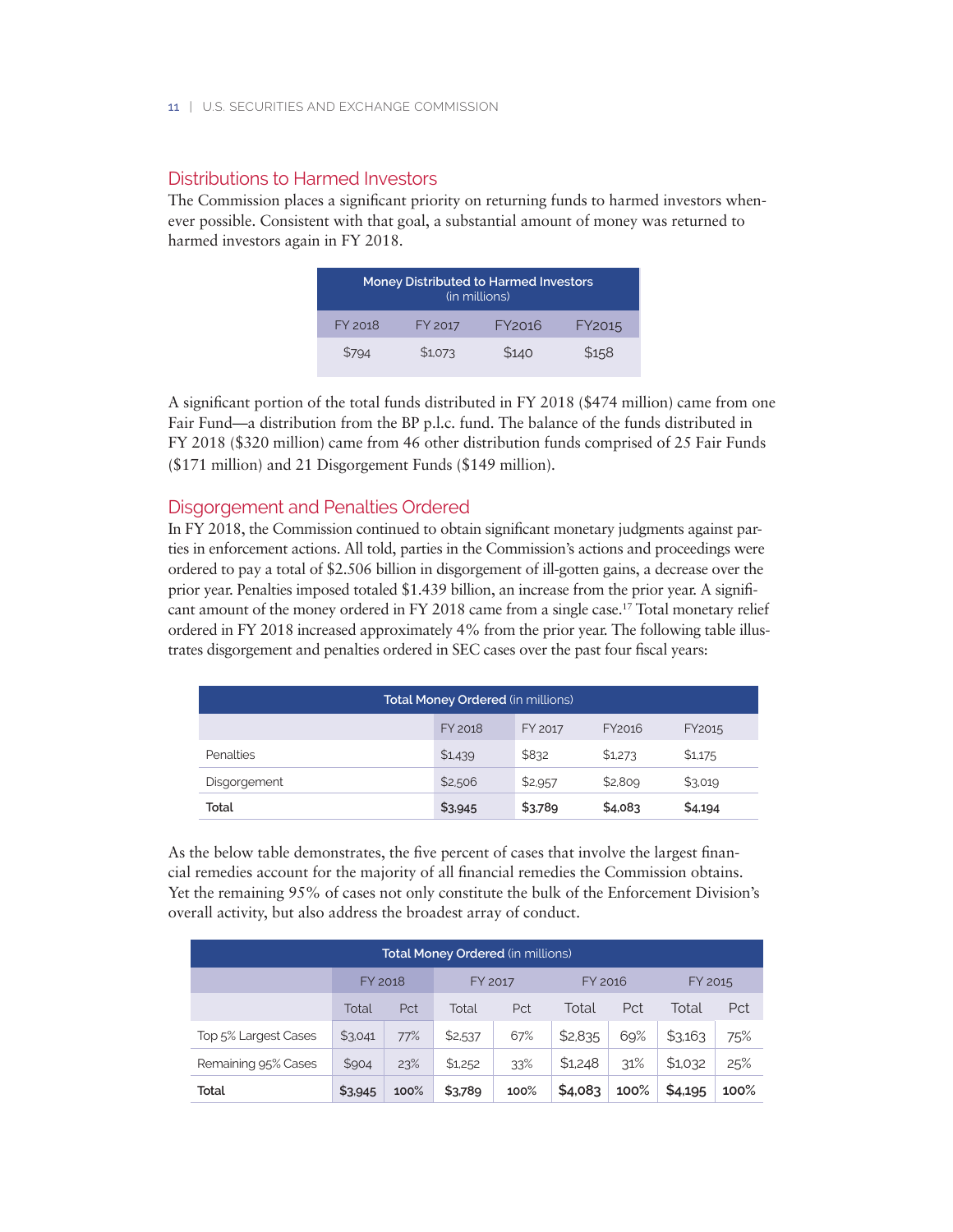<span id="page-15-0"></span>The Supreme Court's 2017 decision in *Kokesh v. SEC,*18 in which the Court held that Commission claims for disgorgement are subject to a fve-year statute of limitations, continues to have a signifcant effect on the Commission's efforts to obtain disgorgement. With respect to matters that have already been fled, the Division of Enforcement estimates that the court's ruling in *Kokesh* may cause the Commission to forgo up to approximately \$900 million in disgorgement, of which a substantial amount likely could have been returned to retail investors.

### Individual Accountability

Individual accountability is critical to an effective enforcement program and is one of the core principles of the Division of Enforcement. In FY 2018, 72% of the Commission's stand alone actions involved charges against one or more individuals, approximately the same percentage as in FY 2017 (73%). Many of the individuals charged in FY 2018 include senior offcers at prominent issuers and other public figures, including the CEOs of Tesla Inc.<sup>19</sup> and Theranos Inc,<sup>20</sup> the former CEO of Seaworld Entertainment Inc.,<sup>21</sup> a U.S. Congressman,<sup>22</sup> the former CEOs and CFOs of Walgreens Boots Alliance Inc.23 and Rio Tinto p.l.c.,24 and a professional football player.<sup>25</sup>

The Division also has sought to penalize individuals and require them to pay back illegal gains. In FY 2018, the Commission obtained judgments or orders for disgorgement and/or penalties from over 500 individuals, representing an increase of 9% over FY 2017.

### Relief Obtained

In every enforcement action, the Division seeks appropriately tailored remedies that further enforcement goals. In addition to disgorgement and penalties, there are a wide array of potential remedies available. In each case, the Division seeks those remedies that will be the most meaningful.

### **Undertakings**

One of the most effective forms of equitable relief in Commission enforcement actions are undertakings, which require a defendant to take affrmative steps—either in conjunction with entry of the order or in the future—in order to come into and remain in compliance with the specifc terms of the court's order. The Commission also has authority to impose similar obligations on respondents in administrative and cease-and-desist proceedings.

While the Division has regularly employed undertakings in its settlement recommendations to the Commission, in FY 2018 it employed this remedial tool in novel ways in two signifcant matters.

• First, the Commission charged Theranos, Inc., a private company, and its founder and CEO with raising more than \$700 million from investors in an elaborate, years-long scheme involving exaggerated claims about the company's technology, business, and fnancial [performance.26](https://performance.26) One of the most important elements of the Commission's settlement with the CEO were undertakings that (1) required her to relinquish her voting control over Theranos by converting her supermajority shares to common shares, and (2) guaranteed that in a future sale or other liquidation event, the CEO would not proft from her ownership stake in the company until \$750 million had been returned to other Theranos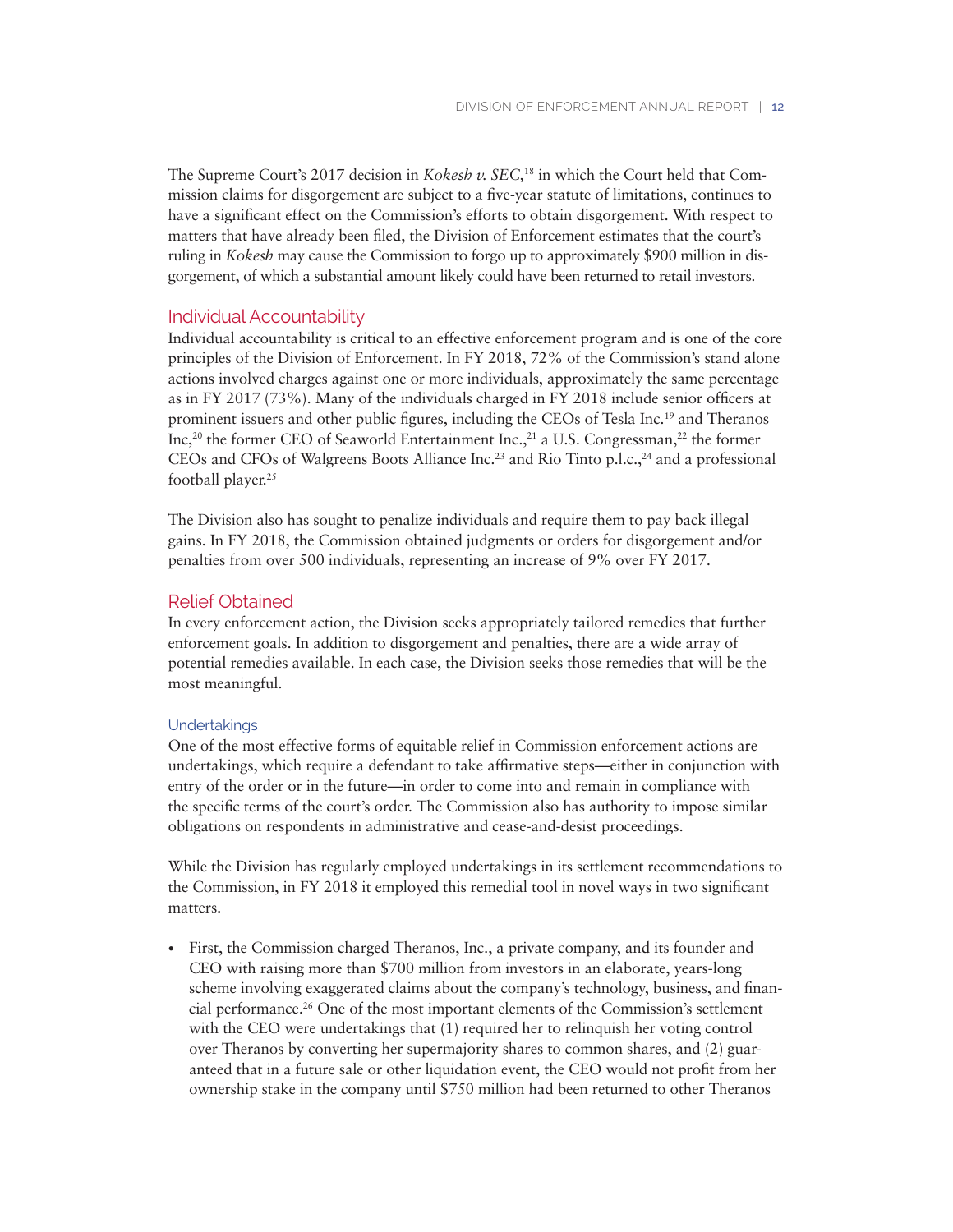[investors.27](https://investors.27) The relief embodied in these undertakings addressed a situation where, because of the capital structure of the company, the CEO had nearly complete control of the company. The undertakings were designed to protect investors from potential misuse of that controlling position going forward.

• The Commission also charged the Chairman and CEO of Tesla, Inc. with securities fraud for tweeting a series of false and misleading statements about his plan to take Tesla [private.28](https://private.28) The Commission also charged Tesla with failing to maintain disclosure controls and procedures with respect to the CEO's communications.<sup>29</sup> To settle the SEC actions, the CEO and Tesla agreed not only to pay signifcant penalties, but also to a set of comprehensive undertakings that require, among other things, (1) the CEO to resign as Chairman and be replaced by an independent Chairman, (2) Tesla to add two independent directors to its board, (3) Tesla to establish a committee of independent directors and adopt mandatory controls and procedures to oversee the CEO's public communications about the company, and (4) Tesla to employ within its legal department an experienced securities counsel to advise on disclosure issues. 30 These undertakings addressed specifc risks—in this case, the potential harm to investors caused by the CEO's communication practices and a lack of suffcient oversight and control of those communications.

### Bars and Suspensions Imposed

One of the most important things that the Commission can do to protect investors is to remove bad actors from positions where they can engage in future wrongdoing. Bars and suspensions are the means by which the Commission prevents wrongdoers from serving as offcers or directors of public companies, dealing in penny stocks, associating with registered entities such as broker-dealers and investment advisers, or appearing or practicing before the Commission as accountants or attorneys.

Enforcement actions resulted in nearly 550 bars and suspensions of wrongdoers in FY 2018.

### Trading Suspensions

Under the federal securities laws, the Commission may suspend trading in a stock for 10 days and generally prohibit a broker-dealer from soliciting investors to buy or sell the stock again until certain reporting requirements are met. In FY 2018, the Commission suspended trading in the securities of 280 issuers in order to combat potential market manipulation and microcap fraud threats to investors.

### Court-Ordered Asset Freezes

Court-ordered prejudgment relief in the form of asset freezes is important to the Commission's ability to protect investors. These freezes prevent alleged wrongdoers from dissipating assets that could otherwise be marshaled for distribution to harmed investors. Wrongdoers often are adept at hiding and moving assets offshore, and the Commission's ability to obtain meaningful fnancial remedies, and to return money to harmed investors, therefore may depend on the ability to obtain an asset freeze at an early stage. These circumstances require seeking federal court action on an emergency basis. In FY 2018, the Commission obtained 26 court-ordered asset freezes.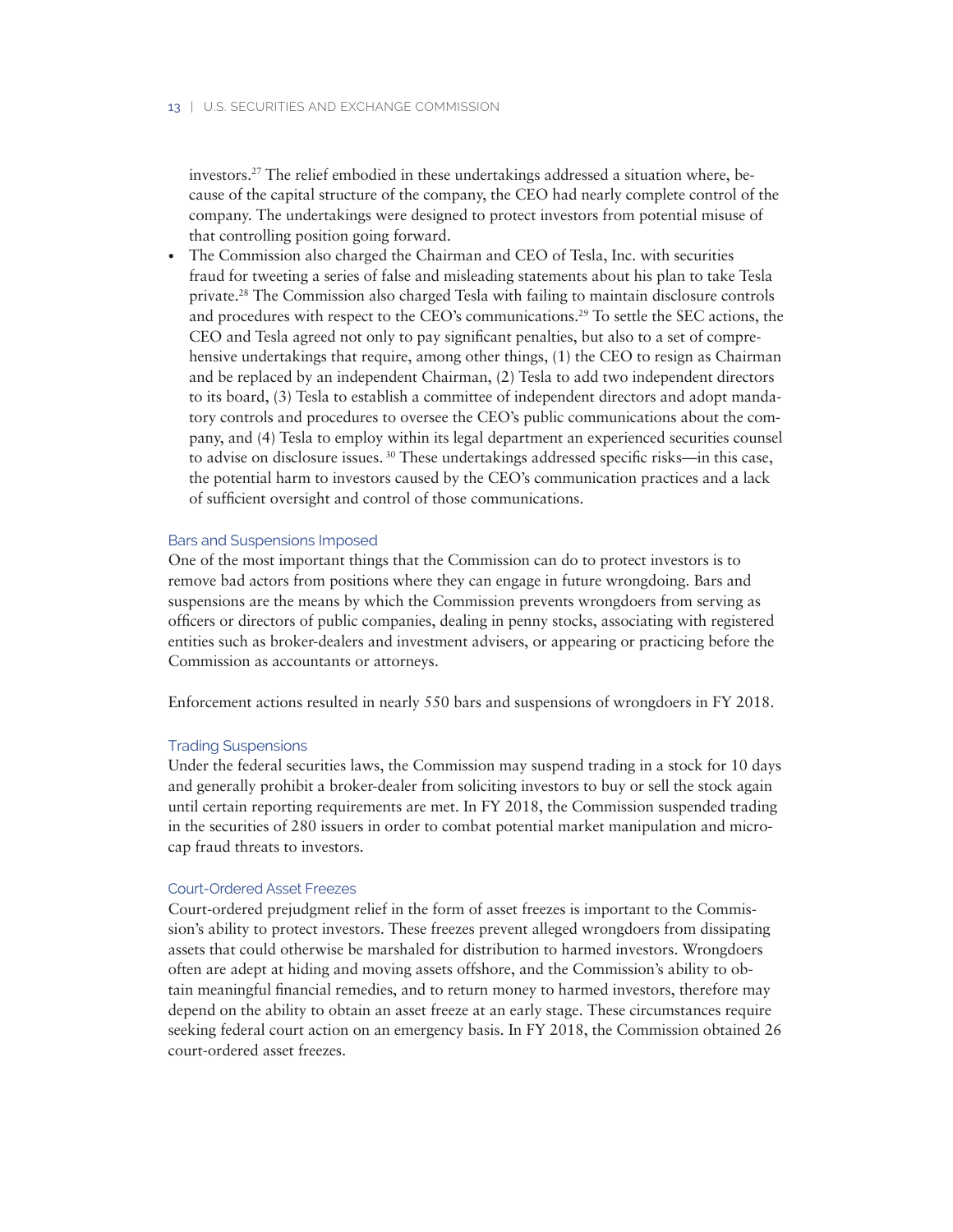### <span id="page-17-0"></span>Litigation

In FY 2018, the Commission obtained favorable verdicts in three trials against four defendants and an unfavorable verdict in one trial against one defendant. As of the close of the fscal year, the Commission was awaiting a verdict in one completed bench trial. The number of district court trials conducted in FY 2018 (5) is similar to the number of such trials in FY 2017 (4).

In FY 2017, there were various pending constitutional challenges to the Commission's administrative proceedings (AP) and the appointment of its administrative law judges (ALJ). In June 2018, the Supreme Court held in *Lucia v. SEC*31 that the appointment of the SEC's ALJs violated the U.S. Constitution's Appointments Clause, requiring a new hearing in front of a different fact fnder. After *Lucia*, the Commission stayed all pending APs. The Commission lifted the stay on August 22, 2018, and approximately 200 APs were reassigned at that time. Addressing these APs will require substantial litigation resources during FY 2019.

# ALLOCATION OF RESOURCES

The Commission has operated under an agency-wide hiring freeze since late 2016. Consequently, the Division's employee and contractor staffng levels have decreased since the freeze was imposed. The combined number of positions in the Division and the number of contractors supporting our investigation and litigation efforts fell by approximately 10% between FY 2016 and FY 2018. Despite this loss, as the below chart indicates, the Division continued to exhibit signifcant enforcement-related activity.

While this achievement is a testament to the hardworking women and men of the Division, with more resources the SEC could focus more on individual accountability, as individuals are more likely to litigate and the ensuing litigation is resource intensive. Moreover, additional resources would support two key priorities of the Division: protecting retail investors and combating cyber-related threats.

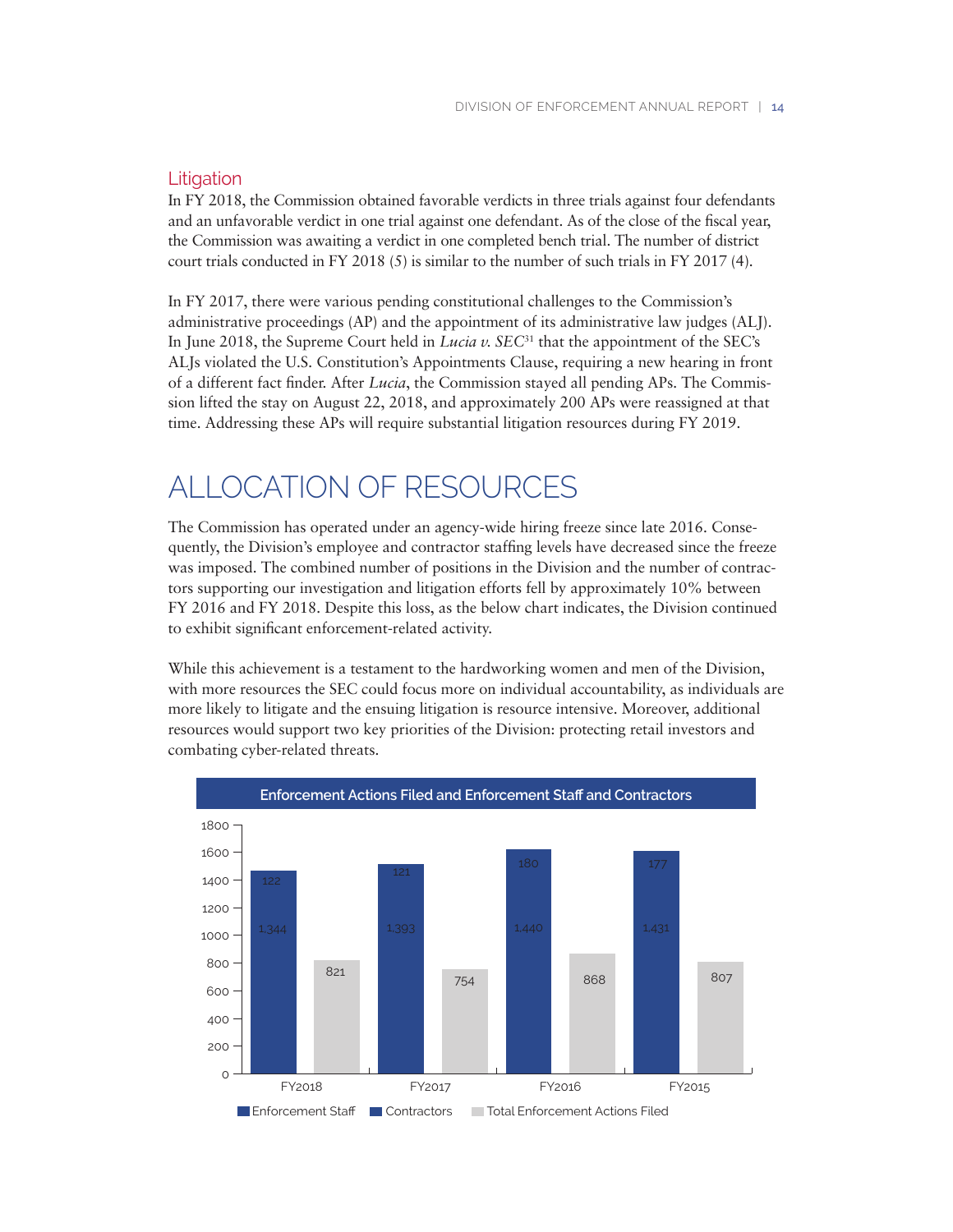# <span id="page-18-0"></span>NOTEWORTHY ENFORCEMENT ACTIONS

While the Division's efforts resulted in many noteworthy enforcement actions in FY 2018, the matters described below give a sense of some of the actions the Commission brought in areas of the Division's greatest focus, as well as actions in other areas to demonstrate the breadth of the landscape the Division covers.

In FY 2018, the Commission brought charges against:

## Direct Impact on Retail Investors and Conduct of Registrants

- Three individuals who allegedly orchestrated a Ponzi-like scheme that raised more than \$345 million from over 230 investors across the U.S.<sup>32</sup>
- A group of unregistered funds and their owner who allegedly defrauded thousands of retail investors, many of them seniors, in a \$1.2 billion Ponzi scheme, $33$  and five individuals and four companies for allegedly unlawfully selling securities related to the alleged scheme.<sup>34</sup>
- Five individuals and three companies allegedly behind a \$102 million Ponzi scheme that defrauded investors throughout the U.S.<sup>35</sup>
- A company and its principal who allegedly defrauded at least 150 investors in an \$85 million Ponzi scheme.<sup>36</sup>
- Ameriprise Financial Services Inc. for recommending and selling higher-fee mutual fund shares to retail retirement account customers and for failing to provide sales charge waivers,<sup>37</sup> and for failing to safeguard retail investor assets from theft by its representatives.<sup>38</sup>
- Wells Fargo Advisors LLC for misconduct in the sale of fnancial products known as marketlinked investments to retail [investors.39](https://investors.39)
- The pastor of one of the largest churches in the country and a self-described fnancial planner who allegedly defrauded elderly investors by selling them interests in worthless, pre-Revolutionary Chinese [bonds.40](https://bonds.40)
- William Z. (Billy) McFarland, two companies he founded, a former senior executive, and a former contractor, who agreed to settle charges arising out of an extensive, multi-year offering fraud that raised at least \$27.4 million from over 100 investors.<sup>41</sup>

### Cyber-Related Misconduct

- The entity formerly known as Yahoo! Inc. for misleading investors by failing to disclose one of the world's largest data breaches in which hackers stole personal data relating to hundreds of millions of user [accounts.42](https://accounts.42)
- The co-founders of a purported fnancial services start-up with allegedly orchestrating a fraudulent ICO that raised more than \$32 million from thousands of investors.<sup>43</sup>
- Titanium Blockchain Infrastructure Services Inc. and its president, a self-described "blockchain evangelist," for an alleged ICO fraud that raised as much as \$21 million from investors in and outside the U.S.44
- A broker-dealer and investment adviser for failures in cybersecurity policies and procedures surrounding a cyber intrusion that compromised personal information of thousands of [customers.45](https://customers.45)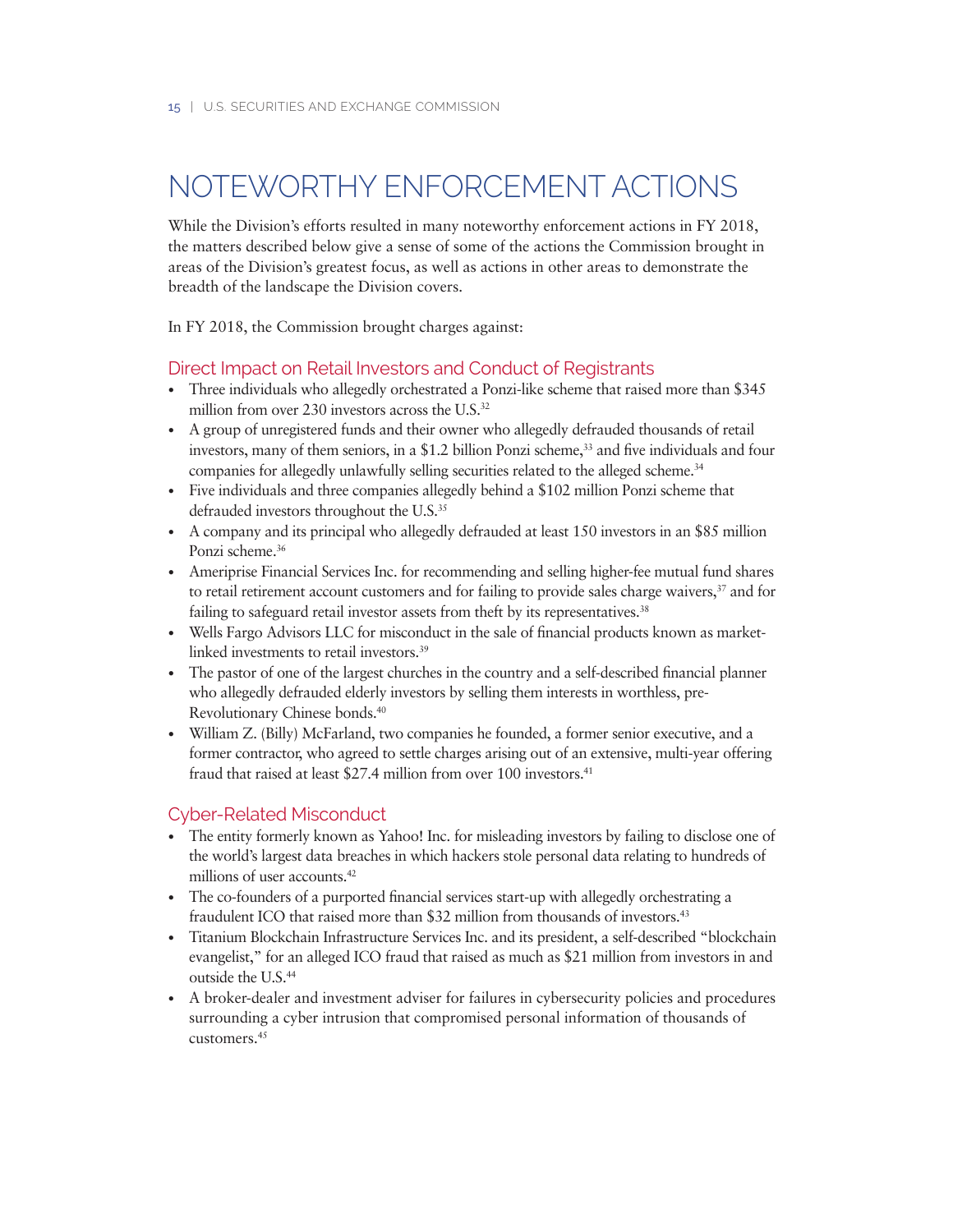- An individual involved in an alleged scheme to manipulate the price of Fitbit securities through false regulatory [flings.46](https://filings.46)
- A recidivist securities law violator and his company who allegedly raised up to \$15 million from thousands of investors in an ICO by falsely promising a 13-fold proft in less than a month.<sup>47</sup>
- A company selling digital tokens to investors to raise capital for its blockchain-based food review service, which halted its ICO after being contacted by the Division of Enforcement and agreed to an order in which the Commission found that its conduct constituted unregistered securities offers and sales.<sup>48</sup>
- AriseBank and its co-founders for allegedly selling a fraudulent ICO that targeted retail investors to fund what it claimed to be the world's frst "decentralized bank."49
- A former bitcoin-denominated platform and its operator with allegedly operating an unregistered securities exchange and defrauding users of that exchange, and the operator of the exchange with allegedly making false and misleading statements in connection with an unregistered offering of securities.<sup>50</sup>
- Longfn Corp., its CEO, and three other affliated individuals for allegedly illegal distributions and sales of restricted shares of Longfin Corp.<sup>51</sup>
- Two men who allegedly profted from illegal sales of stock of a company claiming to have a blockchain-related business.<sup>52</sup>
- The founder of a company who perpetrated a fraudulent ICO to fund oil exploration and drilling in [California.53](https://California.53)
- A hedge fund manager for violating the investment company registration provisions based on its investments in digital assets.<sup>54</sup>
- TokenLot LLC, a self-described "ICO Superstore," and its owners for acting as unregistered broker-dealers.<sup>55</sup>
- An international securities dealer and its Austria-based CEO for allegedly violating the federal securities laws in connection with security-based swaps funded with bitcoins.<sup>56</sup>

### Insider Trading

- 56 individuals who allegedly misappropriated or traded unlawfully on material, nonpublic information including:
	- » A corporate board member and U.S. Congressman, Christopher Collins, whose alleged tip allowed his son and his son's tippees to avoid losses by trading in advance of news of negative clinical trial [results.57](https://results.57)
	- » An investment banker who allegedly tipped professional football player Mychael Kendricks to trade in advance of four corporate acquisitions being advised by the investment banker's employer.<sup>58</sup>
	- » A former chief information officer of a U.S. business unit of Equifax Inc. and a former manager, both of whom allegedly traded in advance of the company's September 2017 announcement of a massive data breach that exposed Social Security numbers and other personal information of approximately 148 million U.S. customers.<sup>59</sup>
	- » A credit ratings analyst who allegedly misused his access to information about an impending acquisition to tip two friends who traded ahead of the deal announcement.<sup>60</sup>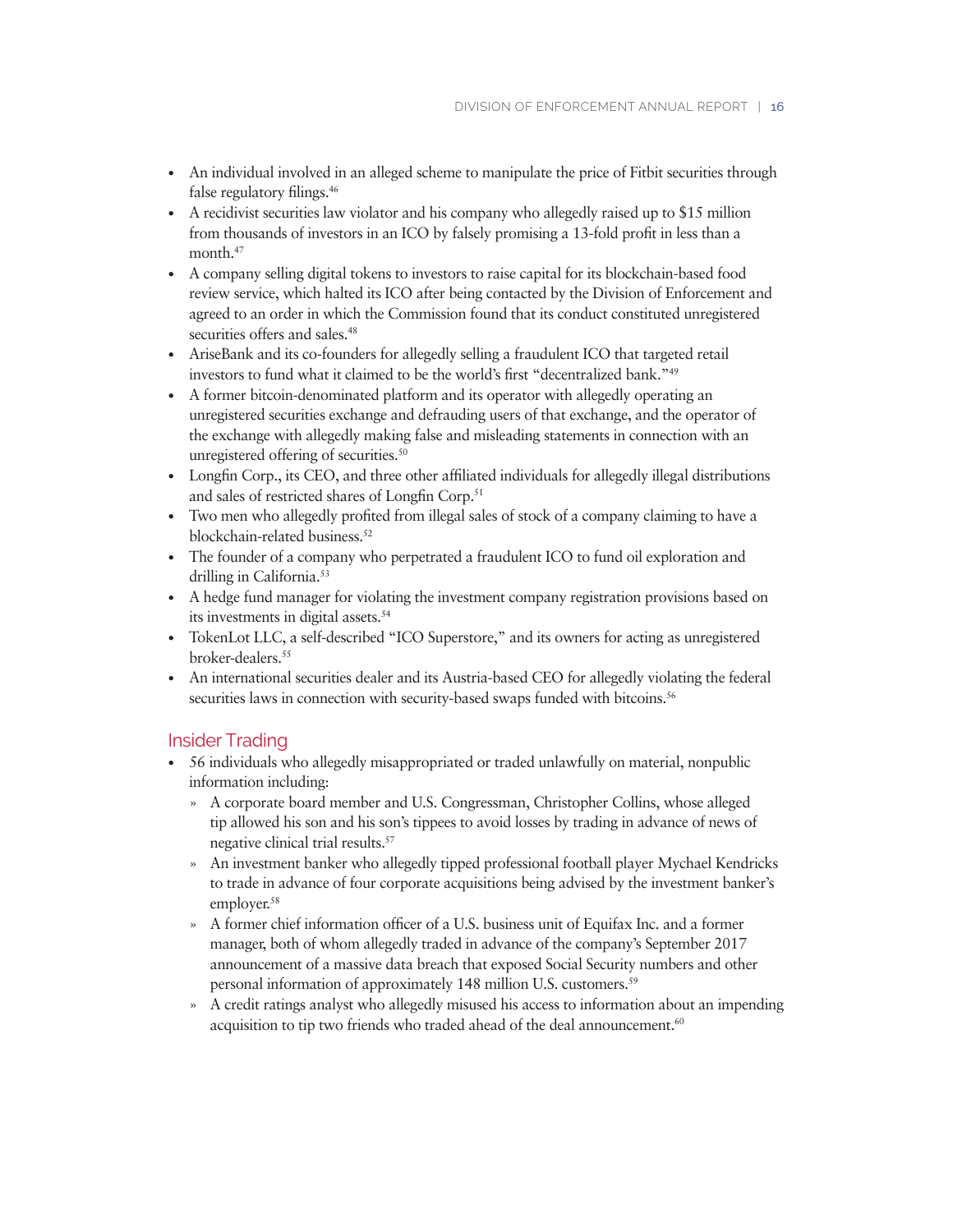- » An investment banker who allegedly misused his access to the bank's confdential information to trade in advance of 12 market-moving announcements involving clients of the bank.<sup>61</sup>
- » A corporate executive who allegedly profted from trading in advance of three disappointing earnings announcements by the Silicon Valley company that employed him.<sup>62</sup>

### Issuer Reporting and Disclosure Issues and Auditor Misconduct

- 54 entities and 94 individuals in stand alone actions relating to issuer fnancial reporting and disclosures in the following categories: revenue and expense recognition problems; faulty valuation and impairment decisions; missing or insuffcient disclosures; misappropriation through accounting misrepresentations; inadequate internal controls; and misconduct by fnancial reporting gatekeepers, including:
	- » Elon Musk, the Chairman and CEO of Tesla Inc., for tweeting a series of false and misleading statements about his plan to take Tesla private.<sup>63</sup>
	- » Tesla Inc. for failing to maintain disclosure controls and procedures with respect to Musk's [communications.64](https://communications.64)
	- » Theranos Inc., its founder and CEO Elizabeth Holmes, and its former President Ramesh "Sunny" Balwani with allegedly raising more than \$700 million from investors through an elaborate, years-long fraud in which they exaggerated or made false statements about the company's technology, business, and financial performance.<sup>65</sup>
	- » Brazilian oil-and-gas company Petróleo Brasileiro S.A. for misleading U.S. investors by failing to disclose a massive bribery and bid-rigging scheme at the company.<sup>66</sup>
	- » Mining company Rio Tinto and two former top executives for allegedly infating the value of coal assets acquired for \$3.7 billion and sold a few years later for \$50 million.<sup>67</sup>
	- » Walgreens Boots Alliance Inc., former CEO Gregory Wasson, and former CFO Wade Miquelon with misleading investors about increased risk that the company would miss a key fnancial goal announced when Walgreen Co. entered into a merger with Alliance Boots GmbH in 2012.<sup>68</sup>
	- Six certified public accountants—including former staffers at the Public Company Accounting Oversight Board (PCAOB) and former senior offcials at KPMG LLP—arising from their alleged participation in a scheme to misappropriate and use confdential information relating to the PCAOB's planned inspections of KPMG.<sup>69</sup>
	- » SeaWorld Entertainment Inc., its former CEO, and its former vice president of communications for misleading investors about the impact the documentary flm Blackfsh had on the company's reputation and business.<sup>70</sup>
	- » A biopharmaceutical company, its CEO, and its former CFO for misleading investors about the company's developmental lung cancer drug.<sup>71</sup>
	- » Five public companies for failing to provide fnancial statements that were reviewed by their independent external auditor when they fled quarterly reports with the Commission on Form 10-Q.72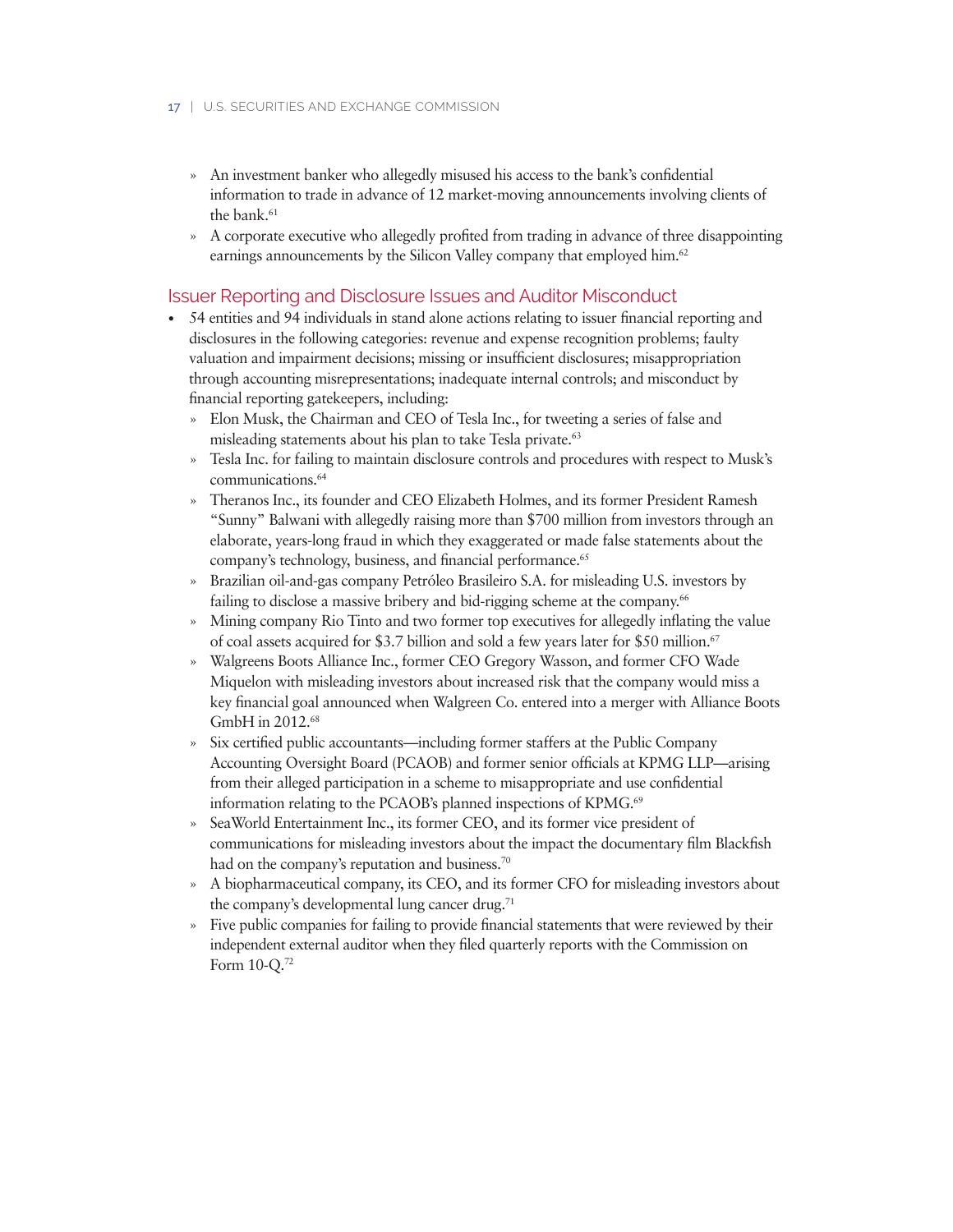### Other Noteworthy Actions

- Four Transamerica entities for misconduct involving faulty investment models.<sup>73</sup>
- Merrill Lynch, Pierce, Fenner & Smith for misleading customers about how it handled orders purportedly routed to a dark pool.<sup>74</sup>
- Panasonic Corp. for accounting fraud violations and violations of the Foreign Corrupt Practices Act (FCPA).<sup>75</sup>
- Moody's Investors Service Inc. for internal control failures and failing to clearly defne and consistently apply credit rating [symbols.76](https://symbols.76)
- Legg Mason Inc. for violating the FCPA in a scheme to bribe Libyan government officials.<sup>77</sup>
- Two frms and 18 individuals in an alleged scheme to improperly divert new issue municipal bonds to broker-dealers at the expense of retail investors, and a municipal underwriter for accepting kickbacks in the [scheme.78](https://scheme.78)
- Two investment adviser subsidiaries of Voya Holdings Inc. with failing to disclose conficts of interest and making misleading disclosures in connection with their practice of recalling securities on loan so their affiliates could receive tax benefits.<sup>79</sup>
- 13 registered investment advisers who repeatedly failed to provide required information that the agency uses to monitor risk.<sup>80</sup>
- Two U.S.-based subsidiaries of Deutsche Bank AG for improper handling of "pre-released" American Depositary Receipts (ADRs).<sup>81</sup>
- The New York Stock Exchange and two affliated exchanges with regulatory failures in connection with multiple episodes, including several disruptive market events.<sup>82</sup>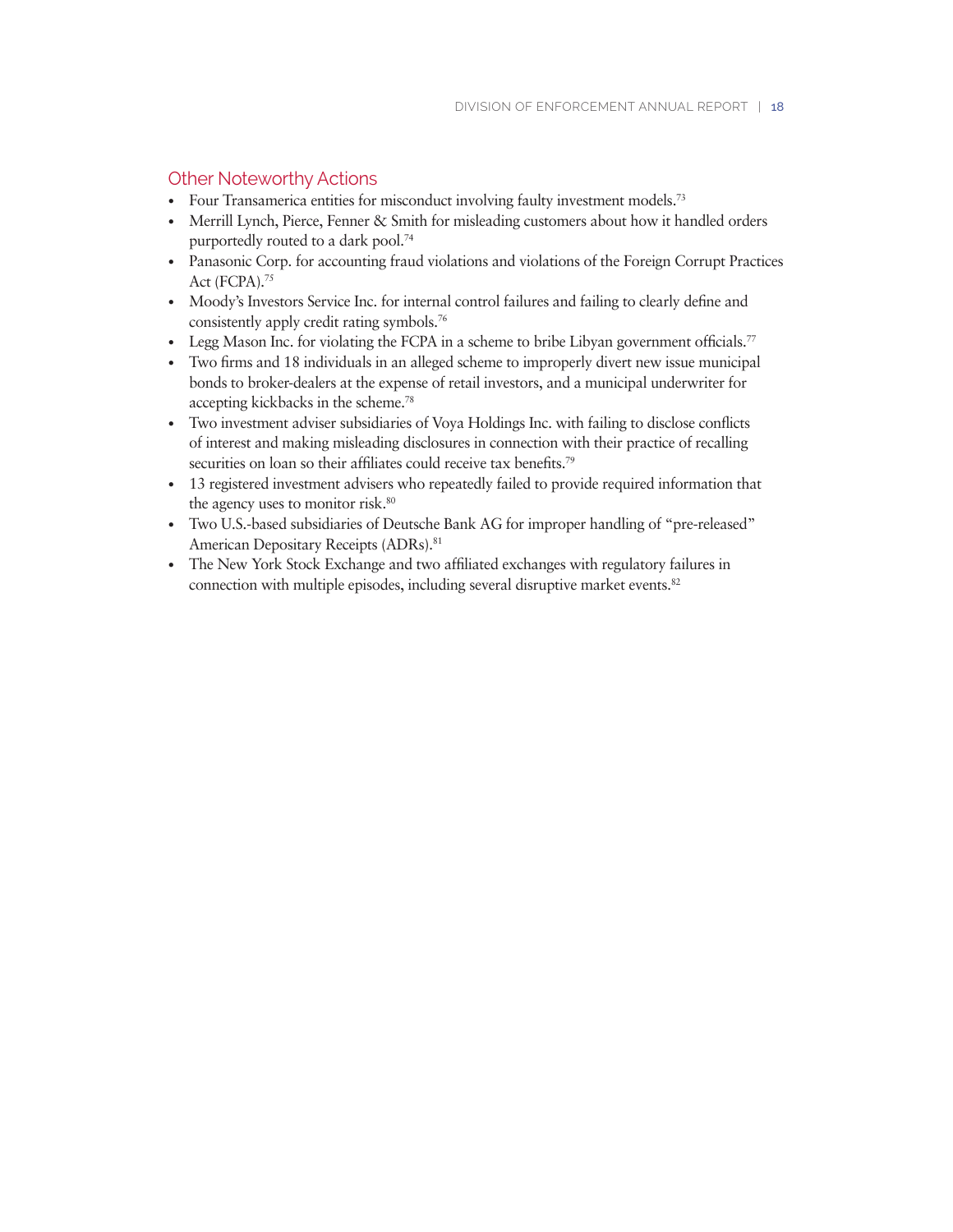# <span id="page-22-0"></span>APPENDIX

| Breakdown of Classification of Stand Alone Enforcement Actions |                            |       |                |       |  |  |
|----------------------------------------------------------------|----------------------------|-------|----------------|-------|--|--|
|                                                                | FY 2018                    |       | FY 2017        |       |  |  |
|                                                                | Actions                    | Pct   | Actions        | Pct   |  |  |
| Securities Offering                                            | 121                        | 25%   | 94             | 21%   |  |  |
| Inv.estment Advisers / Inv. Company                            | 108                        | 22%   | 82             | 18%   |  |  |
| <b>Issuer Reporting &amp; Disclosure</b>                       | 79                         | 16%   | 95             | 21%   |  |  |
| <b>Broker Dealer</b>                                           | 63                         | 13%   | 53             | 12%   |  |  |
| Insider Trading                                                | 51                         | 10%   | 41             | 9%    |  |  |
| Market Manipulation                                            | 32                         | 7%    | 41             | 9%    |  |  |
| Public Finance Abuse                                           | 15                         | 3%    | 17             | 4%    |  |  |
| <b>FCPA</b>                                                    | 13                         | 3%    | 13             | 3%    |  |  |
| Miscellaneous                                                  | 3                          | 1%    | $\overline{7}$ | 2%    |  |  |
| <b>NRSRO</b>                                                   | $\overline{c}$             | $O\%$ | $\circ$        | $O\%$ |  |  |
| <b>Transfer Agent</b>                                          | $\overline{c}$             | $O\%$ | 3              | 1%    |  |  |
| SRO or Exchange                                                | $\mathbf{1}$               | $O\%$ | $\circ$        | $O\%$ |  |  |
| <b>Total</b>                                                   | 100%<br>100%<br>446<br>490 |       |                |       |  |  |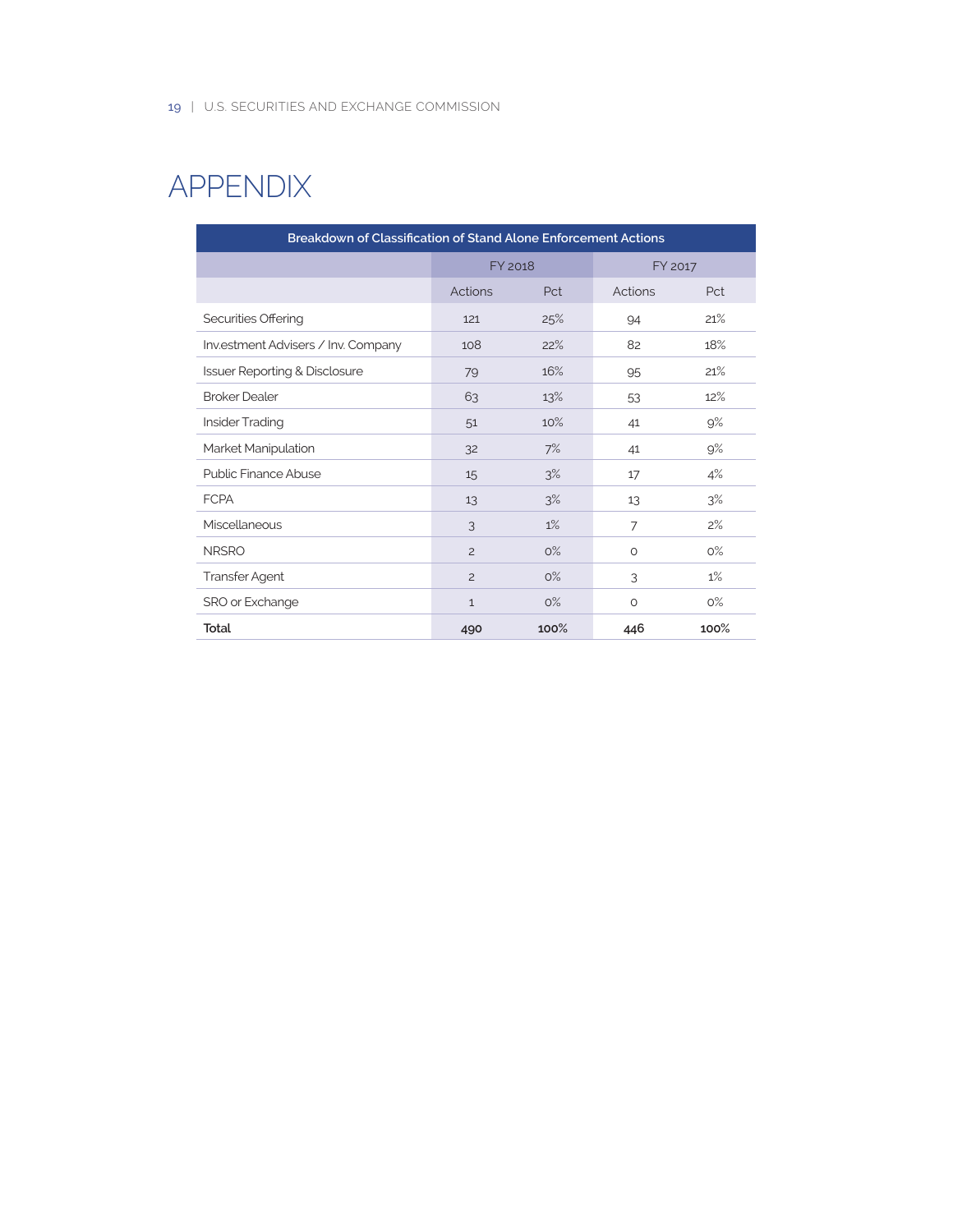### **Enforcement Action Summary Chart for FY 2018 by Primary Classification**

(Each action initiated has been included in only one category even though many actions involved multiple allegations and may fall under more than one category. The number of defendants and respondents is noted parenthetically)

| Primary Classification                        | <b>Civil Actions</b> | <b>Stand Alone</b><br>AP | Follow-On<br>AP | Total       | $%$ of<br>Total<br><b>Actions</b> | % of Civil<br>and Stand<br>Alone AP<br>(Excluding<br>Delinquent<br>Filings) |
|-----------------------------------------------|----------------------|--------------------------|-----------------|-------------|-----------------------------------|-----------------------------------------------------------------------------|
| <b>Broker-Dealer</b>                          | 18 (35)              | 45(56)                   | 106 (109)       | 169 (200)   | 21%                               | 13%                                                                         |
| <b>Delinquent Filings</b>                     | $O$ (O)              | 121 (371)                | $O$ (O)         | 121 (371)   | 15%                               | $O\%$                                                                       |
| Foreign Corrupt Practices Act                 | $O$ (O)              | 13(13)                   | $O$ (O)         | 13(13)      | 2%                                | 3%                                                                          |
| Insider Trading                               | 37(56)               | 14(18)                   | $O$ (O)         | 51(74)      | 6%                                | 10%                                                                         |
| Investment Advisers/Invest-<br>ment Companies | 20(44)               | 88 (124)                 | 62 (66)         | 170 (234)   | 21%                               | 22%                                                                         |
| <b>Issuer Reporting and Disclo-</b><br>sure   | 30(72)               | 49 (76)                  | 27(28)          | 106 (176)   | 13%                               | 16%                                                                         |
| Market Manipulation                           | 22(78)               | 10(11)                   | 1(1)            | 33 (90)     | 4%                                | 7%                                                                          |
| Miscellaneous                                 | $O$ (O)              | 3(4)                     | 2(2)            | 5(6)        | 1%                                | 1%                                                                          |
| Natl Rec Stat Rating Org<br>(NRSRO)           | $O$ (O)              | 2(2)                     | $O$ (O)         | 2(2)        | $O\%$                             | $O\%$                                                                       |
| <b>Public Finance Abuse</b>                   | 7(27)                | 8(11)                    | 3(3)            | 18(41)      | 2%                                | 3%                                                                          |
| Securities Offering                           | 108 (406)            | 13(57)                   | 9(9)            | 130 (472)   | 16%                               | 25%                                                                         |
| SRO/Exchange                                  | $O$ (O)              | 1(3)                     | $O$ (O)         | 1(3)        | $O\%$                             | $O\%$                                                                       |
| <b>Transfer Agent</b>                         | 1(2)                 | 1(2)                     | $O$ (O)         | 2(4)        | $O\%$                             | $O\%$                                                                       |
| <b>Totals</b>                                 | 243 (720)            | 368 (748)                | 210 (218)       | 821 (1.686) | 100%                              | 100%                                                                        |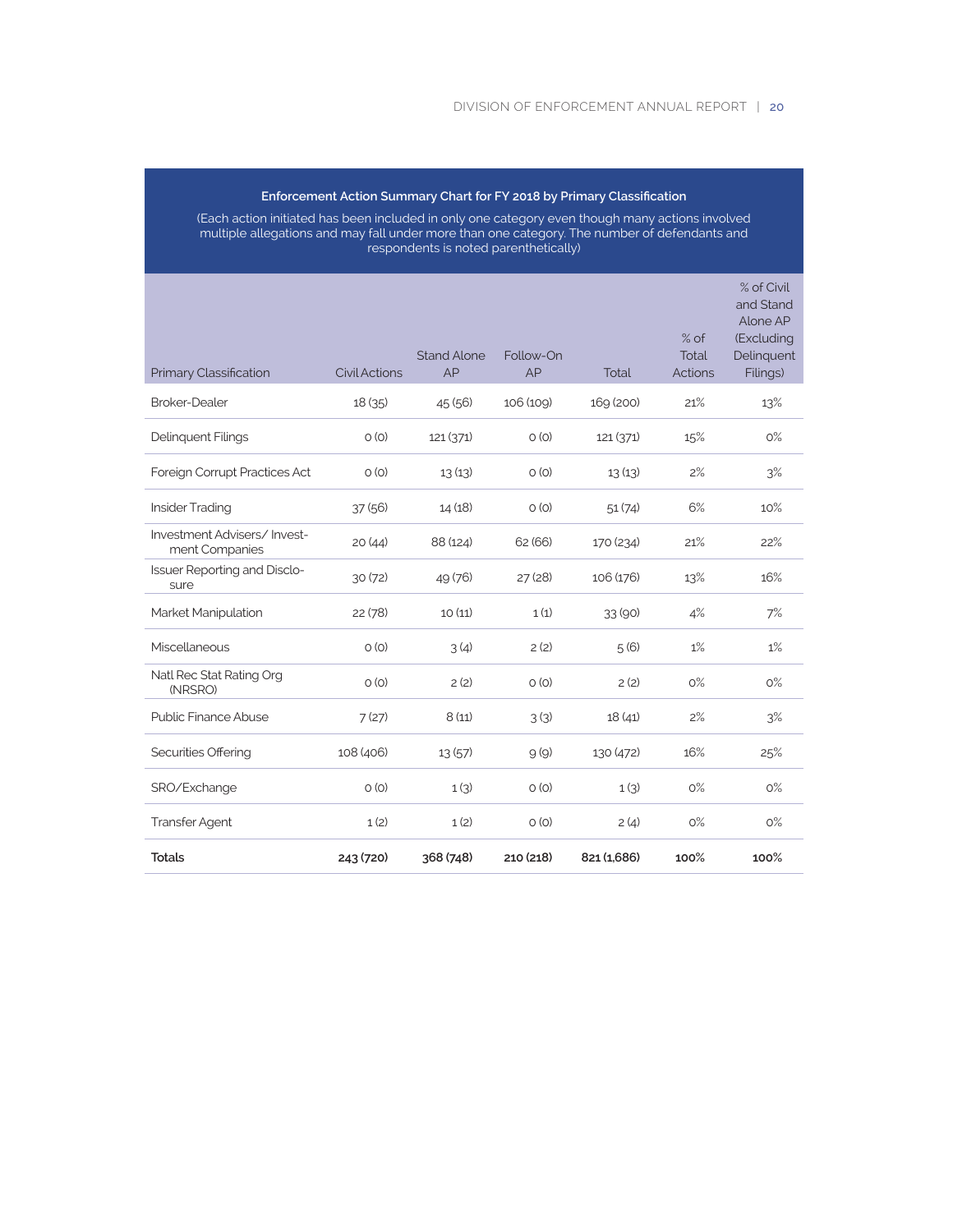| <b>Case Name</b>                                        | <b>Type of Action</b>    | Release No.  | <b>Date Filed</b> |
|---------------------------------------------------------|--------------------------|--------------|-------------------|
| <b>BROKER-DEALER</b>                                    |                          |              |                   |
| In the Matter of Maroof Miyana                          | Follow-on Admin, Proc.   | 34-81790     | 10/02/17          |
| In the Matter of Wen Chen a/k/a "Wendy Lee" Hwang       | Follow-on Admin, Proc.   | 34-81817     | 10/04/17          |
| In the Matter of Bilal Basrai                           | Follow-on Admin, Proc.   | 34-81820     | 10/05/17          |
| In the Matter of Bryce Stirton                          | Follow-on Admin, Proc.   | 34-81821     | 10/05/17          |
| In the Matter of Christopher Castaldo                   | Follow-on Admin, Proc.   | 34-81843     | 10/10/17          |
| In the Matter of Danny S. Hood                          | Follow-on Admin, Proc.   | 34-81847     | 10/11/17          |
| In the Matter of Brandon P. Long                        | Follow-on Admin, Proc.   | 34-81877     | 10/16/17          |
| In the Matter of Joseph A. Vitale                       | Follow-on Admin, Proc.   | 34-81875     | 10/16/17          |
| In the Matter of Leonard Vincent Lombardo               | Follow-on Admin, Proc.   | 34-81886     | 10/17/17          |
| In the Matter of Loop Capital Markets, LLC              | Stand-alone Admin, Proc. | 34-81898     | 10/19/17          |
| In the Matter of UBS Financial Services, Inc.           | Stand-alone Admin, Proc. | 33-10433     | 10/27/17          |
| In the Matter of Jeffrey D. Smith, et al.               | Follow-on Admin, Proc.   | 34-81983     | 10/31/17          |
| SEC v. Thomas J. Buck                                   | Civil                    | LR-23974     | 10/31/17          |
| In the Matter of James P. Kolf                          | Follow-on Admin. Proc.   | 34-82010     | 11/03/17          |
| In the Matter of Patric Ken Baccam,                     |                          |              |                   |
| a/k/a Khanh Sengpraseuth                                | Follow-on Admin, Proc.   | 34-82030     | 11/08/17          |
| In the Matter of Hui Feng, Esq., et al.                 | Follow-on Admin, Proc.   | 34-82039     | 11/08/17          |
| In the Matter of Wells Fargo Advisors, LLC              | Stand-alone Admin, Proc. | 34-82054     | 11/13/17          |
| SEC v. GreenTree Investment Group, Inc., et al.         | Civil                    | LR-23990     | 11/17/17          |
| SEC v. Ibrahim Almagarby, et al.                        | Civil                    | LR-23992     | 11/17/17          |
| In the Matter of Ivan J.A. Turrentine                   | Follow-on Admin, Proc.   | 34-82188     | 11/30/17          |
| SEC v. Zachery S. Berkey, et al.                        | Civil                    | LR-24004     | 12/06/17          |
| SEC v. Paul W. Smith                                    | Civil                    | $LR - 24133$ | 12/07/17          |
| In the Matter of Robin Glen Charlet                     | Follow-on Admin, Proc.   | 34-82242     | 12/08/17          |
| In the Matter of Steven William Sparks                  | Follow-on Admin, Proc.   | 34-82243     | 12/08/17          |
| SEC v. Steve Qi, et al.                                 | Civil                    | LR-24006     | 12/08/17          |
| SEC v. Brian Hirsch, et al.                             | Civil                    | LR-24083     | 12/19/17          |
| In the Matter of Merrill Lynch, Pierce,                 |                          |              |                   |
| Fenner & Smith Incorporated                             | Stand-alone Admin. Proc. | 34-82382     | 12/21/17          |
| In the Matter of Daniel Rivas                           | Follow-on Admin, Proc.   | 34-82393     | 12/22/17          |
| In the Matter of Khaled "Kal" Bassily                   | Follow-on Admin, Proc.   | 34-82438     | 01/03/18          |
| In the Matter of James C. Tao                           | Follow-on Admin, Proc.   | 34-82454     | 01/08/18          |
| In the Matter of Donna Boyd (f/k/a Donna Chen)          | Follow-on Admin, Proc.   | 34-82453     | 01/08/18          |
| In the Matter of David B. Kaplan, Esq.                  | Follow-on Admin, Proc.   | 34-82510 &   |                   |
|                                                         |                          | 34-82511     | 01/17/18          |
| In the Matter of Industrial and Commercial              |                          |              |                   |
| Bank of China Financial Services, LLC                   | Stand-alone Admin. Proc. | 34-83253     | 01/18/18          |
| In the Matter of Daniel T. Fischer                      | Follow-on Admin. Proc.   | 34-82603     | 01/30/18          |
| In the Matter of Thomas Edward Andrews                  | Follow-on Admin, Proc.   | 34-82619     | 02/01/18          |
| In the Matter of Scott Walter Christensen               | Follow-on Admin, Proc.   | 34-82621     | 02/01/18          |
| In the Matter of Craig Karlis                           | Follow-on Admin. Proc.   | 34-82624     | 02/02/18          |
| In the Matter of Wedbush Securities, Inc.               | Stand-alone Admin, Proc. | 34-82630     | 02/05/18          |
| In the Matter of Thomas J. Buck                         | Follow-on Admin. Proc.   | 34-82681     | 02/09/18          |
| In the Matter of Deutsche Bank Securities, Inc., et al. | Stand-alone Admin. Proc. | 34-82686     | 02/12/18          |
| In the Matter of Ameriprise Financial Services, Inc.    | Stand-alone Admin. Proc. | 33-10462     | 02/28/18          |
| SEC v. Steven J. Muehler, et al.                        | Civil                    | LR-24060     | 02/28/18          |
| In the Matter of Edwin Shaw, LLC                        | Stand-alone Admin. Proc. | 34-82805     | 03/05/18          |
| In the Matter of Jacob W. L. Stocking                   | Follow-on Admin, Proc.   | 34-82806     | 03/05/18          |
| In the Matter of Eric Lovy (f/k/a Eric Beltran)         | Follow-on Admin. Proc.   | 34-82821     | 03/07/18          |
| In the Matter of Deborah D. Kelley                      | Follow-on Admin. Proc.   | 34-82838     | 03/09/18          |
| In the Matter of Gregg Z. Schonhorn                     | Follow-on Admin. Proc.   | 34-82839     | 03/09/18          |
| In the Matter of David Gray                             | Follow-on Admin. Proc.   | 34-82880     | 03/15/18          |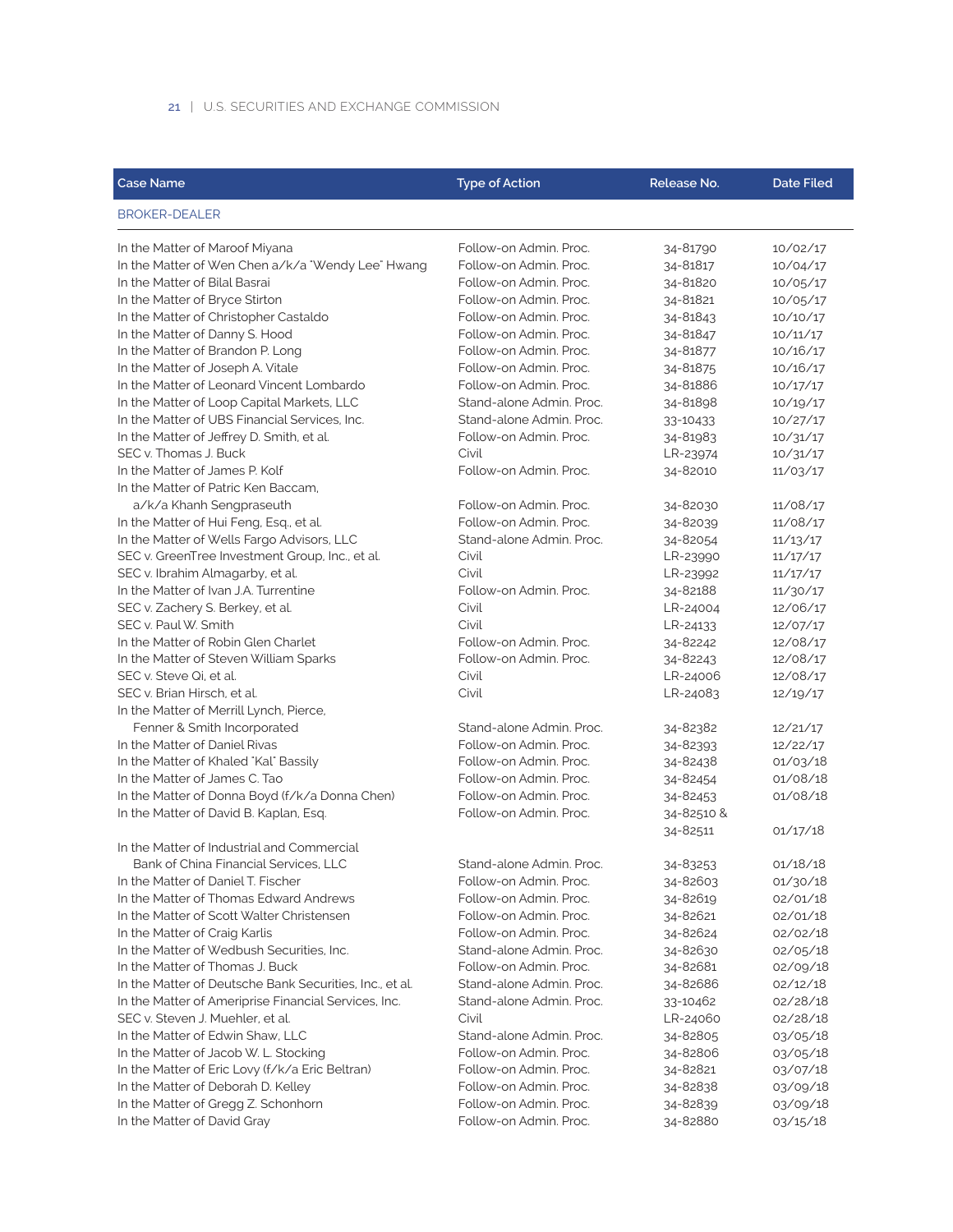| In the Matter of Electronic Transaction Clearing, Inc. | Stand-alone Admin. Proc. | 34-82898 | 03/19/18 |
|--------------------------------------------------------|--------------------------|----------|----------|
| In the Matter of Wedbush Securities, Inc.              | Stand-alone Admin. Proc. | 34-82954 | 03/27/18 |
| In the Matter of JH Darbie & Co., Inc., et al.         | Stand-alone Admin. Proc. | 34-82951 | 03/27/18 |
| In the Matter of Aegis Capital Corporation             | Stand-alone Admin. Proc. | 34-82956 | 03/28/18 |
| In the Matter of Kevin McKenna, et al.                 | Stand-alone Admin. Proc. | 34-82957 | 03/28/18 |
| In the Matter of Eugene Terracciano                    | Stand-alone Admin. Proc. | 34-82958 | 03/28/18 |
| In the Matter of Kent Maerki                           | Follow-on Admin. Proc.   | 34-82963 | 03/29/18 |
| In the Matter of James Moodhe                          | Follow-on Admin. Proc.   | 34-82977 | 04/02/18 |
| In the Matter of Gregory John Tuthill                  | Follow-on Admin. Proc.   | 34-82987 | 04/04/18 |
| In the Matter of Joshua D. Mosshart                    | Follow-on Admin. Proc.   | 34-82998 | 04/05/18 |
| In the Matter of Troy C. Baldridge                     | Follow-on Admin. Proc.   | 34-83013 | 04/09/18 |
| In the Matter of Jason A. Wallace                      | Follow-on Admin. Proc.   | 34-83052 | 04/16/18 |
| SEC v. John Sherman Jumper, et al.                     | Civil                    | LR-24116 | 04/17/18 |
| In the Matter of Mark P. French                        | Follow-on Admin. Proc.   | 34-83078 | 04/20/18 |
| In the Matter of Winning the Money Game with Ike, Inc. | Follow-on Admin. Proc.   | 34-83110 | 04/26/18 |
| In the Matter of Tobin J. Senefeld                     | Follow-on Admin. Proc.   | 34-83121 | 04/26/18 |
| In the Matter of David Alcorn                          | Follow-on Admin. Proc.   | 34-83130 | 04/30/18 |
| In the Matter of Kevin Hamilton                        | Follow-on Admin. Proc.   | 34-83140 | 05/01/18 |
| In the Matter of Douglas A. McClain, Jr.               | Follow-on Admin. Proc.   | 34-83151 | 05/02/18 |
| In the Matter of Joseph A. Rubbo                       | Follow-on Admin, Proc.   | 34-83176 | 05/04/18 |
| In the Matter of Keith Houlihan                        | Follow-on Admin, Proc.   | 34-83180 | 05/07/18 |
| In the Matter of Paul W. Smith                         | Follow-on Admin. Proc.   | 34-83178 | 05/07/18 |
| In the Matter of Jason J. Lee, et al.                  | Stand-alone Admin. Proc. | 34-83212 | 05/10/18 |
| In the Matter of Steven J. Dykes                       | Follow-on Admin, Proc.   | 34-83215 | 05/11/18 |
| In the Matter of Angela Rubbo Beckcom Monaco           | Follow-on Admin. Proc.   | 34-83234 | 05/15/18 |
| In the Matter of Chardan Capital Markets, LLC          | Stand-alone Admin. Proc. | 34-83251 | 05/16/18 |
| In the Matter of Jerard Basmagy                        | Stand-alone Admin. Proc. | 34-83252 | 05/16/18 |
| In the Matter of Industrial and Commercial             |                          |          |          |
| Bank of China Financial Services, LLC                  | Stand-alone Admin. Proc. | 34-83253 | 05/16/18 |
| In the Matter of Lisa A. Esposito                      | Follow-on Admin. Proc.   | 34-83291 | 05/21/18 |
| In the Matter of John C. Knight                        | Follow-on Admin. Proc.   | 34-83316 | 05/24/18 |
| In the Matter of Emanuel Pantelakis                    | Follow-on Admin. Proc.   | 34-83348 | 05/30/18 |
| In the Matter of George Doumanis                       | Follow-on Admin, Proc.   | 34-83358 | 05/31/18 |
| In the Matter of Christopher C. Burtraw                | Follow-on Admin. Proc.   | 34-83371 | 06/04/18 |
| In the Matter of Jason A. Halek                        | Follow-on Admin. Proc.   | 34-83394 | 06/07/18 |
| In the Matter of Merrill Lynch, Pierce,                |                          |          |          |
| Fenner & Smith Incorporated                            | Stand-alone Admin, Proc. | 34-83408 | 06/12/18 |
| In the Matter of Joseph Mangiapane, Jr.                | Follow-on Admin. Proc.   | 34-83448 | 06/14/18 |
| In the Matter of Nicholas Rubbo                        | Follow-on Admin, Proc.   | 34-83460 | 06/19/18 |
| In the Matter of Pasquale Rubbo                        | Follow-on Admin. Proc.   | 34-83461 | 06/19/18 |
| In the Matter of Merrill Lynch, Pierce,                |                          |          |          |
| Fenner & Smith Incorporated                            | Stand-alone Admin. Proc. | 33-10507 | 06/19/18 |
| In the Matter of Wells Fargo Advisors, LLC             | Stand-alone Admin. Proc. | 33-10511 | 06/25/18 |
| In the Matter of Jon B. Schmidhammer                   | Follow-on Admin. Proc.   | 34-83552 | 06/28/18 |
| In the Matter of Bayes Capital, LLC                    | Stand-alone Admin, Proc. | 34-83556 | 06/28/18 |
| In the Matter of Alexander Capital, L.P.               | Stand-alone Admin. Proc. | 34-83562 | 06/29/18 |
| In the Matter of Philip A. Noto, II                    | Stand-alone Admin. Proc. | 34-83563 | 06/29/18 |
| In the Matter of Barry T. Eisenberg                    | Stand-alone Admin. Proc. | 34-83564 | 06/29/18 |
| In the Matter of Cantor Fitzgerald & Co.               | Stand-alone Admin. Proc. | 34-83565 | 06/29/18 |
| SEC v. Adam Mattessich, et al.                         | Civil                    | LR-24179 | 06/29/18 |
| SEC v. Charles Schwab & Co., Inc.                      | Civil                    | LR-24189 | 07/02/18 |
| In the Matter of Daniel Burgess                        | Follow-on Admin. Proc.   | 34-83598 | 07/06/18 |
| In the Matter of Andrew B. Calhoun, IV                 | Follow-on Admin. Proc.   | 34-83605 | 07/09/18 |
| In the Matter of Andrew B. Calhoun, Jr.                | Follow-on Admin. Proc.   | 34-83606 | 07/09/18 |
| In the Matter of James M. Unger                        | Follow-on Admin. Proc.   | 34-83652 | 07/17/18 |
| In the Matter of Koorosh "Danny" Rahimi                | Follow-on Admin. Proc.   | 34-83657 | 07/17/18 |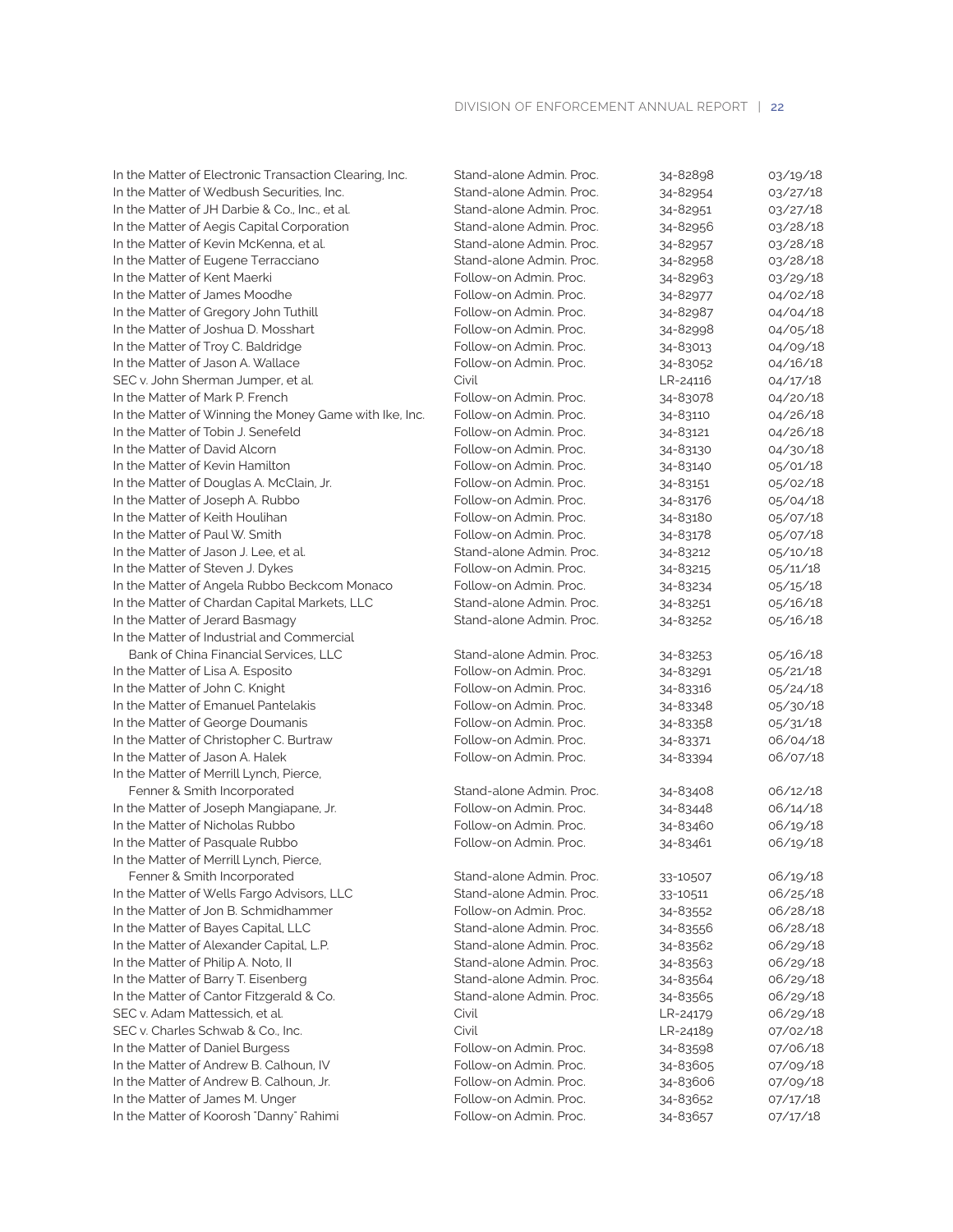| In the Matter of BGC Financial, L.P.                              | Stand-alone Admin. Proc. | 34-83650 | 07/17/18 |
|-------------------------------------------------------------------|--------------------------|----------|----------|
| In the Matter of Jefferey A. Gordon                               | Follow-on Admin, Proc.   | 34-83684 | 07/20/18 |
| In the Matter of Deutsche Bank Trust                              |                          |          |          |
| Company Americas                                                  | Stand-alone Admin. Proc. | 33-10523 | 07/20/18 |
| In the Matter of Deutsche Bank Securities, Inc.                   | Stand-alone Admin, Proc. | 34-83677 | 07/20/18 |
| In the Matter of Sycamore Lane Partners, LLC                      | Stand-alone Admin, Proc. | 34-83686 | 07/23/18 |
| In the Matter of Mizuho Securities USA, LLC                       | Stand-alone Admin. Proc. | 34-83685 | 07/23/18 |
| In the Matter of Richard T. Cunniffe                              | Follow-on Admin. Proc.   | 34-83688 |          |
|                                                                   | Stand-alone Admin. Proc. |          | 07/23/18 |
| In the Matter of Melanie Ryan<br>In the Matter of Brandon T. Neff | Stand-alone Admin, Proc. | 33-10524 | 07/24/18 |
| In the Matter of William Z. McFarland                             | Follow-on Admin. Proc.   | 34-83754 | 07/31/18 |
|                                                                   |                          | 34-83773 | 08/03/18 |
| SEC v. Salvadore D. Palermo                                       | Civil                    | LR-24229 | 08/06/18 |
| In the Matter of Gregory G. Young                                 | Stand-alone Admin. Proc. | 34-83779 | 08/06/18 |
| In the Matter of Steve Bailen                                     | Follow-on Admin, Proc.   | 34-83801 | 08/08/18 |
| In the Matter of William Paul Hamilton                            | Follow-on Admin, Proc.   | 34-83802 | 08/08/18 |
| In the Matter of Paula Saccomanno                                 | Follow-on Admin, Proc.   | 34-83803 | 08/08/18 |
| In the Matter of Dennis Swerdlen                                  | Follow-on Admin, Proc.   | 34-83804 | 08/08/18 |
| In the Matter of Citigroup Global Markets, Inc., et al.           | Stand-alone Admin. Proc. | 34-83859 | 08/16/18 |
| In the Matter of Jeffrey Scott Davis                              | Follow-on Admin. Proc.   | 34-83899 | 08/22/18 |
| In the Matter of Core Performance Management, LLC                 | Follow-on Admin, Proc.   | 34-83902 | 08/22/18 |
| In the Matter of Deborah B. Dora                                  | Follow-on Admin, Proc.   | 34-83906 | 08/22/18 |
| In the Matter of Sharlene F. Mesite                               | Follow-on Admin, Proc.   | 34-83905 | 08/22/18 |
| In the Matter of Anadel R. Pinzon                                 | Follow-on Admin. Proc.   | 34-83903 | 08/22/18 |
| In the Matter of James P. Scherr                                  | Follow-on Admin, Proc.   | 34-83901 | 08/22/18 |
| In the Matter of James J. O'Neil                                  | Follow-on Admin, Proc.   | 34-83930 | 08/23/18 |
| In the Matter of Lynette M. Robbins                               | Follow-on Admin, Proc.   | 34-83957 | 08/27/18 |
| In the Matter of Chad Anthony Lewis                               | Follow-on Admin, Proc.   | 34-83981 | 08/29/18 |
| In the Matter of Bruce A. Broekhuizen                             | Follow-on Admin. Proc.   | 34-84014 | 08/31/18 |
| In the Matter of Neil P. Kelly                                    | Follow-on Admin, Proc.   | 34-84016 | 08/31/18 |
| In the Matter of John M. Kirschenbaum                             | Follow-on Admin, Proc.   | 34-84015 | 08/31/18 |
| In the Matter of RMR Asset Management Company                     | Follow-on Admin, Proc.   | 34-84028 | 09/04/18 |
| In the Matter of Douglas J. Derryberry                            | Follow-on Admin, Proc.   | 34-84025 | 09/04/18 |
| In the Matter of David R. Frost                                   | Follow-on Admin. Proc.   | 34-84030 | 09/04/18 |
| In the Matter of David S. Luttbeg                                 | Follow-on Admin. Proc.   | 34-84018 | 09/04/18 |
| In the Matter of Timothy J. McAloon                               | Follow-on Admin. Proc.   | 34-84026 | 09/04/18 |
| In the Matter of Ralph M. Riccardi                                | Follow-on Admin, Proc.   | 34-84029 | 09/04/18 |
| In the Matter of Dewey T. Tran                                    | Follow-on Admin, Proc.   | 34-84027 | 09/04/18 |
| In the Matter of Philip A. Weiner                                 | Follow-on Admin. Proc.   | 34-84019 | 09/04/18 |
| In the Matter of Mark Morrow                                      | Follow-on Admin. Proc.   | 34-84042 | 09/05/18 |
| SEC v. Jeffrey Goldman, et al.                                    | Civil                    | LR-24257 | 09/05/18 |
| SEC v. Emil Botvinnik                                             | Civil                    | LR-24277 | 09/07/18 |
| SEC v. Jovannie Aquino                                            | Civil                    | LR-24277 | 09/07/18 |
| In the Matter of Cadaret, Grant & Co., Inc., et al.               | Stand-alone Admin. Proc. | 33-10542 | 09/11/18 |
| In the Matter of TokenLot, LLC, et al.                            | Stand-alone Admin. Proc. | 33-10543 | 09/11/18 |
| SEC v. Michael A. Bressman                                        | Civil                    | LR-24300 | 09/12/18 |
| In the Matter of Convergex Execution Solution, LLC,               |                          |          |          |
| n/k/a Cowen Execution Services, LLC                               | Stand-alone Admin. Proc. | 34-84116 | 09/13/18 |
| In the Matter of Citigroup Global Markets, Inc., et al.           | Stand-alone Admin. Proc. | 33-10545 | 09/14/18 |
| In the Matter of John L. Gathright, Jr.                           | Follow-on Admin. Proc.   | 34-84163 | 09/17/18 |
| In the Matter of Jennifer R. Johnson                              | Follow-on Admin. Proc.   | 34-84181 | 09/18/18 |
| In the Matter of Susan E. Walker                                  | Follow-on Admin. Proc.   | 34-84182 | 09/18/18 |
| In the Matter of Allan Michael Roth                               | Follow-on Admin. Proc.   | 34-84201 | 09/19/18 |
| In the Matter of Travis A. Branch                                 | Follow-on Admin. Proc.   | 34-84199 | 09/19/18 |
| In the Matter of David Howard Welch                               | Follow-on Admin. Proc.   | 34-84234 | 09/20/18 |
|                                                                   |                          |          |          |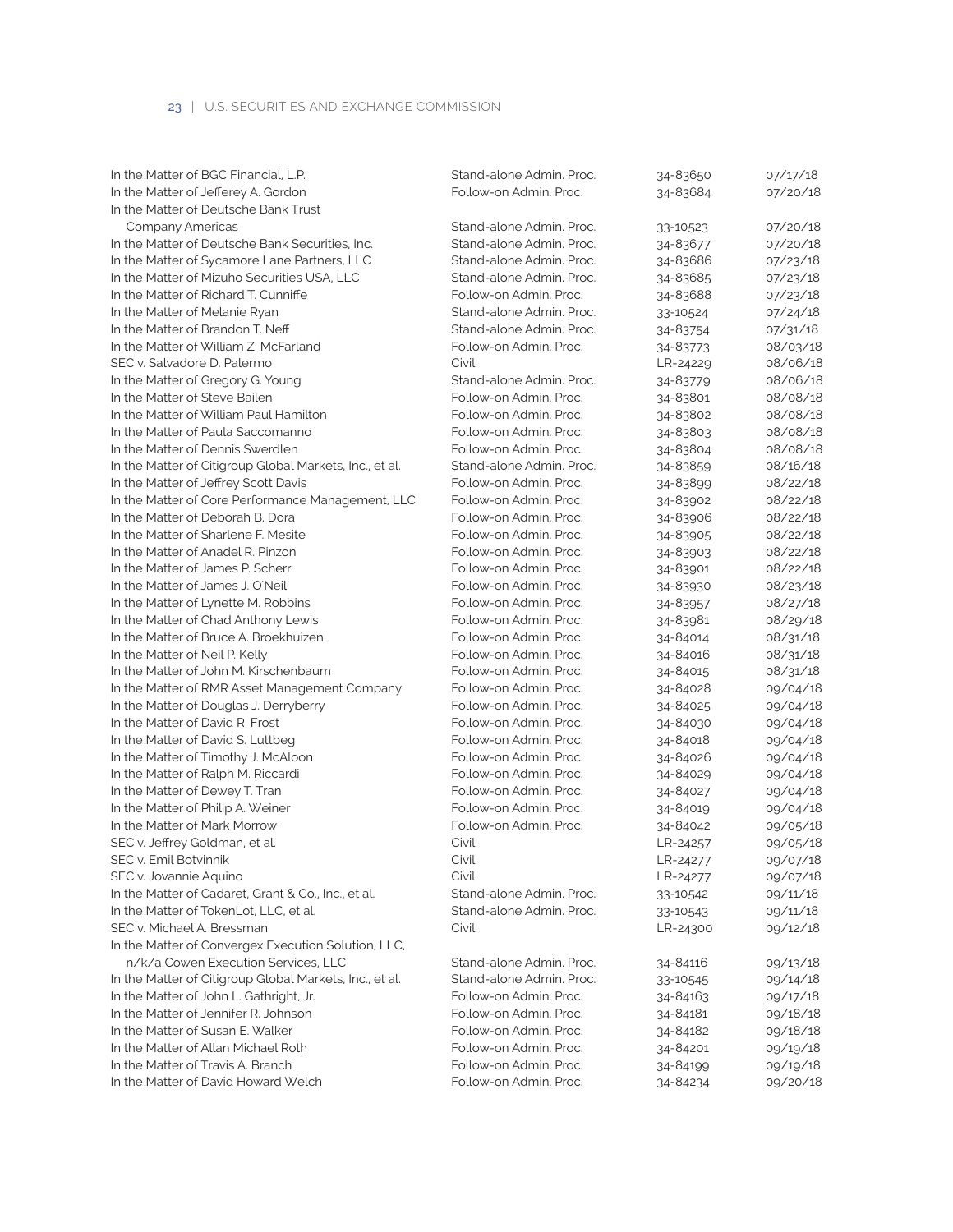| In the Matter of Marc Jay Bryant                     | Follow-on Admin, Proc.   | 34-84235 | 09/20/18 |
|------------------------------------------------------|--------------------------|----------|----------|
| In the Matter of Joel N. Burstein                    | Follow-on Admin, Proc.   | 34-84226 | 09/20/18 |
| In the Matter of TD Ameritrade, Inc.                 | Stand-alone Admin. Proc. | 34-84269 | 09/24/18 |
| In the Matter of Mary A. Faher                       | Follow-on Admin, Proc.   | 34-84271 | 09/24/18 |
| In the Matter of Shawn K. Dicken                     | Follow-on Admin, Proc.   | 34-84272 | 09/24/18 |
| In the Matter of Cory Ryan Williams                  | Follow-on Admin, Proc.   | 34-84268 | 09/24/18 |
| SEC v. Adam Rentzer                                  | Civil                    | LR-24286 | 09/24/18 |
| SEC v. John Gregory Schmidt                          | Civil                    | LR-24287 | 09/25/18 |
| In the Matter of SG Americas Securities, LLC         | Stand-alone Admin. Proc. | 33-10560 | 09/25/18 |
| In the Matter of Voya Financial Advisors, Inc.       | Stand-alone Admin. Proc. | 34-84288 | 09/26/18 |
| In the Matter of Stephen Romo                        | Follow-on Admin, Proc.   | 34-84318 | 09/28/18 |
| In the Matter of John Montaque                       | Follow-on Admin, Proc.   | 34-84310 | 09/28/18 |
| In the Matter of Paul Katsaros                       | Follow-on Admin, Proc.   | 34-84306 | 09/28/18 |
| In the Matter of John Wolle                          | Follow-on Admin, Proc.   | 34-84316 | 09/28/18 |
| In the Matter of Credit Suisse Securities (USA), LLC | Stand-alone Admin, Proc. | 33-10565 | 09/28/18 |
| In the Matter of COR Clearing, LLC                   | Stand-alone Admin, Proc. | 34-84309 | 09/28/18 |
|                                                      |                          |          |          |

### DELINQUENT FILINGS

| In the Matter of Global Digital Solutions, Inc.               | Stand-alone Admin, Proc. | 34-82404 | 12/26/17 |
|---------------------------------------------------------------|--------------------------|----------|----------|
| In the Matter of American Nano Silicon                        |                          |          |          |
| Technologies, Inc., et al.                                    | Stand-alone Admin, Proc. | 34-82412 | 12/27/17 |
| In the Matter of Abakan, Inc., et al.                         | Stand-alone Admin, Proc. | 34-82419 | 12/28/17 |
| In the Matter of Blacksands Petroleum, Inc., et al.           | Stand-alone Admin, Proc. | 34-82463 | 01/08/18 |
| In the Matter of Ambicon Holdings, Inc., et al.               | Stand-alone Admin, Proc. | 34-82507 | 01/17/18 |
| In the Matter of Altona Resources, Inc., et al.               | Stand-alone Admin, Proc. | 34-82527 | 01/18/18 |
| In the Matter of EMRISE Corp.                                 | Stand-alone Admin, Proc. | 34-82536 | 01/18/18 |
| In the Matter of Canwealth Minerals Corp., et al.             | Stand-alone Admin. Proc. | 34-82610 | 02/01/18 |
| In the Matter of California Mines Corp., et al.               | Stand-alone Admin, Proc. | 34-82639 | 02/06/18 |
| In the Matter of Affirmative Insurance Holdings, Inc., et al. | Stand-alone Admin, Proc. | 34-82762 | 02/22/18 |
| In the Matter of New Global Energy, Inc                       | Stand-alone Admin, Proc. | 34-82893 | 03/16/18 |
| In the Matter of NextGlass Technologies Corporation           | Stand-alone Admin. Proc. | 34-82986 | 04/03/18 |
| In the Matter of MarilynJean Interactive, Inc.                | Stand-alone Admin, Proc. | 34-83087 | 04/23/18 |
| In the Matter of Oriental Dragon Corp.                        | Stand-alone Admin, Proc. | 34-83099 | 04/25/18 |
| In the Matter of Revolutionary Concepts, Inc.                 | Stand-alone Admin, Proc. | 34-83136 | 04/30/18 |
| In the Matter of Universal Bioenergy, Inc.                    | Stand-alone Admin, Proc. | 34-83135 | 04/30/18 |
| In the Matter of Baltia Air Lines, Inc., et al.               | Stand-alone Admin. Proc. | 34-83184 | 05/07/18 |
| In the Matter of Content Checked Holdings, Inc., et al.       | Stand-alone Admin, Proc. | 34-83189 | 05/08/18 |
| In the Matter of Grey Fox Holdings Corp.                      |                          |          |          |
| (f/k/a Gray Fox Petroleum Corp.), et al.                      | Stand-alone Admin, Proc. | 34-83232 | 05/14/18 |
| In the Matter of Sonora Resources Corp.                       | Stand-alone Admin. Proc. | 34-83249 | 05/15/18 |
| In the Matter of Hedgebrook, et al.                           | Stand-alone Admin, Proc. | 34-83245 | 05/15/18 |
| In the Matter of Solaris Power Cells, Inc., et. al.           | Stand-alone Admin, Proc. | 34-83262 | 05/16/18 |
| In the Matter of America Greener Technologies, Inc., et al.   | Stand-alone Admin, Proc. | 34-83264 | 05/16/18 |
| In the Matter of Apptigo International, Inc., et al.          | Stand-alone Admin, Proc. | 34-83285 | 05/17/18 |
| In the Matter of Play La, Inc., et al.                        | Stand-alone Admin, Proc. | 34-83281 | 05/17/18 |
| In the Matter of Green Parts International, Inc., et al.      | Stand-alone Admin, Proc. | 34-83299 | 05/21/18 |
| In the Matter of COPsync, Inc., et al.                        | Stand-alone Admin, Proc. | 34-83297 | 05/21/18 |
| In the Matter of Solo International, Inc., et al.             | Stand-alone Admin, Proc. | 34-83312 | 05/23/18 |
| In the Matter of Mullan Agritech, Inc., et al.                | Stand-alone Admin, Proc. | 34-83314 | 05/23/18 |
| In the Matter of Mass Hysteria Entertainment                  |                          |          |          |
| Company, Inc., et al.                                         | Stand-alone Admin. Proc. | 34-83327 | 05/24/18 |
| In the Matter of Radiant Oil & Gas, Inc., et al.              | Stand-alone Admin. Proc. | 34-83329 | 05/24/18 |
| In the Matter of Fern Holdings Corp., et al.                  | Stand-alone Admin, Proc. | 34-83373 | 06/04/18 |
|                                                               |                          |          |          |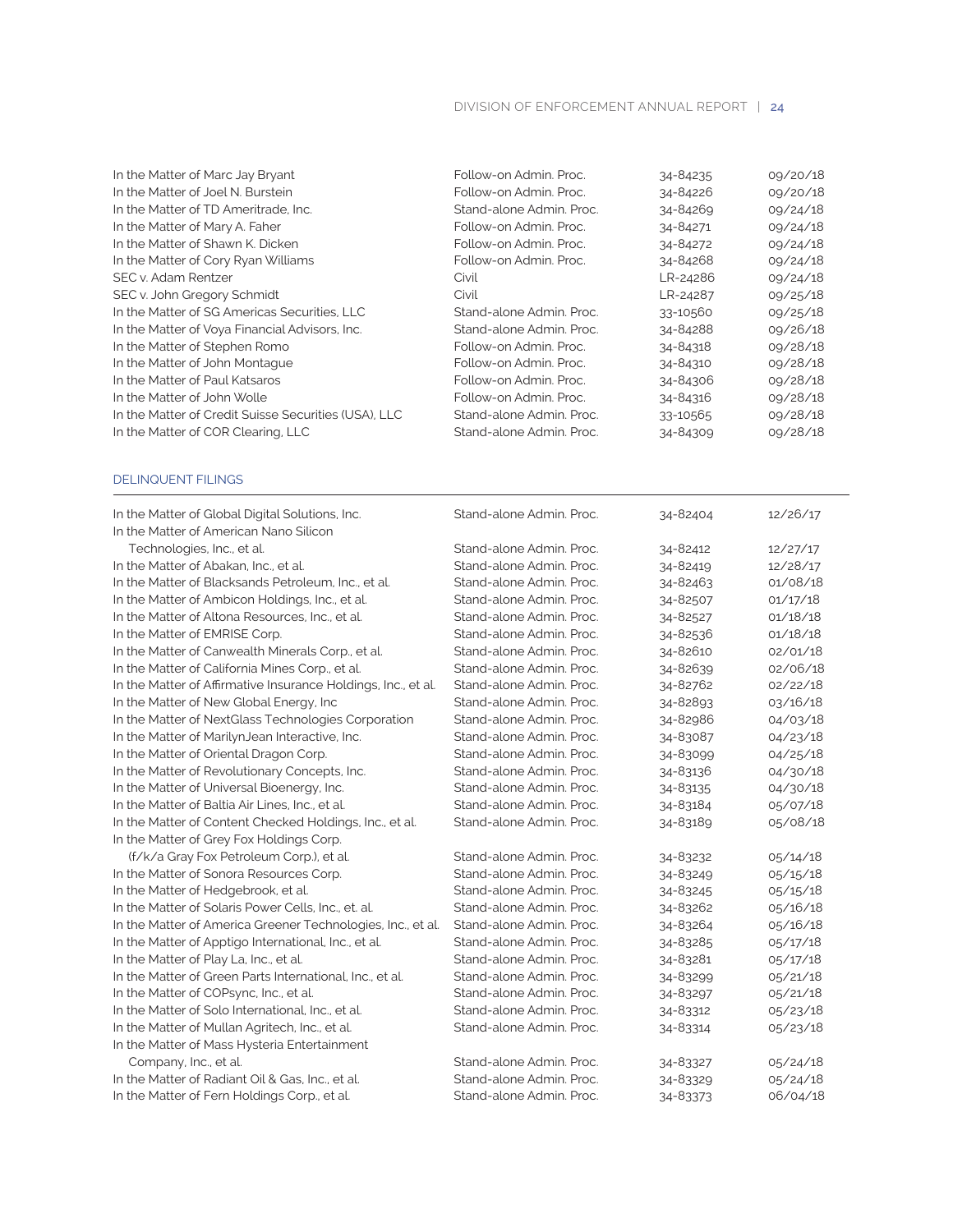| In the Matter of Escalera Resources Co., Inc., et al.     | Stand-alone Admin. Proc. | 34-83470 | 06/19/18 |
|-----------------------------------------------------------|--------------------------|----------|----------|
| In the Matter of FuelNation, Inc., et al.                 | Stand-alone Admin. Proc. | 34-83487 | 06/20/18 |
| In the Matter of Development Capital Group, Inc., et al.  | Stand-alone Admin, Proc. | 34-83488 | 06/20/18 |
| In the Matter of Inner Systems, Inc., et al.              | Stand-alone Admin. Proc. | 34-83921 | 08/23/18 |
| In the Matter of Gepco, Ltd., et al.                      | Stand-alone Admin. Proc. | 34-83920 | 08/23/18 |
| In the Matter of American Standard Energy Corp., et al.   | Stand-alone Admin, Proc. | 34-83922 | 08/23/18 |
| In the Matter of Kvintess F&DI Holdings Corp., et al.     | Stand-alone Admin. Proc. | 34-83924 | 08/23/18 |
| In the Matter of Forum Acquisitions I, Inc., et al.       | Stand-alone Admin. Proc. | 34-83931 | 08/24/18 |
| In the Matter of Lightstone Technologies, Inc., et al.    | Stand-alone Admin. Proc. | 34-83932 | 08/24/18 |
| In the Matter of RS Soda Holdings, Inc., et al.           | Stand-alone Admin. Proc. | 34-83933 | 08/24/18 |
| In the Matter of Cellular Concrete                        |                          |          |          |
| Technologies, Inc., et al.                                | Stand-alone Admin. Proc. | 34-83942 | 08/24/18 |
| In the Matter of EBHI Holdings, Inc., et al.              | Stand-alone Admin, Proc. | 34-83943 | 08/24/18 |
| In the Matter of Central Park Acquisition I, Inc., et al. | Stand-alone Admin. Proc. | 34-83946 | 08/24/18 |
| In the Matter of Fig Run Acquisition Corporation, et al.  | Stand-alone Admin, Proc. | 34-83939 | 08/24/18 |
| In the Matter of Middle Kingdom Resources, Ltd., et al.   | Stand-alone Admin, Proc. | 34-83945 | 08/24/18 |
| In the Matter of Media Group 2000, Inc., et al.           | Stand-alone Admin, Proc. | 34-83944 | 08/24/18 |
| In the Matter of Rio Bravo Oil, Inc., et al.              | Stand-alone Admin, Proc. | 34-83963 | 08/27/18 |
| In the Matter of Micra Soundcards, Inc., et al.           | Stand-alone Admin. Proc. | 34-83962 | 08/27/18 |
| In the Matter of IDO Security, Inc., et al.               | Stand-alone Admin, Proc. | 34-83977 | 08/28/18 |
| In the Matter of Great Wall Builders, Ltd., et al.        | Stand-alone Admin. Proc. | 34-83980 | 08/28/18 |
| In the Matter of Equilar Capital Corp., et al.            | Stand-alone Admin, Proc. | 34-83978 | 08/28/18 |
| In the Matter of Manna Capital, Inc., et al.              | Stand-alone Admin, Proc. | 34-83985 | 08/29/18 |
| In the Matter of Makism 3D Corp., et al.                  | Stand-alone Admin. Proc. | 34-83989 | 08/29/18 |
| In the Matter of Rotoblock Corporation, et al.            | Stand-alone Admin. Proc. | 34-83991 | 08/29/18 |
| In the Matter of Gaming Ventures PLC, et al.              | Stand-alone Admin, Proc. | 34-83984 | 08/29/18 |
| In the Matter of Amonra Omnia, Inc., et al.               | Stand-alone Admin. Proc. | 34-84006 | 08/30/18 |
| In the Matter of Everyday Assembly                        |                          |          |          |
| Productions, Inc., et al.                                 | Stand-alone Admin. Proc. | 34-84007 | 08/30/18 |
| In the Matter of Americas Wind Energy Corporation, et al. | Stand-alone Admin, Proc. | 34-84008 | 08/30/18 |
| In the Matter of AlphaMetrix Managed Futures, LLC, et al. | Stand-alone Admin. Proc. | 34-84005 | 08/30/18 |
| In the Matter of American First Financial, Inc., et al.   | Stand-alone Admin. Proc. | 34-84041 | 09/05/18 |
| In the Matter of Alterrus Systems, Inc., et al.           | Stand-alone Admin. Proc. | 34-84040 | 09/05/18 |
| In the Matter of Allied American Steel Corp., et al.      | Stand-alone Admin. Proc. | 34-84039 | 09/05/18 |
| In the Matter of Petron Energy II, Inc., et al.           | Stand-alone Admin. Proc. | 34-84052 | 09/06/18 |
| In the Matter of ScanSys, Inc., et al.                    | Stand-alone Admin, Proc. | 34-84048 | 09/06/18 |
| In the Matter of Nutrastar International, Inc.            | Stand-alone Admin. Proc. | 34-84050 | 09/06/18 |
| In the Matter of CrossClick Media, Inc., et al.           | Stand-alone Admin, Proc. | 34-84067 | 09/07/18 |
| In the Matter of China Health Resource, Inc., et al.      | Stand-alone Admin. Proc. | 34-84059 | 09/07/18 |
| In the Matter of American Locker Group, Inc., et al.      | Stand-alone Admin. Proc. | 34-84064 | 09/07/18 |
| In the Matter of Fuel Performance Solutions, Inc., et al. | Stand-alone Admin. Proc. | 34-84061 | 09/07/18 |
| In the Matter of The Buck A Day Co., Inc., et al.         | Stand-alone Admin. Proc. | 34-84066 | 09/07/18 |
| In the Matter of Bitzio, Inc., et al.                     | Stand-alone Admin, Proc. | 34-84070 | 09/10/18 |
| In the Matter of EMAV Holdings, Inc., et al.              | Stand-alone Admin, Proc. | 34-84072 | 09/10/18 |
| In the Matter of Endeavor IP, Inc., et al.                | Stand-alone Admin, Proc. | 34-84080 | 09/11/18 |
| In the Matter of Crailar Technologies, Inc., et al.       | Stand-alone Admin, Proc. | 34-84086 | 09/11/18 |
| In the Matter of Golden Global Corp., et al.              | Stand-alone Admin. Proc. | 34-84084 | 09/11/18 |
| In the Matter of Fastfunds Financial Corporation, et al.  | Stand-alone Admin. Proc. | 34-84082 | 09/11/18 |
| In the Matter of AFH Acquisition VI, Inc., et al.         | Stand-alone Admin. Proc. | 34-84095 | 09/12/18 |
| In the Matter of FalconTarget, Inc., et al.               | Stand-alone Admin. Proc. | 34-84091 | 09/12/18 |
| In the Matter of Golden Pig Ventures, Inc., et al.        | Stand-alone Admin. Proc. | 34-84092 | 09/12/18 |
| In the Matter of Acquarius Cannibas, Inc., et al.         | Stand-alone Admin. Proc. | 34-84102 | 09/12/18 |
| In the Matter of Royal B.Y. Investment                    |                          |          |          |
| Management, LLC., et al.                                  | Stand-alone Admin. Proc. | 34-84088 | 09/12/18 |
|                                                           |                          |          |          |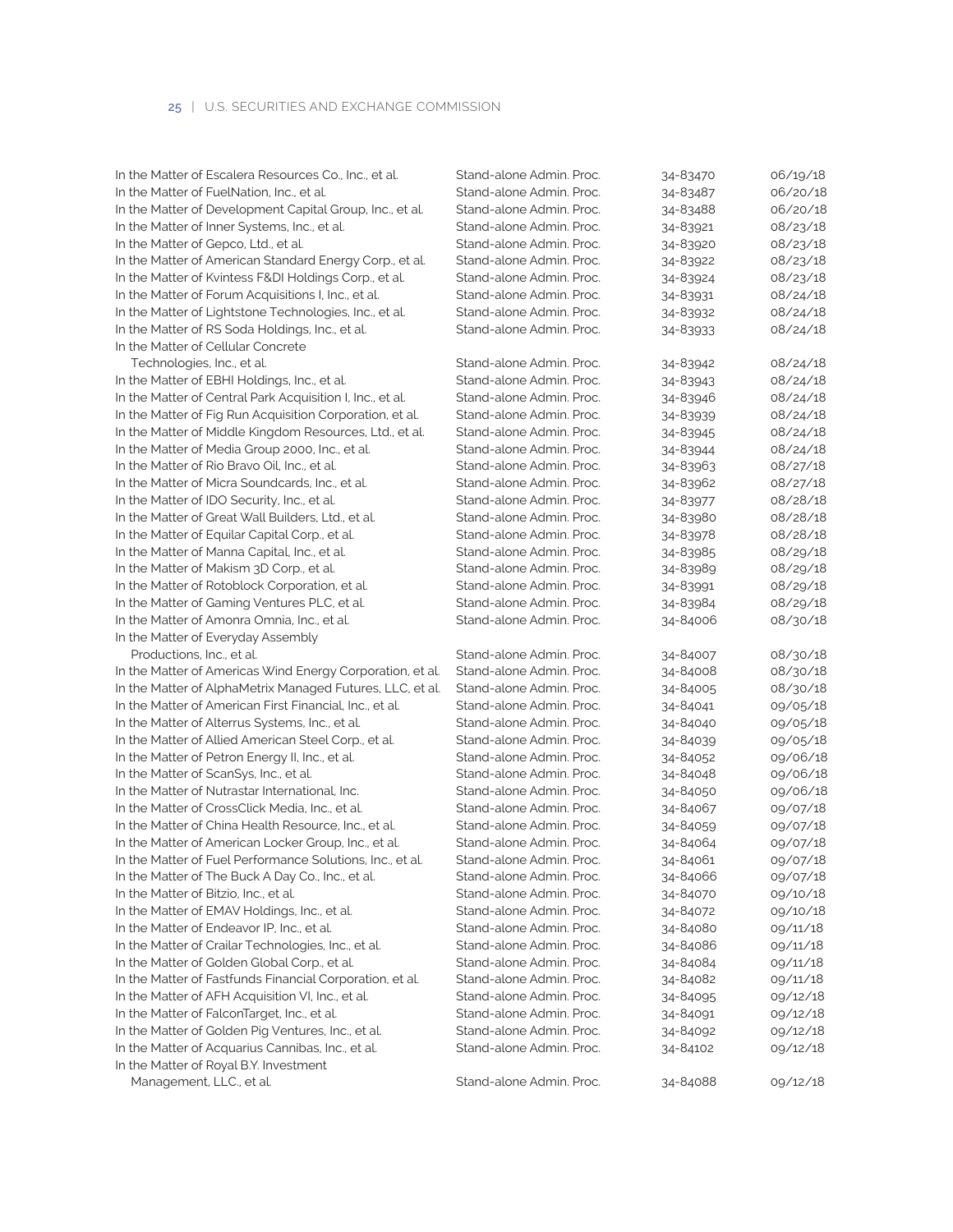| In the Matter of Eco-Trade Corp., et al.                    | Stand-alone Admin. Proc. | 34-84094 | 09/12/18 |
|-------------------------------------------------------------|--------------------------|----------|----------|
| In the Matter of American Natural Energy Corp., et al.      | Stand-alone Admin, Proc. | 34-84096 | 09/12/18 |
| In the Matter of CPI Corp., et al.                          | Stand-alone Admin, Proc. | 34-84090 | 09/12/18 |
| In the Matter of Stonewall Financial, Ltd., et al.          | Stand-alone Admin. Proc. | 34-84101 | 09/12/18 |
| In the Matter of Munro Developments, Inc., et al.           | Stand-alone Admin. Proc. | 34-84104 | 09/12/18 |
| In the Matter of MedPro Safety Products, Inc., et al.       | Stand-alone Admin, Proc. | 34-84121 | 09/13/18 |
| In the Matter of AFS Holdings, Inc., et al.                 | Stand-alone Admin, Proc. | 34-84110 | 09/13/18 |
| In the Matter of Montbriar, Inc., et al.                    | Stand-alone Admin, Proc. | 34-84112 | 09/13/18 |
| In the Matter of Geo Reserve Corp., et al.                  | Stand-alone Admin. Proc. | 34-84111 | 09/13/18 |
| In the Matter of Ournett Holdings, Inc., et al.             | Stand-alone Admin. Proc. | 34-84119 | 09/13/18 |
| In the Matter of Position, Inc., et al.                     | Stand-alone Admin. Proc. | 34-84109 | 09/13/18 |
| In the Matter of AMI James Brands, Inc., et al.             | Stand-alone Admin, Proc. | 34-84173 | 09/17/18 |
| In the Matter of First Liberty Power Corp., et al.          | Stand-alone Admin. Proc. | 34-84169 | 09/17/18 |
| In the Matter of ColorStars Group, et al.                   | Stand-alone Admin, Proc. | 34-84171 | 09/17/18 |
| In the Matter of Ampal-American Israel Corporation, et al.  | Stand-alone Admin, Proc. | 34-84178 | 09/17/18 |
| In the Matter of Avant Diagnostics, Inc., et al.            | Stand-alone Admin. Proc. | 34-84188 | 09/18/18 |
| In the Matter of China Ginseng Holdings, Inc., et al.       | Stand-alone Admin. Proc. | 34-84190 | 09/18/18 |
| In the Matter of Swissinso Holding, Inc., et al.            | Stand-alone Admin. Proc. | 34-84184 | 09/18/18 |
| In the Matter of Epic Stores Corp., et al.                  | Stand-alone Admin. Proc. | 34-84186 | 09/18/18 |
| In the Matter of Entourage Mining, Ltd., et al.             | Stand-alone Admin, Proc. | 34-84193 | 09/18/18 |
| In the Matter of GSM Group, Inc.                            | Stand-alone Admin, Proc. | 34-84211 | 09/19/18 |
| In the Matter of Bahamas Concierge, Inc., et al.            | Stand-alone Admin. Proc. | 34-84212 | 09/19/18 |
| In the Matter of Colorado Goldfields, Inc., et al.          | Stand-alone Admin, Proc. | 34-84220 | 09/19/18 |
| In the Matter of American Petro-Hunter, Inc., et al.        | Stand-alone Admin, Proc. | 34-84218 | 09/19/18 |
| In the Matter of Coupon Express, Inc., et al.               | Stand-alone Admin, Proc. | 34-84223 | 09/19/18 |
| In the Matter of American Sands Energy Corp., et al.        | Stand-alone Admin. Proc. | 34-84216 | 09/19/18 |
| In the Matter of Cybergy Holdings, Inc., et al.             | Stand-alone Admin, Proc. | 34-84249 | 09/20/18 |
| In the Matter of Petrosonic Energy, Inc., et al.            | Stand-alone Admin, Proc. | 34-84240 | 09/20/18 |
| In the Matter of Ceelox, Inc., et al.                       | Stand-alone Admin, Proc. | 34-84243 | 09/20/18 |
| In the Matter of Anpulo Food Development, Inc., et al.      | Stand-alone Admin, Proc. | 34-84245 | 09/20/18 |
| In the Matter of GeneSYS ID, Inc., et al.                   | Stand-alone Admin. Proc. | 34-84242 | 09/20/18 |
| In the Matter of Appian, Inc., et al.                       | Stand-alone Admin. Proc. | 34-84228 | 09/20/18 |
| In the Matter of Be Industries, Inc., et al.                | Stand-alone Admin, Proc. | 34-84250 | 09/20/18 |
| In the Matter of MaryJane Group, Inc., et al.               | Stand-alone Admin, Proc. | 34-84267 | 09/21/18 |
| In the Matter of Golden Claw Ventures, Inc., et al.         | Stand-alone Admin, Proc. | 34-84265 | 09/21/18 |
| In the Matter of Scrap China Corp., et al.                  | Stand-alone Admin. Proc. | 34-84253 | 09/21/18 |
| In the Matter of United Development Funding III, LP, et al. | Stand-alone Admin. Proc. | 34-84273 | 09/24/18 |
| In the Matter of Oakridge Global Energy Solutions, Inc.     | Stand-alone Admin. Proc. | 34-84301 | 09/27/18 |
|                                                             |                          |          |          |

### FOREIGN CORRUPT PRACTICES ACT

j

| In the Matter of Elbit Imaging, Ltd.                  | Stand-alone Admin. Proc. | 34-82849 | 03/09/18 |
|-------------------------------------------------------|--------------------------|----------|----------|
| In the Matter of Kinross Gold Corporation             | Stand-alone Admin. Proc. | 34-82946 | 03/26/18 |
| In the Matter of The Dun & Bradstreet Corporation     | Stand-alone Admin. Proc. | 34-83088 | 04/23/18 |
| In the Matter of Panasonic Corporation                | Stand-alone Admin, Proc. | 34-83128 | 04/30/18 |
| In the Matter of Beam, Inc., n/k/a Beam Suntory, Inc. | Stand-alone Admin. Proc. | 34-83575 | 07/02/18 |
| In the Matter of Credit Suisse Group AG               | Stand-alone Admin. Proc. | 34-83593 | 07/05/18 |
| In the Matter of Legg Mason, Inc.                     | Stand-alone Admin, Proc. | 34-83948 | 08/27/18 |
| In the Matter of Sanofi                               | Stand-alone Admin. Proc. | 34-84017 | 09/04/18 |
| In the Matter of JooHyun Bahn, a/k/a Dennis Bahn      | Stand-alone Admin. Proc. | 34-84054 | 09/06/18 |
| In the Matter of United Technologies Corporation      | Stand-alone Admin. Proc. | 34-84087 | 09/12/18 |
| In the Matter of Patricio Contesse Gonzalez           | Stand-alone Admin. Proc. | 34-84280 | 09/25/18 |
| In the Matter of Petroleo Brasileiro S.A. - Petrobras | Stand-alone Admin. Proc. | 33-10561 | 09/27/18 |
| In the Matter of Stryker Corporation                  | Stand-alone Admin, Proc. | 34-84308 | 09/28/18 |
|                                                       |                          |          |          |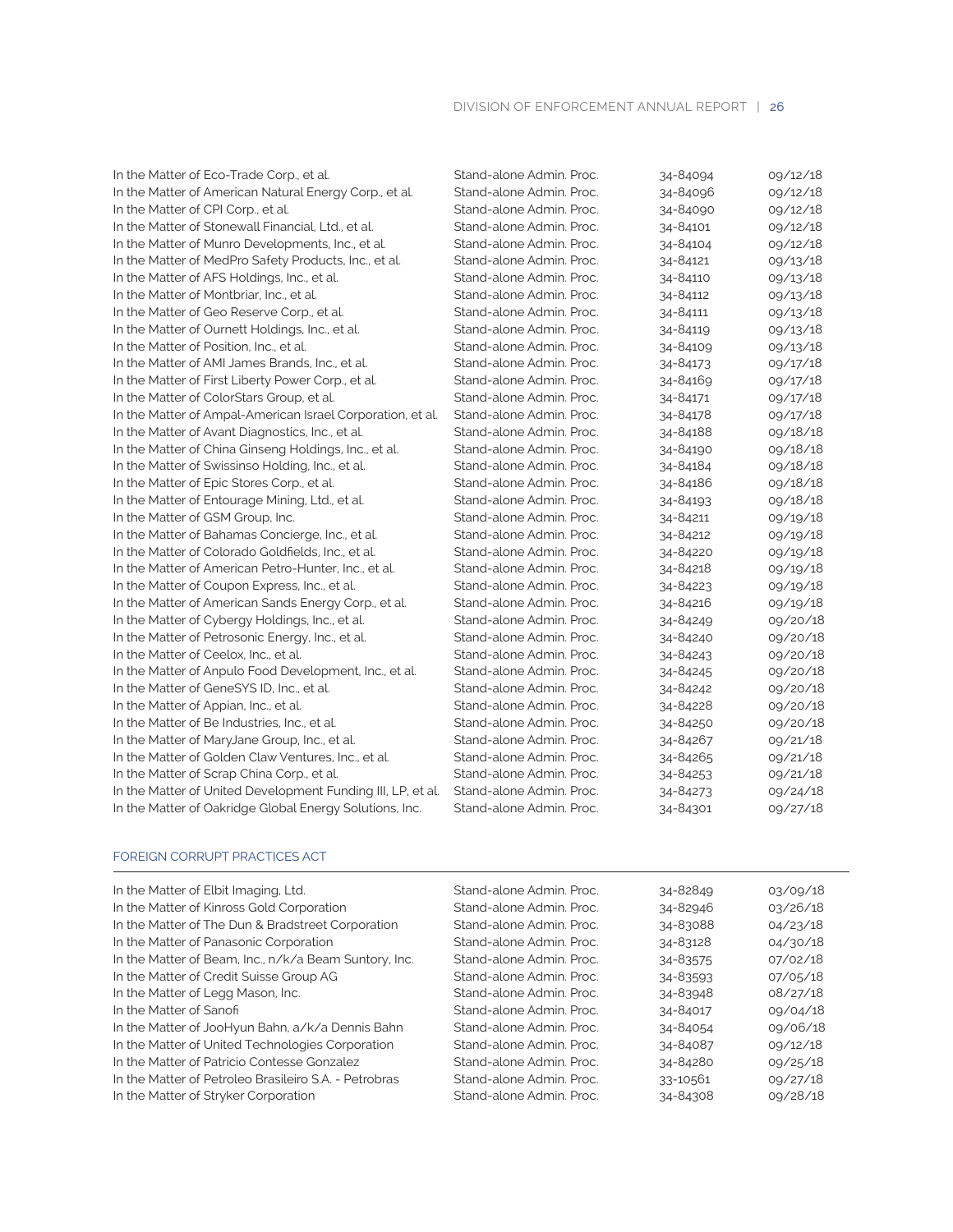### INSIDER TRADING

| SEC v. Arun J. Singh                                       | Civil                             | LR-23957 | 10/03/17             |
|------------------------------------------------------------|-----------------------------------|----------|----------------------|
| SEC v. Christopher J. Lollar                               | Civil                             | LR-24096 | 11/01/17             |
| SEC v. Susan L. Ellerin, et al.                            | Civil                             | LR-23986 | 11/14/17             |
| SEC v. Stephen J. Leonard                                  | Civil                             | LR-24005 | 12/06/17             |
| SEC v. Joseph Spera, et al.                                | Civil                             | LR-24084 | 12/11/17             |
| SEC v. Lanny Brown, et al.                                 | Civil                             | LR-24015 | 12/14/17             |
| SEC v. Kenneth Peer                                        | Civil                             | LR-24012 | 12/14/17             |
| In the Matter of Anthony P. Chiera, et al.                 | Stand-alone Admin. Proc.          | 34-82485 | 01/11/18             |
| SEC v. One or More Unknown Traders in                      |                                   |          |                      |
| The Securities of Bioverativ, Inc.                         | Civil                             | LR-24035 | 01/26/18             |
| SEC v. Todd M. LaVelle                                     | Civil                             | LR-24044 | 02/08/18             |
| In the Matter of Ara Chackerian                            | Stand-alone Admin, Proc.          | 34-82694 | 02/12/18             |
| SEC v. Yang Xie                                            | Civil                             | LR-24056 | 02/27/18             |
| SEC v. Robert M. Morano                                    | Civil                             | LR-24065 | 03/05/18             |
| SEC v. Jun Ying                                            | Civil                             | LR-24073 | 03/14/18             |
| SEC v. Saverio J. Barbera                                  | Civil                             | LR-24104 | 04/05/18             |
| SEC v. Charlie Jinan Chen, et al.                          | Civil                             | LR-24097 | 04/05/18             |
| In the Matter of Douglas Nelson                            | Stand-alone Admin. Proc.          | 34-83053 | 04/16/18             |
| SEC v. David A. Zimliki, et al.                            | Civil                             | LR-24134 | 05/04/18             |
| SEC v. Bovorn Rungruangnavarat                             | Civil                             | LR-24136 | 05/04/18             |
| SEC v. Woojae (Steve) Jung, et al.                         | Civil                             | LR-24153 | 05/31/18             |
| SEC v. Kurt J. Bordian                                     | Civil                             | LR-24164 | 06/12/18             |
| SEC v. Sebastian Pinto-Thomaz, et al.                      | Civil                             | LR-24178 | 06/26/18             |
| SEC v. Sudhakar Reddy Bonthu                               | Civil                             | LR-24183 | 06/28/18             |
| SEC v. Nelson Molina                                       | Civil                             | LR-24186 | 07/05/18             |
| In the Matter of Michael Johnson                           | Stand-alone Admin, Proc.          | 34-83602 | 07/06/18             |
| SEC v. Robert O. Carr, et al.                              | Civil                             | LR-24191 | 07/10/18             |
| SEC v. Gene Shen                                           | Civil                             | LR-24194 | 07/10/18             |
| SEC v. Matthew Brunstrum, et al.                           | Civil                             | LR-24212 | 07/24/18             |
| In the Matter of Yao Li                                    | Stand-alone Admin, Proc.          | 33-10525 | 07/24/18             |
| SEC v. Richard T. Cunniffe                                 | Civil                             | LR-24215 | 07/25/18             |
| SEC v. Anup Madan                                          | Civil                             | LR-24221 | 07/31/18             |
| <b>SEC v. Robert Lozuk</b>                                 | Civil                             | LR-24222 | 07/31/18             |
| In the Matter of Fred Tinker                               | Stand-alone Admin, Proc.          |          |                      |
|                                                            |                                   | 34-83742 | 07/31/18             |
| In the Matter of Aaron R. Smith                            | Stand-alone Admin. Proc.<br>Civil | 34-83795 | 08/07/18<br>08/08/18 |
| SEC v. Christopher Collins, et al.<br>SEC v. Lauren Zarsky | Civil                             | LR-24231 | 08/08/18             |
|                                                            | Civil                             | LR-24231 |                      |
| SEC v. Dorothy Zarsky                                      | Stand-alone Admin, Proc.          | LR-24231 | 08/08/18<br>08/16/18 |
| In the Matter of Honglan Wang                              |                                   | 34-83857 |                      |
| SEC v. A. Catlin Cade, IV                                  | Civil                             | LR-24240 | 08/17/18             |
| In the Matter of Joseph Jennings, CPA                      | Stand-alone Admin. Proc.          | 34-83889 | 08/20/18             |
| In the Matter of Ismail Lila                               | Stand-alone Admin, Proc.          | 34-83896 | 08/21/18             |
| In the Matter of James T. Lentz                            | Stand-alone Admin. Proc.          | 33-10535 | 08/22/18             |
| SEC v. Steven Fishoff, et al.                              | Civil                             | LR-24245 | 08/23/18             |
| SEC v. Marvin Mychal-Christopher Kendricks, et al.         | Civil                             | LR-24252 | 08/29/18             |
| SEC v. Amer Deeba                                          | Civil                             | LR-24251 | 08/30/18             |
| SEC v. Rong Chen, et al.                                   | Civil                             | LR-24269 | 09/10/18             |
| In the Matter of Thomas Earl Hayden, II, et al.            | Stand-alone Admin, Proc.          | 34-84304 | 09/27/18             |
| In the Matter of Gary Bernard Ross                         | Stand-alone Admin. Proc.          | 34-84305 | 09/27/18             |
| In the Matter of Unal Patel, et al.                        | Stand-alone Admin. Proc.          | 34-84315 | 09/28/18             |
| SEC v. Bryan B. Long                                       | Civil                             | LR-24317 | 09/28/18             |
| SEC v. Bryan R. Ziegenfuse                                 | Civil                             | LR-24298 | 09/28/18             |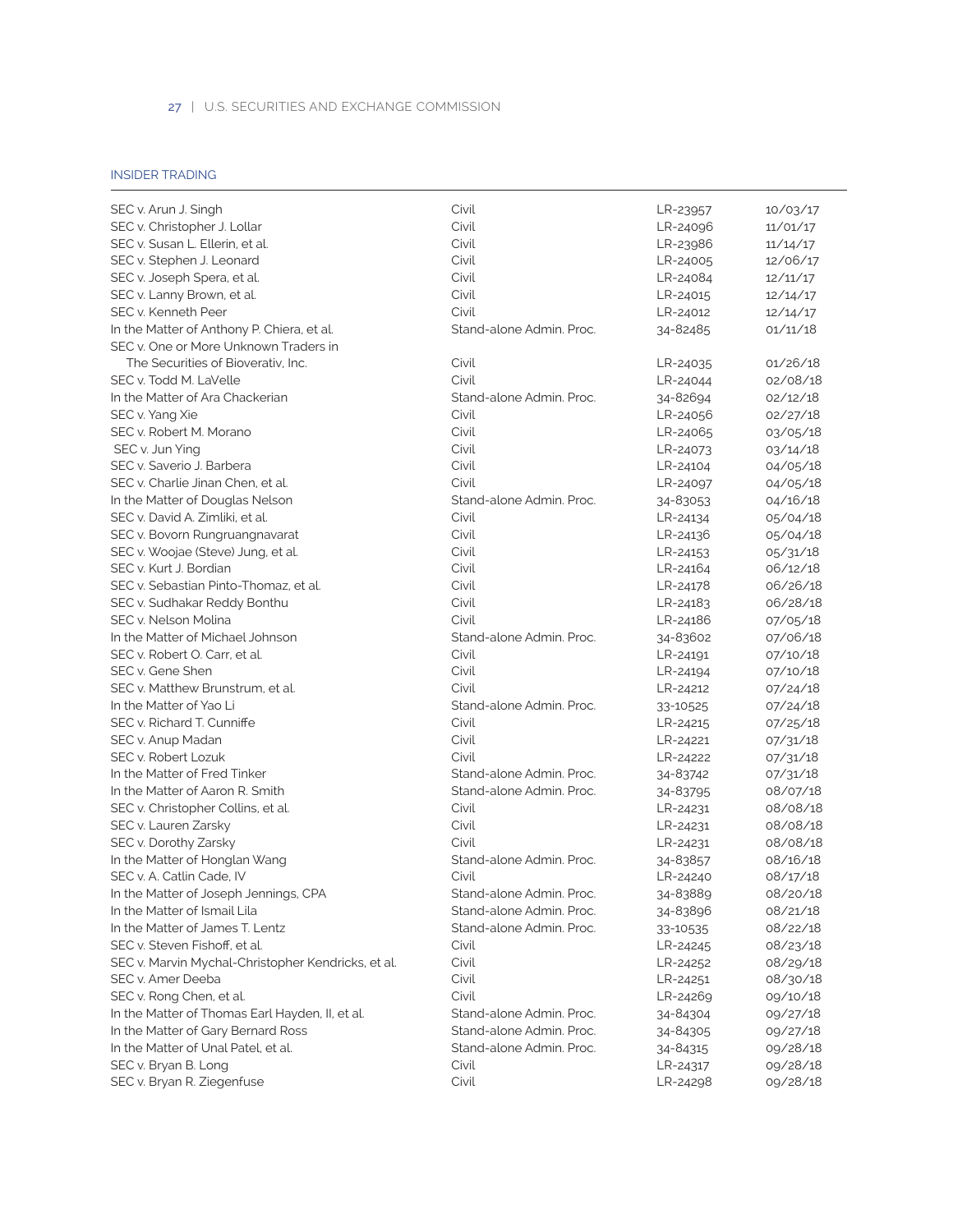### INVESTMENT ADVISERS/ INVESTMENT COMPANIES

| SEC v. Tweed Financial Services, Inc., et al.                | Civil                    | LR-23959 | 10/02/17 |
|--------------------------------------------------------------|--------------------------|----------|----------|
| In the Matter of Sam Sadeghi                                 | Follow-on Admin. Proc.   | IA-4792  | 10/11/17 |
| In the Matter of Mark Megalli                                | Follow-on Admin. Proc.   | 34-81861 | 10/12/17 |
| In the Matter of Jeffery S. Preston                          | Follow-on Admin. Proc.   | IA-4795  | 10/13/17 |
| SEC v. John H. Rogicki                                       | Civil                    | LR-23970 | 10/19/17 |
| In the Matter of Kevin J. Amell                              | Follow-on Admin. Proc.   | IA-4798  | 10/23/17 |
| SEC v. Mohammed Ali Rashid                                   | Civil                    | LR-24093 | 10/25/17 |
| In the Matter of Canterbury Consulting, Inc.                 | Stand-alone Admin. Proc. | 34-81959 | 10/26/17 |
| In the Matter of Kenneth P. Krueger                          | Stand-alone Admin. Proc. | 33-10430 | 10/26/17 |
| In the Matter of Tamer F. Moumen                             | Follow-on Admin, Proc.   | IA-4805  | 11/03/17 |
| In the Matter of Donald H. Ellison                           | Follow-on Admin. Proc.   | 34-82015 | 11/06/17 |
| SEC v. Jay Costa Kelter                                      | Civil                    | LR-23984 | 11/09/17 |
| In the Matter of David I. Osunkwo, Esq.                      | Follow-on Admin, Proc.   | 34-82070 | 11/14/17 |
| In the Matter of Lawrence E. Penn, III                       | Follow-on Admin. Proc.   | IA-4811  | 11/20/17 |
| In the Matter of William P. Carlson, Jr.                     | Follow-on Admin, Proc.   | IA-4821  | 12/05/17 |
| In the Matter of Paritosh Gupta, et al.                      | Stand-alone Admin, Proc. | IA-4820  | 12/05/17 |
| In the Matter of Brahman Capital Corp.                       | Stand-alone Admin. Proc. | IA-4819  | 12/05/17 |
| In the Matter of Institutional Investor Advisers, Inc.       | Stand-alone Admin. Proc. | 33-10443 | 12/08/17 |
| SEC v. Mohlman Asset Management, LLC, et al.                 | Civil                    | LR-24011 | 12/08/17 |
| In the Matter of Horter Investment Management, LLC           | Stand-alone Admin. Proc. | IA-4823  | 12/08/17 |
| In the Matter of Ameriprise Financial Services, Inc.         | Stand-alone Admin. Proc. | 34-82244 | 12/08/17 |
| SEC v. Westport Capital Markets, LLC, et al.                 | Civil                    | LR-24007 | 12/11/17 |
| In the Matter of Coastal Equities, Inc., et al.              | Stand-alone Admin, Proc. | 34-82282 | 12/11/17 |
| In the Matter of Justin D. Meadlin                           | Follow-on Admin. Proc.   | IA-4827  | 12/13/17 |
| In the Matter of Matrix Capital Markets, LLC, et al.         | Follow-on Admin, Proc.   | IA-82361 | 12/19/17 |
| In the Matter of Courtlin L. Holt-Nguyen                     | Follow-on Admin. Proc.   | IA-4828  | 12/19/17 |
| In the Matter of Packerland Brokerage Services, Inc., et al. | Stand-alone Admin. Proc. | 34-82383 | 12/21/17 |
| In the Matter of TPG Capital Advisors, LLC                   | Stand-alone Admin. Proc. | IA-4830  | 12/21/17 |
| In the Matter of Southwind Associates of NJ. Inc.            |                          |          |          |
| (d/b/a Villafrano Wealth Management), et al.                 | Stand-alone Admin. Proc. | 34-82397 | 12/22/17 |
| SEC v. Robert Gaughran, et al.                               | Civil                    | LR-24022 | 12/22/17 |
| In the Matter of Train, Babcock Advisors, LLC                | Stand-alone Admin. Proc. | 34-82399 | 12/22/17 |
| In the Matter of Team Financial Asset                        |                          |          |          |
| Management, LLC, et al.                                      | Stand-alone Admin. Proc. | 33-10448 | 12/22/17 |
| In the Matter of LKL Investment Counsel, LLC                 |                          |          |          |
| (a/k/a LKL Investments, LLC), et al.                         | Stand-alone Admin. Proc. | IA-4836  | 01/03/18 |
| In the Matter of John Tarpinian                              | Stand-alone Admin, Proc. | 34-82509 | 01/17/18 |
| In the Matter of Frank G. Mazzola                            | Follow-on Admin, Proc.   | 34-82528 | 01/18/18 |
| In the Matter of John V. Bivona                              | Follow-on Admin, Proc.   | 34-82539 | 01/19/18 |
| In the Matter of Gemini Fund Services, LLC                   | Stand-alone Admin, Proc. | IA-4847  | 01/22/18 |
| In the Matter of AmericaFirst Capital                        |                          |          |          |
| Management, LLC, et al.                                      | Stand-alone Admin. Proc. | 33-10454 | 01/23/18 |
| SEC v. James S. Polese, et al.                               | Civil                    | LR-24037 | 01/31/18 |
| In the Matter of Mohlman Asset Management, LLC, et al.       | Follow-on Admin. Proc.   | IA-4851  | 01/31/18 |
| In the Matter of Michael S. Moses                            | Follow-on Admin. Proc.   | IA-4884  | 02/07/18 |
| In the Matter of Victor M. Dandridge, III                    | Follow-on Admin. Proc.   | 34-82668 | 02/08/18 |
| SEC v. Strong Investment Management, et al.                  | Civil                    | LR-24054 | 02/20/18 |
| In the Matter of Commonwealth Advisors, Inc., et al.         | Follow-on Admin. Proc.   | IA-4857  | 02/22/18 |
| In the Matter of Stephen M. Hicks                            | Follow-on Admin, Proc.   | 34-82767 | 02/23/18 |
| In the Matter of Stefan Lumiere                              | Follow-on Admin, Proc.   | IA-4861  | 02/28/18 |
| In the Matter of Financial Fiduciaries, LLC, et al.          | Stand-alone Admin. Proc. | IA-4863  | 03/05/18 |
|                                                              |                          |          |          |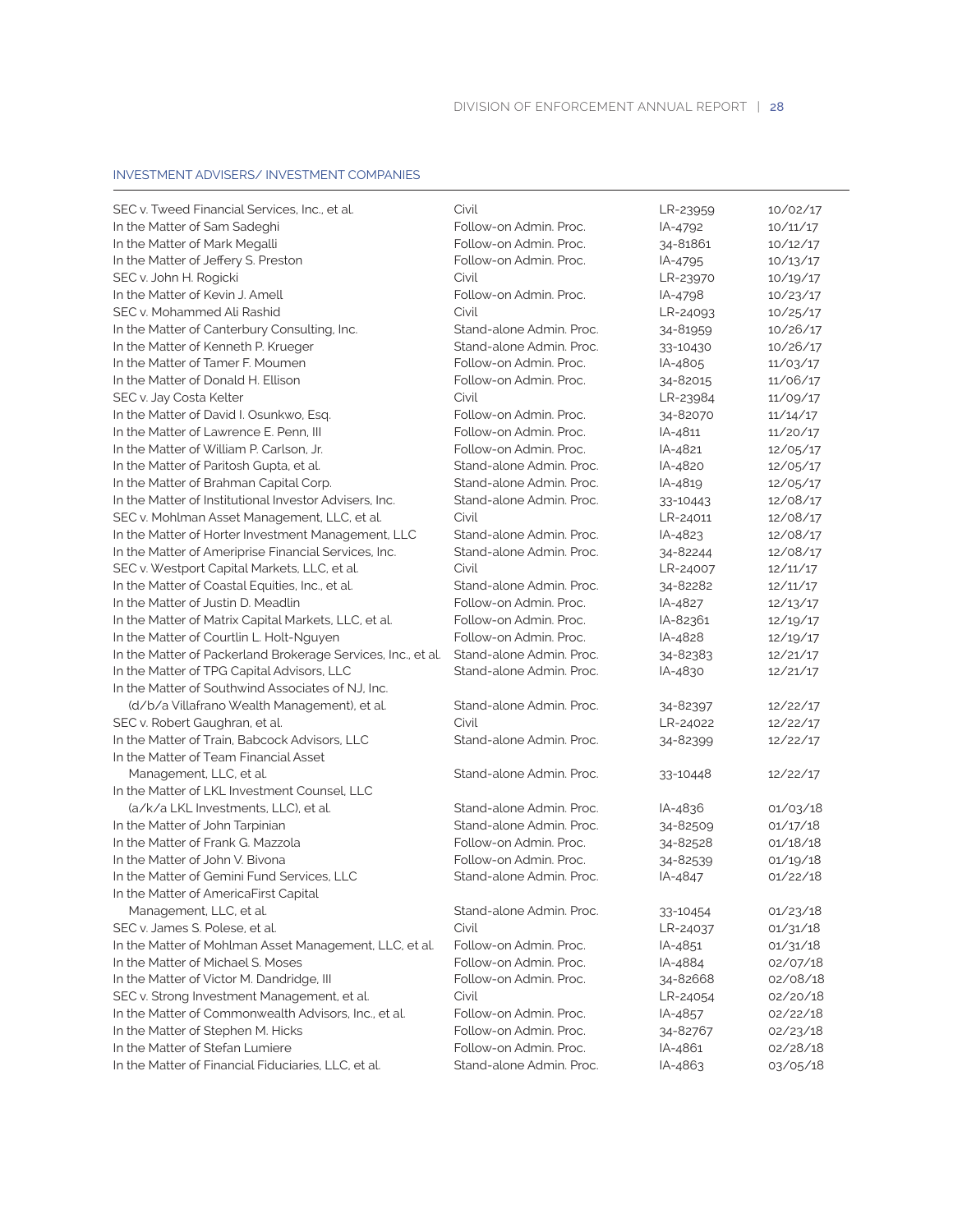| In the Matter of Valor Capital Asset                        |                          |            |          |
|-------------------------------------------------------------|--------------------------|------------|----------|
| Management, LLC, et al.                                     | Stand-alone Admin. Proc. | 34-82816   | 03/06/18 |
| In the Matter of DMS Advisors, Inc.                         | Follow-on Admin, Proc.   | IA-4866    | 03/07/18 |
| In the Matter of Peter R. Kohli                             | Follow-on Admin, Proc.   | 34-82818   | 03/07/18 |
| In the Matter of Voya Investments, LLC, et al.              | Stand-alone Admin. Proc. | 34-82837   | 03/08/18 |
| In the Matter of Howard B. Present                          | Follow-on Admin, Proc.   | IA-4870    | 03/29/18 |
| In the Matter of Clayborne Group, LLC, et al.               | Stand-alone Admin. Proc. | IA-4875    | 04/05/18 |
| In the Matter of Securities America Advisors, Inc.          | Stand-alone Admin. Proc. | IA-4876    | 04/06/18 |
| In the Matter of Geneos Wealth Management, Inc.             | Stand-alone Admin, Proc. | 34-83003   | 04/06/18 |
| In the Matter of PNC Investments, LLC                       | Stand-alone Admin, Proc. | 34-83004   | 04/06/18 |
| In the Matter of Tobias J. Preston                          | Follow-on Admin, Proc.   | IA-4879    | 04/06/18 |
| In the Matter of Charles G. Preston                         | Follow-on Admin, Proc.   | IA-4880    | 04/06/18 |
| In the Matter of Caleb J. Preston                           | Follow-on Admin, Proc.   | 34-83009   | 04/06/18 |
| In the Matter of Laura Pendergest-Holt                      | Follow-on Admin. Proc.   | 34-83030   | 04/10/18 |
| In the Matter of Arlington Capital Management, Inc., et al. | Stand-alone Admin, Proc. | IA-4885    | 04/16/18 |
| In the Matter of Scott Newsholme                            | Follow-on Admin. Proc.   | 34-83056   | 04/17/18 |
| In the Matter of Steven M. Simmons                          | Follow-on Admin. Proc.   | IA-4890    | 04/20/18 |
| In the Matter of Jeremy R. Lundin                           | Follow-on Admin, Proc.   | IA-4894    | 04/23/18 |
| In the Matter of WCAS Management Corporation                | Stand-alone Admin. Proc. | IA-4896    | 04/24/18 |
| In the Matter of Christopher M. Lee,                        |                          |            |          |
| a/k/a Rashid K. Khalfani                                    | Follow-on Admin. Proc.   | IA-4898    | 04/26/18 |
| In the Matter of Ikenna Ikokwu                              | Follow-on Admin, Proc.   | 34-83111   | 04/26/18 |
| In the Matter of SEI Investments Global Funds Services      | Stand-alone Admin, Proc. | IC-33087   | 04/26/18 |
| In the Matter of Lauramarie Colangelo                       | Follow-on Admin, Proc.   | IA-4903    | 05/02/18 |
| In the Matter of Daniel H. Glick, CPA                       | Follow-on Admin, Proc.   | 34-83173 & |          |
|                                                             |                          | 34-83883   | 05/04/18 |
| In the Matter of Visium Asset Management, LP                | Stand-alone Admin, Proc. | 33-10494   | 05/08/18 |
| In the Matter of Steven Ku                                  | Stand-alone Admin. Proc. | IA-4910    | 05/08/18 |
| SEC v. Premium Point Investments LP, et al.                 | Civil                    | LR-24138   | 05/09/18 |
| In the Matter of Yasuna Murakami                            | Follow-on Admin. Proc.   | IA-4911    | 05/10/18 |
| SEC v. William M. Jordan                                    | Civil                    | LR-24142   | 05/15/18 |
| In the Matter of Tibor Klein                                | Follow-on Admin. Proc.   | IA-4913    | 05/22/18 |
| In the Matter of Perry A. Gruss                             | Follow-on Admin, Proc.   | IA-4915    | 05/24/18 |
| In the Matter of Aberon Capital Management, LLC, et al.     | Stand-alone Admin. Proc. | IA-4914    | 05/24/18 |
| In the Matter of Gregory M. Bercowy                         | Follow-on Admin. Proc.   | IA-4916    | 05/29/18 |
| In the Matter of Bristol Group, Inc.                        | Stand-alone Admin, Proc. | IA-4922    | 06/01/18 |
| In the Matter of Biglari Capital, LLC                       | Stand-alone Admin, Proc. | IA-4920    | 06/01/18 |
| In the Matter of Brahma Management, Ltd.                    | Stand-alone Admin, Proc. | IA-4921    | 06/01/18 |
| In the Matter of CAI Managers & Co., L.P.                   | Stand-alone Admin, Proc. | $IA-4923$  | 06/01/18 |
| In the Matter of Cherokee Investment Partners, LLC          | Stand-alone Admin. Proc. | IA-4924    | 06/01/18 |
| In the Matter of Ecosystem Investment Partners, LLC         | Stand-alone Admin. Proc. | IA-4925    | 06/01/18 |
| In the Matter of Elm Partners Management, LLC               | Stand-alone Admin. Proc. | IA-4926    | 06/01/18 |
| In the Matter of HEP Management Corporation                 | Stand-alone Admin. Proc. | IA-4927    | 06/01/18 |
| In the Matter of Prescott General Partners, LLC             | Stand-alone Admin, Proc. | IA-4928    | 06/01/18 |
| In the Matter of RLJ Equity Partners, LLC                   | Stand-alone Admin, Proc. | IA-4929    | 06/01/18 |
| In the Matter of Rose Park Advisors, LLC                    | Stand-alone Admin. Proc. | IA-4930    | 06/01/18 |
| In the Matter of Veteri Place Corporation                   | Stand-alone Admin, Proc. | IA-4931    | 06/01/18 |
| In the Matter of Bachrach Asset Management, Inc.            | Stand-alone Admin. Proc. | IA-4919    | 06/01/18 |
| In the Matter of Lyxor Asset Management, Inc.               | Stand-alone Admin. Proc. | IA-4932    | 06/04/18 |
| In the Matter of deVere USA, Inc.                           | Stand-alone Admin, Proc. | IA-4933    | 06/04/18 |
| In the Matter of Barbara A. Endres                          | Follow-on Admin, Proc.   | IA-4934    | 06/04/18 |
| SEC v. Benjamin Alderson, et al.                            | Civil                    | LR-24157   | 06/04/18 |
| In the Matter of Gary W. Freeman                            | Stand-alone Admin, Proc. | 34-83382   | 06/05/18 |
| In the Matter of Richard W. Kessler                         | Follow-on Admin. Proc.   | IA-4938    | 06/07/18 |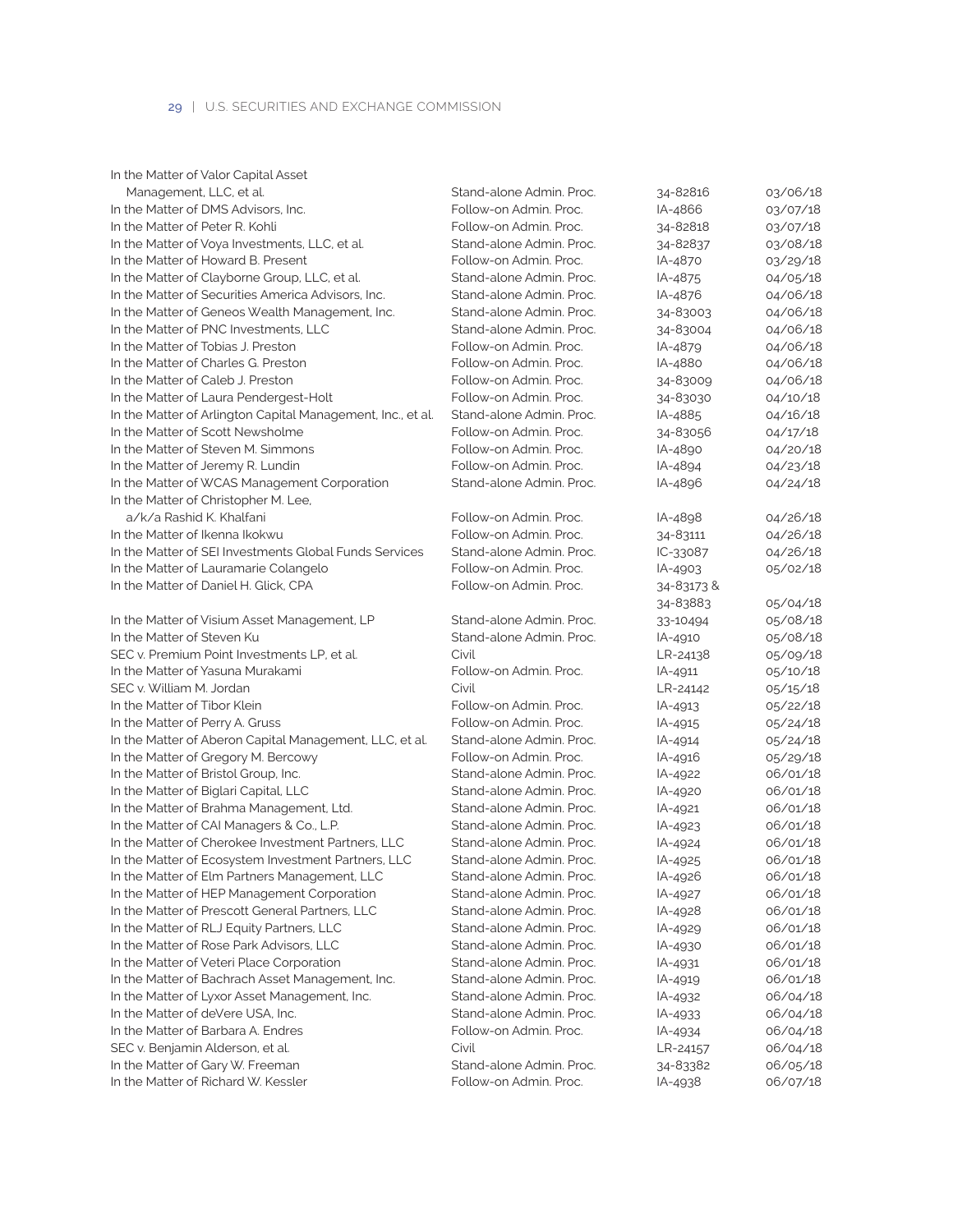| In the Matter of Larry Werbel                            | Follow-on Admin. Proc.   | IA-4939  | 06/08/18 |
|----------------------------------------------------------|--------------------------|----------|----------|
| In the Matter of Eric Erb                                | Follow-on Admin. Proc.   | IA-4940  | 06/13/18 |
| In the Matter of William Jordan                          | Follow-on Admin, Proc.   | IA-4941  | 06/14/18 |
| In the Matter of Bryan Lee Addington                     | Follow-on Admin, Proc.   | 34-83459 | 06/18/18 |
| In the Matter of Ronald A. Fossum, Jr.                   | Follow-on Admin. Proc.   | 34-83434 | 06/19/18 |
| SEC v. Edward Lee Moody, Jr., et al.                     | Civil                    | LR-24184 | 06/27/18 |
| In the Matter of THL Managers V, LLC, et al.             | Stand-alone Admin. Proc. | IA-4952  | 06/29/18 |
| In the Matter of Bruce A. Hauptman, et al.               | Stand-alone Admin. Proc. | IA-4950  | 06/29/18 |
| In the Matter of Aisling Capital, LLC                    | Stand-alone Admin, Proc. | IA-4951  | 06/29/18 |
| In the Matter of Morgan Stanley Smith Barney, LLC        | Stand-alone Admin, Proc. | 34-83571 | 06/29/18 |
| In the Matter of Roger S. Zullo                          | Follow-on Admin. Proc.   | 34-83603 | 07/06/18 |
| In the Matter of Matthew C. Woodard                      | Follow-on Admin, Proc.   | 34-83611 | 07/10/18 |
| In the Matter of William M. Greenfield                   | Stand-alone Admin. Proc. | IA-4961  | 07/10/18 |
| In the Matter of Brian S. Eyster                         | Stand-alone Admin. Proc. | IA-4962  | 07/10/18 |
| In the Matter of HBA Advisors, LLC, et al.               | Stand-alone Admin, Proc. | IA-4963  | 07/10/18 |
| In the Matter of Leonard S. Schwartz                     | Stand-alone Admin. Proc. | IA-4964  | 07/10/18 |
| In the Matter of Romano Brothers & Company               | Stand-alone Admin. Proc. | 34-83613 | 07/10/18 |
| In the Matter of Ralph Willard Savoie                    | Follow-on Admin, Proc.   | 34-83615 | 07/10/18 |
| In the Matter of John B. Engebretson                     | Follow-on Admin, Proc.   | IA-4967  | 07/12/18 |
| In the Matter of Norman M.K. Louie, et al.               | Stand-alone Admin. Proc. | 34-83637 | 07/16/18 |
| In the Matter of Joseph Pinkney Davis, III               | Follow-on Admin, Proc.   | IA-4972  | 07/17/18 |
| In the Matter of Cornelius Peterson                      | Follow-on Admin, Proc.   | 34-83649 | 07/17/18 |
| In the Matter of New Silk Route Advisors, L.P.           | Stand-alone Admin, Proc. | IA-4970  | 07/17/18 |
| SEC v. Temenos Advisory, Inc., et al.                    | Civil                    | LR-24206 | 07/18/18 |
| In the Matter of Michael Devlin                          | Stand-alone Admin. Proc. | IA-4973  | 07/19/18 |
| SEC v. Kimberly Pine Kitts                               | Civil                    | LR-24208 | 07/19/18 |
| In the Matter of Beverly Hills Wealth                    |                          |          |          |
| Management, LLC, et al.                                  | Stand-alone Admin. Proc. | IA-4975  | 07/20/18 |
| In the Matter of Jack Jarrell                            | Follow-on Admin. Proc.   | 34-83697 | 07/24/18 |
| In the Matter of Gilbert Fluetsch                        | Follow-on Admin, Proc.   | IA-4977  | 08/02/18 |
| In the Matter of Melvin Leonard Wimmer, Jr.              | Follow-on Admin, Proc.   | IA-4979  | 08/09/18 |
| In the Matter of Knowledge Leaders Capital, LLC          | Stand-alone Admin. Proc. | IA-4980  | 08/09/18 |
| In the Matter of Jinesh P. Brahmbhatt                    | Stand-alone Admin. Proc. | 34-83817 | 08/09/18 |
| In the Matter of Ramnik S. Aulakh                        | Stand-alone Admin. Proc. | 34-83816 | 08/09/18 |
| In the Matter of Hamlin Capital Management, LLC          | Stand-alone Admin. Proc. | IA-4983  | 08/10/18 |
| In the Matter of Lockwood Advisors, Incorporated         | Stand-alone Admin. Proc. | IA-4984  | 08/14/18 |
| In the Matter of Ameriprise Financial Services, Inc.     | Stand-alone Admin. Proc. | 34-83848 | 08/15/18 |
| In the Matter of Roger T. Denha                          | Stand-alone Admin. Proc. | 34-83873 | 08/17/18 |
| In the Matter of BKS Advisors, LLC                       | Stand-alone Admin, Proc. |          | 08/17/18 |
|                                                          |                          | IA-4987  |          |
| In the Matter of Merrill Lynch, Pierce,                  | Stand-alone Admin, Proc. |          | 08/20/18 |
| Fenner & Smith Incorporated                              |                          | 34-83886 |          |
| SEC v. Michael B. Rothenberg, et al.                     | Civil                    | 2018-160 | 08/20/18 |
| In the Matter of Biltmore Wealth Management, LLC, et al. | Stand-alone Admin. Proc. | IA-4990  | 08/21/18 |
| In the Matter of Aria Partners GP, LLC                   | Stand-alone Admin, Proc. | IA-4991  | 08/22/18 |
| In the Matter of First Western Advisors                  | Stand-alone Admin. Proc. | 34-83934 | 08/24/18 |
| In the Matter of AEGON USA Investment                    |                          |          |          |
| Management, LLC, et al.                                  | Stand-alone Admin. Proc. | 33-10539 | 08/27/18 |
| In the Matter of Bradley J. Beman                        | Stand-alone Admin. Proc. | IA-4997  | 08/27/18 |
| In the Matter of Kevin A. Giles                          | Stand-alone Admin. Proc. | IA-4998  | 08/27/18 |
| SEC v. Grenda Group, LLC, et al.                         | Civil                    | LR-24253 | 08/30/18 |
| In the Matter of Massachusetts Financial                 |                          |          |          |
| Services Company                                         | Stand-alone Admin. Proc. | IA-4999  | 08/31/18 |
| In the Matter of Mark R. Graham, et al.                  | Stand-alone Admin. Proc. | IA-5000  | 09/06/18 |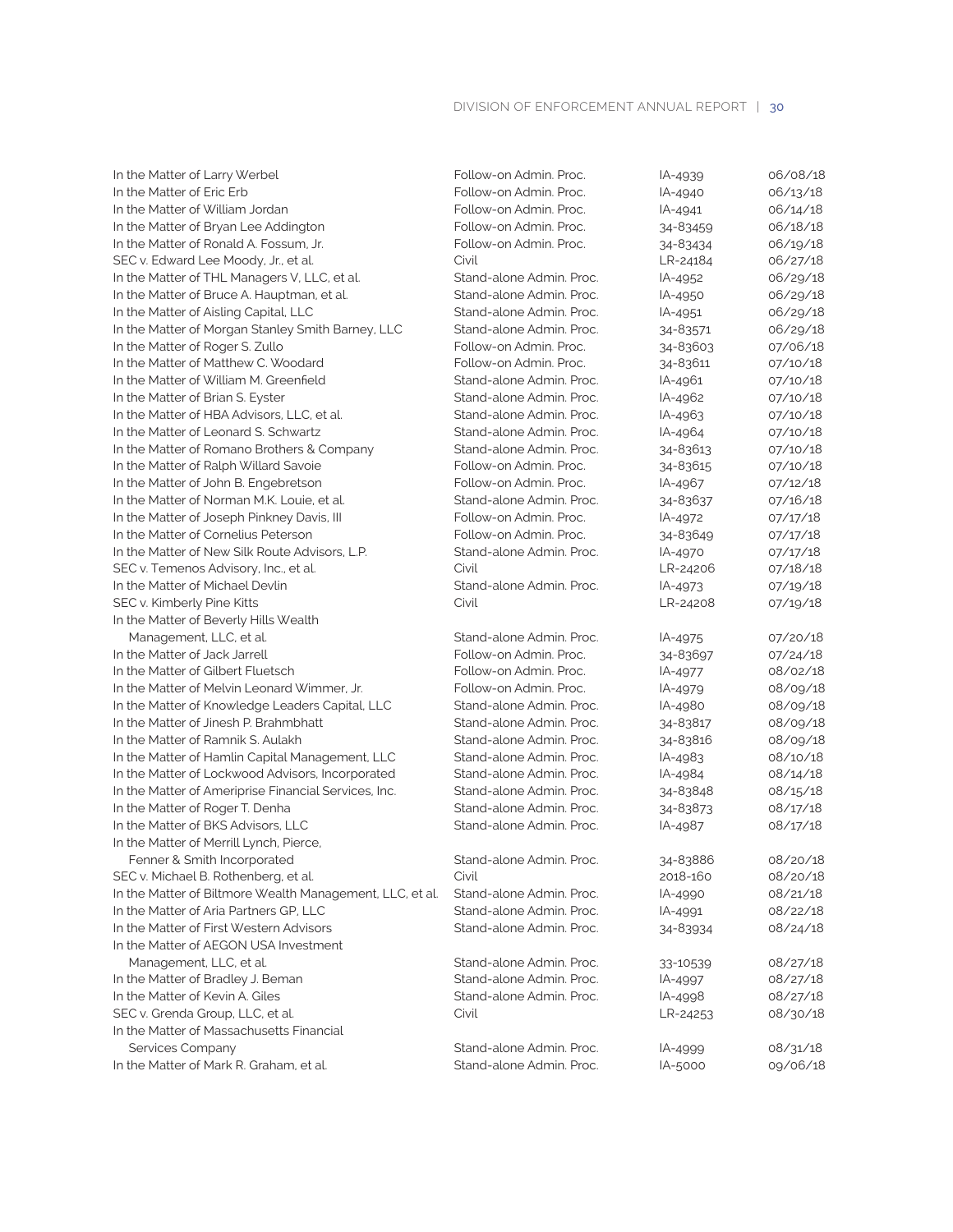| In the Matter of BB&T Securities, LLC. |
|----------------------------------------|
|----------------------------------------|

| as successor entity to BB&T Investment Services, Inc. | Stand-alone Admin, Proc. | IA-5002      | 09/07/18 |
|-------------------------------------------------------|--------------------------|--------------|----------|
| In the Matter of VSS Fund Management, LLC, et al.     | Stand-alone Admin, Proc. | IA-5001      | 09/07/18 |
| In the Matter of Crypto Asset Mangement, LP, et al.   | Stand-alone Admin, Proc. | 33-10544     | 09/11/18 |
| In the Matter of Harbour Investments, Inc.            | Stand-alone Admin, Proc. | 34-84115     | 09/13/18 |
| SEC v. Tamara Steele, et al.                          | Civil                    | LR-24276     | 09/14/18 |
| In the Matter of Cushing Asset Management, LP         | Stand-alone Admin, Proc. | $IC - 33226$ | 09/14/18 |
| In the Matter of Cecil Gregory Earls, et al.          | Stand-alone Admin, Proc. | 33-10546     | 09/14/18 |
| In the Matter of Capital Analysts, LLC                | Stand-alone Admin, Proc. | IA-5009      | 09/14/18 |
| In the Matter of Heidi Wivolin                        | Follow-on Admin, Proc.   | 34-84164     | 09/17/18 |
| In the Matter of Creative Planning, Inc., et al.      | Stand-alone Admin, Proc. | IA-5035      | 09/18/18 |
| In the Matter of Karen Bruton, CPA, et al.            | Follow-on Admin, Proc.   | IA-5038 &    |          |
|                                                       |                          | 34-84198     | 09/19/18 |
| SEC v. World Tree Financial, LLC, et al.              | Civil                    | LR-24278     | 09/19/18 |
| In the Matter of Ophrys, LLC                          | Stand-alone Admin, Proc. | IA-5041      | 09/21/18 |
| In the Matter of Dawn Roberts                         | Follow-on Admin, Proc.   | IA-5044      | 09/25/18 |
| In the Matter of Todd Wortman                         | Follow-on Admin, Proc.   | IA-5045      | 09/25/18 |
| In the Matter of Thomas J. Caufield                   | Follow-on Admin, Proc.   | IA-5046      | 09/25/18 |
| In the Matter of Hudson Housing Capital, LLC          | Stand-alone Admin, Proc. | IA-5047      | 09/25/18 |
| In the Matter of Leroy "Lee" K. Young                 | Follow-on Admin, Proc.   | 34-84292     | 09/26/18 |
| In the Matter of Putnam Investment                    |                          |              |          |
| Management, LLC, et al.                               | Stand-alone Admin, Proc. | IA-5050      | 09/27/18 |
| In the Matter of Ismail Elmas                         | Follow-on Admin, Proc.   | 34-84300     | 09/27/18 |
| SEC v. Goldsky Asset Management, LLC, et al.          | Civil                    | LR-24291     | 09/27/18 |
| In the Matter of LendingClub Asset                    |                          |              |          |
| Management, LLC, et al.                               | Stand-alone Admin, Proc. | IA-5054      | 09/28/18 |
| In the Matter of Lawrence Allen DeShetler             | Follow-on Admin, Proc.   | IA-5053      | 09/28/18 |
|                                                       |                          |              |          |

### ISSUER REPORTING AND DISCLOSURE

j

| SEC v. Gerardo de Nicolas Gutierrez, et al.         | Civil                    | LR-23964 | 10/11/17 |
|-----------------------------------------------------|--------------------------|----------|----------|
| SEC v. Rio Tinto plc, et al.                        | Civil                    | LR-24085 | 10/17/17 |
| In the Matter of Jeffrey W. Tomz, CPA               | Follow-on Admin, Proc.   | 34-81908 | 10/19/17 |
| In the Matter of Mayank Gupta, CPA                  | Follow-on Admin, Proc.   | 34-81911 | 10/19/17 |
| In the Matter of Harold J. Swart, Jr., CPA          | Follow-on Admin, Proc.   | 34-81954 | 10/26/17 |
| SEC v. Osiris Therapeutics, Inc., et al.            | Civil                    | LR-23978 | 11/02/17 |
| In the Matter of Stephen D. Ferrone                 | Follow-on Admin, Proc.   | 34-82033 | 11/08/17 |
| In the Matter of Paul Behrens. CPA                  | Follow-on Admin, Proc.   | 33-10437 | 11/14/17 |
| In the Matter of Michael C. Sabatino, CPA           | Stand-alone Admin, Proc. | 34-82110 | 11/17/17 |
| In the Matter of David N. Fuselier                  | Follow-on Admin, Proc.   | 34-82117 | 11/20/17 |
| In the Matter of Jon L. Frank                       | Stand-alone Admin. Proc. | 34-82154 | 11/27/17 |
| In the Matter of Thaddeus Bereday                   | Follow-on Admin, Proc.   | 33-10441 | 11/30/17 |
| In the Matter of Rahuldev Gandhi, CPA               | Stand-alone Admin, Proc. | 34-82208 | 12/04/17 |
| In the Matter of Richard J. Koch, CPA               | Stand-alone Admin, Proc. | 34-82207 | 12/04/17 |
| SEC v. Premier Holding Corporation, et al.          | Civil                    | LR-24000 | 12/04/17 |
| In the Matter of Anton & Chia, LLP, et al.          | Stand-alone Admin, Proc. | 34-82206 | 12/04/17 |
| In the Matter of Provectus Biopharmaceuticals, Inc. | Stand-alone Admin. Proc. | 34-82292 | 12/12/17 |
| <b>SEC v. Harry Craig Dees</b>                      | Civil                    | LR-24008 | 12/12/17 |
| In the Matter of Peter R. Culpepper, CPA            | Stand-alone Admin. Proc. | 34-82293 | 12/12/17 |
| In the Matter of Alan Shortall                      | Stand-alone Admin. Proc. | 33-10449 | 12/22/17 |
| In the Matter of Justin Samuel Cary, CPA            | Follow-on Admin, Proc.   | 34-82554 | 01/19/18 |
| In the Matter of Cynthia Holder, CPA, et al.        | Stand-alone Admin. Proc. | 34-82556 | 01/22/18 |
| In the Matter of Brian Sweet, CPA                   | Stand-alone Admin, Proc. | 34-82557 | 01/22/18 |
|                                                     |                          |          |          |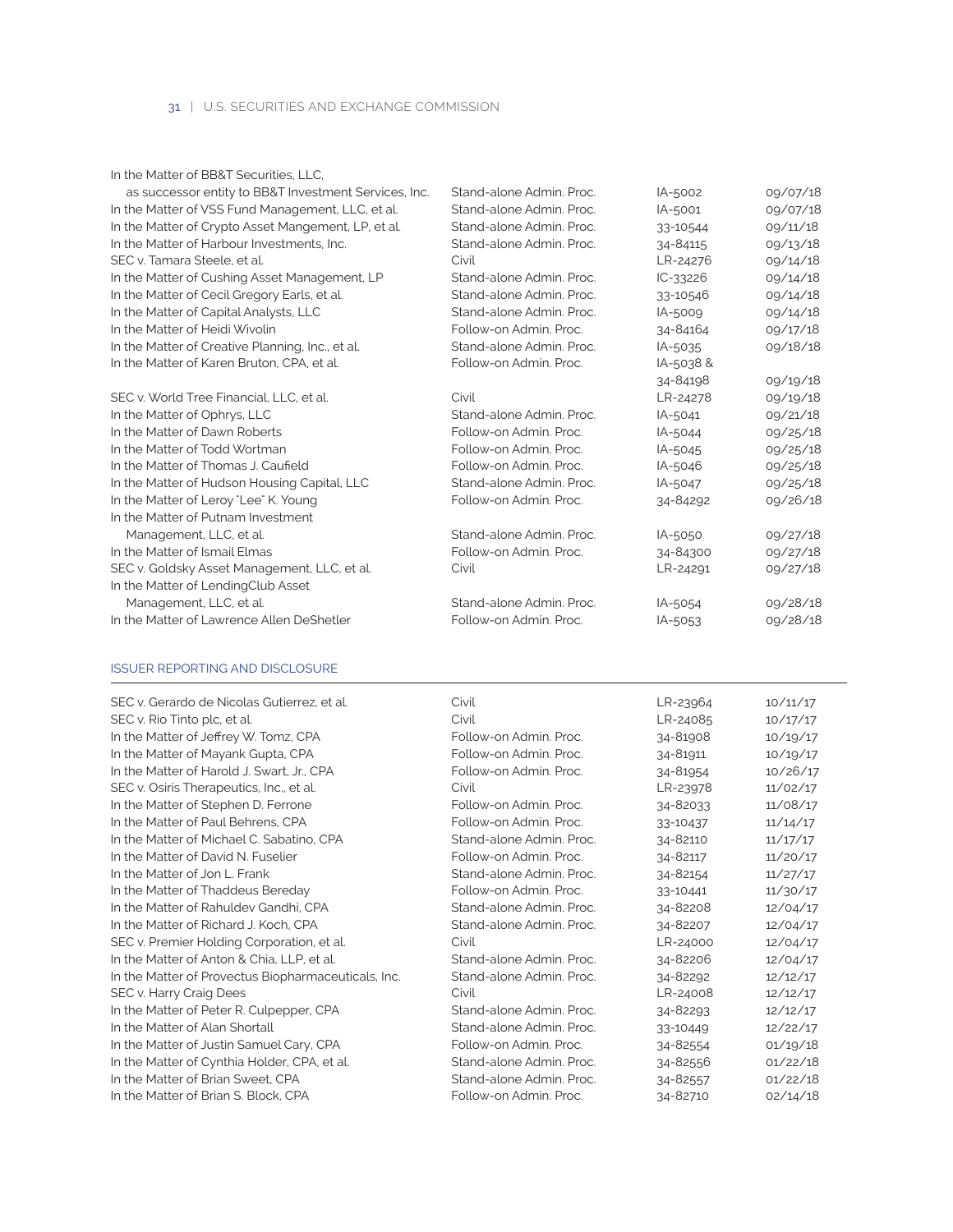| SEC v. Alan Weinberg, et al.                                | Civil                    | LR-24051 | 02/16/18 |
|-------------------------------------------------------------|--------------------------|----------|----------|
| In the Matter of Simcha Baer, CPA                           | Stand-alone Admin, Proc. | 34-82736 | 02/16/18 |
| In the Matter of Alan Weinberg, CPA, et al.                 | Follow-on Admin. Proc.   | 34-82744 | 02/21/18 |
| SEC v. Analytica Bio-Energy Corp., et al.                   | Civil                    | LR-24058 | 02/28/18 |
| <b>SEC v. Marvin Winick</b>                                 | Civil                    | LR-24058 | 02/28/18 |
| In the Matter of BDO Canada, LLP                            |                          |          |          |
| (f/k/a BDO Dunwoody, LLP)                                   | Stand-alone Admin. Proc. | 34-82859 | 03/13/18 |
| In the Matter of Deloitte & Touche Chartered Accountants    | Stand-alone Admin, Proc. | 34-82861 | 03/13/18 |
| In the Matter of KPMG                                       | Stand-alone Admin. Proc. | 34-82862 | 03/13/18 |
| In the Matter of KPMG, Inc.                                 | Stand-alone Admin. Proc. | 34-82860 | 03/13/18 |
| SEC v. Akorn. Inc., et al.                                  | Civil                    | LR-24082 | 03/26/18 |
| In the Matter of Maxwell Technologies, Inc., et al.         | Stand-alone Admin. Proc. | 33-10472 | 03/27/18 |
| In the Matter of Philip John James, CA, et al.              | Stand-alone Admin, Proc. | 33-10478 | 04/09/18 |
| In the Matter of Wellness Center USA, Inc.                  | Stand-alone Admin. Proc. | 33-10481 | 04/12/18 |
| SEC v. Andrew J. Kandelapas                                 | Civil                    | LR-24111 | 04/12/18 |
| In the Matter of Li and Company, PC, et al.                 | Stand-alone Admin. Proc. | 33-10482 | 04/12/18 |
| In the Matter of Medifirst Solutions, Inc., et al.          | Stand-alone Admin. Proc. | 34-83067 | 04/19/18 |
| In the Matter of Altaba Inc., f/d/b/a Yahoo!, Inc.          | Stand-alone Admin. Proc. | 33-10485 | 04/24/18 |
| SEC v. Revolutionary Concepts, Inc., et al.                 | Civil                    | LR-24126 | 04/27/18 |
| In the Matter of Winter, Kloman, Moter & Repp, S.C., et al. | Stand-alone Admin. Proc. | 34-83168 | 05/04/18 |
| SEC v. Parmjit Parmar, et al.                               | Civil                    | 2018-90  | 05/16/18 |
| In the Matter of Constant Contact. Inc., et al.             | Stand-alone Admin, Proc. | 33-10504 | 06/05/18 |
| In the Matter of Michael J. Mona, Jr.                       | Follow-on Admin. Proc.   | 34-83391 | 06/06/18 |
| In the Matter of RSM US, LLP                                | Stand-alone Admin. Proc. | 34-83428 | 06/14/18 |
| SEC v. Axesstel, Inc., et al.                               | Civil                    | LR-24181 | 06/28/18 |
| In the Matter of KBR, Inc.                                  | Stand-alone Admin. Proc. | 33-10516 | 07/02/18 |
| In the Matter of The Dow Chemical Company                   | Stand-alone Admin. Proc. | 34-83581 | 07/02/18 |
| SEC v. United Development Funding III, LP, et al.           | Civil                    | LR-24185 | 07/03/18 |
| In the Matter of Advanced Drainage Systems, Inc., et al.    | Stand-alone Admin. Proc. | 33-10517 | 07/10/18 |
| In the Matter of Patrick J. Gray                            | Follow-on Admin. Proc.   | 34-83620 | 07/12/18 |
| In the Matter of Genesis Associates Limited Partnership     | Stand-alone Admin. Proc. | 34-83627 | 07/13/18 |
| SEC v. John D. Schiller, Jr.                                | Civil                    | LR-24202 | 07/16/18 |
| SEC v. Centor Energy, Inc., et al.                          | Civil                    | LR-24209 | 07/17/18 |
| In the Matter of Jay C. Lake, CPA                           | Stand-alone Admin. Proc. | 33-10519 | 07/17/18 |
| SEC v. Bhushan Dandawate                                    | Civil                    | LR-24210 | 07/19/18 |
| In the Matter of Kurt J. Bordian, CPA                       | Follow-on Admin. Proc.   | 34-83772 | 08/03/18 |
| In the Matter of Ribbon Communications, Inc., et al.        | Stand-alone Admin. Proc. | 33-10528 | 08/07/18 |
| In the Matter of Daniel M. Fitzpatrick, CPA                 | Follow-on Admin. Proc.   | 34-83806 | 08/08/18 |
| In the Matter of Kevin M. Modany, CPA                       | Follow-on Admin, Proc.   | 34-83805 | 08/08/18 |
| In the Matter of Lauren Zarsky, CPA                         | Follow-on Admin. Proc.   | 34-83854 | 08/15/18 |
| In the Matter of Citigroup, Inc.                            | Stand-alone Admin. Proc. | 34-83858 | 08/16/18 |
| SEC v. Harpreet Grewal                                      | Civil                    | LR-24242 | 08/21/18 |
| In the Matter of Hari K. Ravichandran                       | Stand-alone Admin, Proc. | 33-10533 | 08/21/18 |
| In the Matter of Waruna Tivanka Ellawala                    | Stand-alone Admin. Proc. | 33-10534 | 08/21/18 |
| In the Matter of David Michael Naylor, CPA                  | Follow-on Admin. Proc.   | 34-83993 | 08/29/18 |
| In the Matter of Philip R. Jacoby, Jr.                      | Follow-on Admin. Proc.   | 34-84010 | 08/30/18 |
| SEC v. Tangoe, Inc., et al.                                 | Civil                    | LR-24255 | 09/04/18 |
| In the Matter of Michael J. Kipp                            | Follow-on Admin. Proc.   | 34-84022 | 09/04/18 |
| In the Matter of Joanne K. Viard, CPA                       | Follow-on Admin, Proc.   | 34-84023 | 09/04/18 |
| In the Matter of John Pierrard                              | Follow-on Admin, Proc.   | 34-84024 | 09/04/18 |
| SEC v. Adam C. Wasserman                                    | Civil                    | LR-24265 | 09/12/18 |
| In the Matter of Holthouse Carlin & Van Trigt, LLP          | Stand-alone Admin, Proc. | 34-84118 | 09/13/18 |
| In the Matter of Jennifer F. Wolf, CPA                      | Follow-on Admin. Proc.   | 34-84131 | 09/14/18 |
| In the Matter of Abtech Holdings, Inc.                      | Stand-alone Admin. Proc. | 33-10550 | 09/17/18 |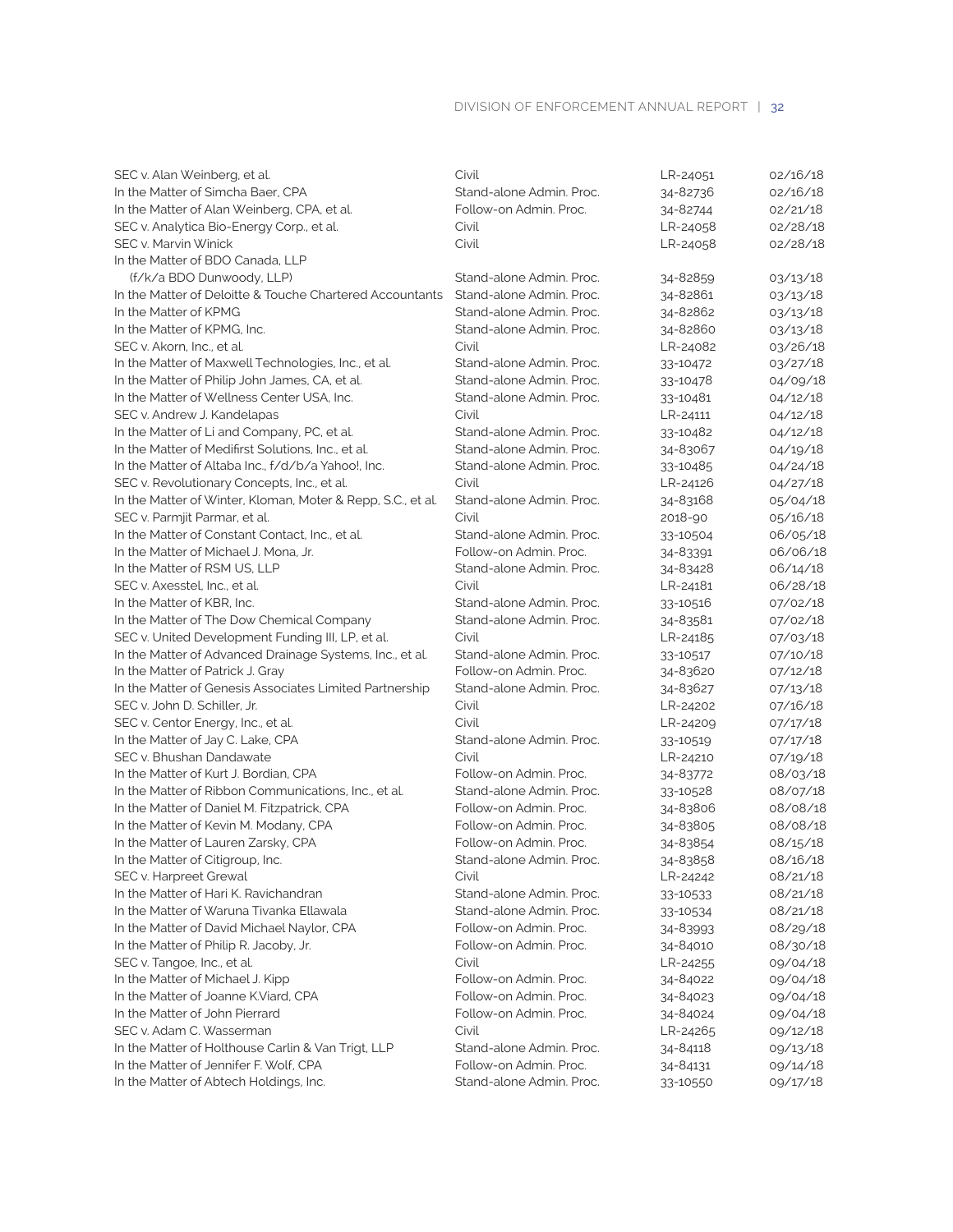| In the Matter of Glenn R. Rink                            | Stand-alone Admin, Proc. | 33-10551 | 09/17/18 |
|-----------------------------------------------------------|--------------------------|----------|----------|
| In the Matter of Lane J.Castleton                         | Stand-alone Admin. Proc. | 33-10552 | 09/17/18 |
| SEC v. Seaworld Entertainment, Inc., et al.               | Civil                    | LR-24272 | 09/18/18 |
| SEC v. Clovis Oncology, Inc., et al.                      | Civil                    | LR-24273 | 09/18/18 |
| SEC v. Frederick D. Jacobs                                | Civil                    | LR-24272 | 09/18/18 |
| In the Matter of Sientra, Inc.                            | Stand-alone Admin. Proc. | 33-10555 | 09/19/18 |
| SEC v. Hani Zeini                                         | Civil                    | LR-24275 | 09/19/18 |
| In the Matter of Nasir Shakouri                           | Follow-on Admin, Proc.   | 34-84205 | 09/19/18 |
| In the Matter of Bronson L. Quon. CPA                     | Follow-on Admin, Proc.   | 34-84207 | 09/19/18 |
| In the Matter of Robert Torino                            | Follow-on Admin, Proc.   | 34-84206 | 09/19/18 |
| In the Matter of Barrett Business Services, Inc., et al.  | Stand-alone Admin, Proc. | 33-10557 | 09/20/18 |
| SEC v. James Douglas Miller                               | Civil                    | LR-24282 | 09/20/18 |
| In the Matter of Heartland Payment Systems, LLC,          |                          |          |          |
| f/k/a Heartland Payment Systems, Inc., et al.             | Stand-alone Admin, Proc. | 33-10558 | 09/21/18 |
| In the Matter of Cardiff Lexington Corporation            |                          |          |          |
| (f/k/a Cardiff International, Inc.)                       | Stand-alone Admin, Proc. | 34-84258 | 09/21/18 |
| In the Matter of Cool Technologies, Inc.                  | Stand-alone Admin, Proc. | 34-84260 | 09/21/18 |
| In the Matter of Dasan Zhone Solutions, Inc.              | Stand-alone Admin, Proc. | 34-84261 | 09/21/18 |
| In the Matter of Infrax Systems, Inc.                     | Stand-alone Admin, Proc. | 34-84263 | 09/21/18 |
| In the Matter of Primoris Services Corporation            | Stand-alone Admin. Proc. | 34-84251 | 09/21/18 |
| In the Matter of First Hartford Corporation               | Stand-alone Admin, Proc. | 34-84262 | 09/21/18 |
| In the Matter of Dennis Wayne Hamilton, CPA               | Follow-on Admin, Proc.   | 34-84252 | 09/21/18 |
| In the Matter of Lichter, Yu and Associates, Inc., et al. | Stand-alone Admin, Proc. | 34-84281 | 09/25/18 |
| In the Matter of Dhru Desai                               | Follow-on Admin, Proc.   | 34-84291 | 09/26/18 |
| SEC v. Elon Musk                                          | Civil                    | 2018-226 | 09/27/18 |
| In the Matter of Walgreens Boots Alliance, Inc., et al.   | Stand-alone Admin. Proc. | 33-10562 | 09/28/18 |
| In the Matter of Mota Group, Inc., et al.                 | Stand-alone Admin, Proc. | 33-10564 | 09/28/18 |
| SEC v. Salix Pharmaceuticals, Ltd.                        | Civil                    | LR-24302 | 09/28/18 |
| SEC v. Adam C. Derbyshire                                 | Civil                    | LR-24302 | 09/28/18 |
| SEC v. Nutra Pharma Corporation, et al.                   | Civil                    | LR-24295 | 09/28/18 |
| SEC v. Tesla, Inc.                                        | Civil                    | 2018-226 | 09/29/18 |

### MARKET MANIPULATION

j

| In the Matter of Martin T. Cantu            | Follow-on Admin, Proc.   | 34-81793 | 10/02/17 |
|---------------------------------------------|--------------------------|----------|----------|
|                                             |                          |          |          |
| In the Matter of Henry Lin-Han Jan          | Stand-alone Admin, Proc. | 33-10431 | 10/26/17 |
| In the Matter of Artemus Mayor              | Stand-alone Admin, Proc. | 33-10432 | 10/26/17 |
| SEC v. John Madsen, et al.                  | Civil                    | LR-23973 | 10/27/17 |
| SEC v. Joseph P. Willner                    | Civil                    | 2017-202 | 10/30/17 |
| In the Matter of Millennium Management, LLC | Stand-alone Admin, Proc. | 34-81989 | 10/31/17 |
| SEC v. Brian R. Sodi, et al.                | Civil                    | 2018-38  | 02/26/18 |
| SEC v. Dennis J. Mancino, et al.            | Civil                    | LR-24067 | 03/02/18 |
| SEC v. Beaufort Securities. Ltd., et al.    | Civil                    | LR-24067 | 03/02/18 |
| SEC v. Jeffrey O. Friedland, et al.         | Civil                    | LR-24066 | 03/05/18 |
| In the Matter of Robert Joseph Ritch        | Stand-alone Admin, Proc. | 34-82840 | 03/09/18 |
| In the Matter of Timary Delorme             | Stand-alone Admin, Proc. | 34-82953 | 03/27/18 |
| SEC v. Gregory M. Bercowy                   | Civil                    | LR-24091 | 04/03/18 |
| In the Matter of Matthew T. Mushlin         | Stand-alone Admin, Proc. | 33-10480 | 04/12/18 |
| SEC v. Christopher Davies, et al.           | Civil                    | LR-24261 | 04/19/18 |
| SEC v. Diane J. Harrison, et al.            | Civil                    | LR-24122 | 04/25/18 |
| In the Matter of Andy Z. Fan                | Stand-alone Admin, Proc. | 33-10487 | 04/25/18 |
| SEC v. Eddy U. Marin, et al.                | Civil                    | LR-24127 | 05/02/18 |
| SEC v. Francisco Abellan Villena, et al.    | Civil                    | LR-24141 | 05/15/18 |
|                                             |                          |          |          |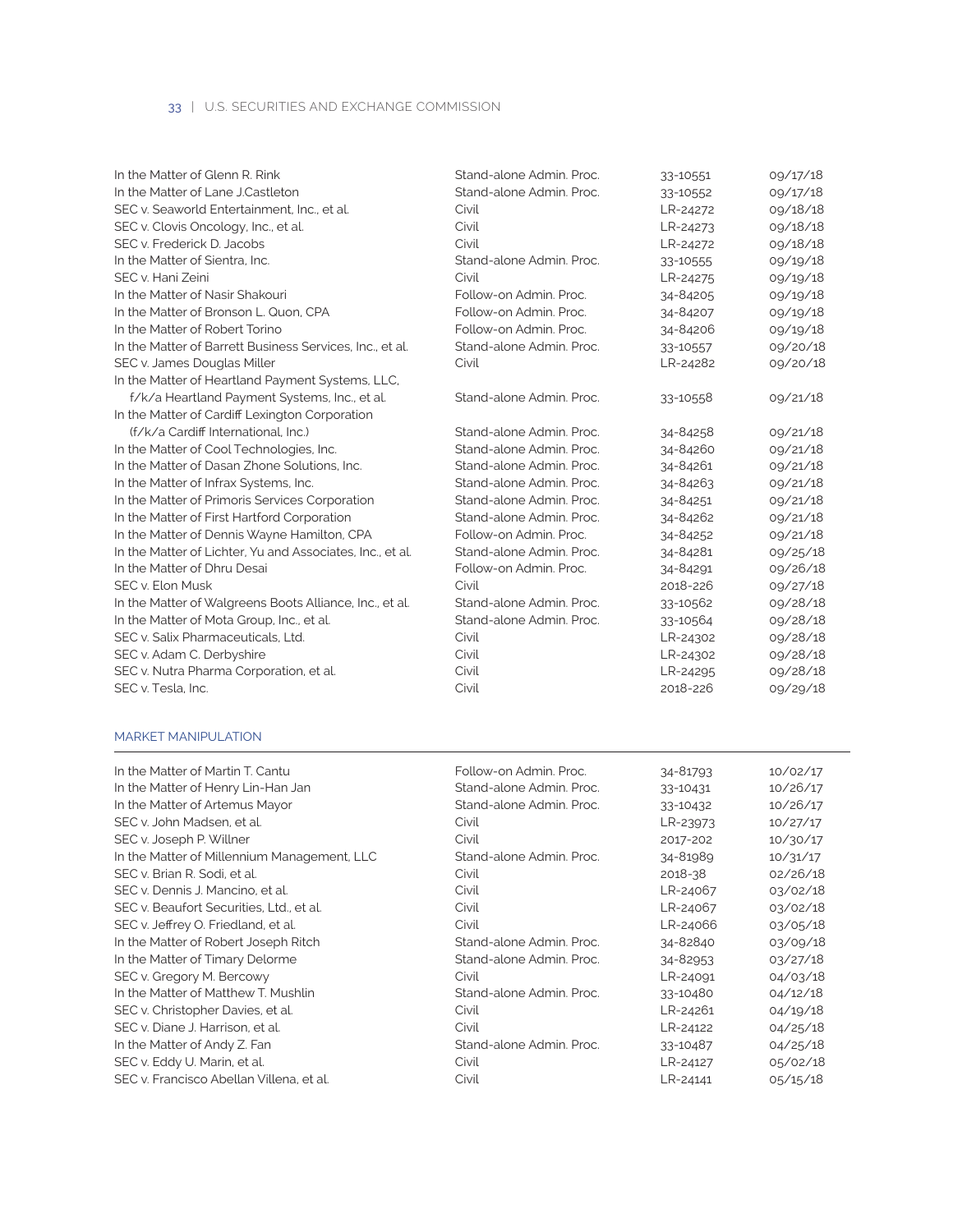#### DIVISION OF ENFORCEMENT ANNUAL REPORT | 34

| In the Matter of Timothy C. Scarpino                 | Stand-alone Admin. Proc. | 33-10496 | 05/15/18 |
|------------------------------------------------------|--------------------------|----------|----------|
| In the Matter of Mark A. Karow, et al.               | Stand-alone Admin. Proc. | 33-10495 | 05/15/18 |
| SEC v. Niel Martin Nielson                           | Civil                    | LR-24151 | 05/24/18 |
| SEC v. Carolyne Susan Johnson                        | Civil                    | LR-24151 | 05/24/18 |
| In the Matter of Arthur Kaplan                       | Stand-alone Admin. Proc. | 33-10500 | 05/24/18 |
| SEC v. Joseph A. Fiore, et al.                       | Civil                    | LR-24171 | 06/18/18 |
| SEC v. Gannon Giguiere, et al.                       | Civil                    | LR-24201 | 07/06/18 |
| SEC v. Mark E. Burns                                 | Civil                    | LR-24204 | 07/11/18 |
| SEC v. Howard M. Appel                               | Civil                    | LR-24219 | 07/27/18 |
| SEC v. Eric P. Lesak, et al.                         | Civil                    | LR-24239 | 08/21/18 |
| SEC v. In Ovations Holdings, Inc., et al.            | Civil                    | LR-24260 | 09/05/18 |
| SEC v. Barry C. Honig, et al.                        | Civil                    | LR-24262 | 09/07/18 |
| SEC v. Gregory Lemelson, et al.                      | Civil                    | LR-24267 | 09/12/18 |
| SEC v. Thomas Carter Ronk                            | Civil                    | LR-24297 | 09/28/18 |
|                                                      |                          |          |          |
| <b>MISCELLANEOUS</b>                                 |                          |          |          |
| In the Matter of William J. Pulte                    | Stand-alone Admin, Proc. | 34-82233 | 12/07/17 |
| In the Matter of James R.J. Scheltema                | Follow-on Admin. Proc.   | 34-82703 | 02/13/18 |
| In the Matter of Edmund W. Bailey                    | Stand-alone Admin. Proc. | 34-82877 | 03/14/18 |
| In the Matter of Earnest H. (Woody) DeLong, Esq.     | Follow-on Admin, Proc.   | 34-83354 | 05/31/18 |
| In the Matter of FP Resources USA, Inc., et al.      | Stand-alone Admin, Proc. | 34-83626 | 07/13/18 |
| NATL REC STAT RATING ORG (NRSRO)                     |                          |          |          |
| In the Matter of Moody's Investors Service, Inc.     | Stand-alone Admin, Proc. | 34-83965 | 08/28/18 |
| In the Matter of Moody's Investors Service, Inc.     | Stand-alone Admin. Proc. | 34-83966 | 08/28/18 |
| PUBLIC FINANCE ABUSE                                 |                          |          |          |
| SEC v. Town of Oyster Bay, New York, et al.          | Civil                    | 2017-213 | 11/21/17 |
| SEC v. David Webb, Jr.                               | Civil                    | LR-23998 | 12/01/17 |
| SEC v. Malachi Financial Products, Inc., et al.      | Civil                    | LR-24025 | 01/02/18 |
| In the Matter of Anthony A. Stovall                  | Stand-alone Admin. Proc. | 34-82443 | 01/05/18 |
| SEC v. Leonard Genova                                | Civil                    | LR-24059 | 03/01/18 |
| In the Matter of Barcelona Strategies, LLC, et al.   | Stand-alone Admin, Proc. | 34-83191 | 05/09/18 |
| In the Matter of Nachman Aaron Troodler, Esq.        | Follow-on Admin, Proc.   | 34-83399 | 06/08/18 |
| In the Matter of Malachi Financial Products, Inc.    | Follow-on Admin. Proc.   | 34-83607 | 07/09/18 |
| In the Matter of Porter B. Bingham                   | Follow-on Admin. Proc.   | 34-83608 | 07/09/18 |
| In the Matter of Sofinnova Ventures, Inc.            | Stand-alone Admin. Proc. | IA-4958  | 07/10/18 |
| In the Matter of Oaktree Capital Management, L.P.    | Stand-alone Admin. Proc. | IA-4960  | 07/10/18 |
| In the Matter of EnCap Investments L.P.              | Stand-alone Admin, Proc. | IA-4959  | 07/10/18 |
| SEC v. John A. Paulsen                               | Civil                    | LR-24218 | 07/26/18 |
| In the Matter of Charles Kerry Morris                | Stand-alone Admin. Proc. | 33-10529 | 08/14/18 |
| SEC v. Core Performance Management, LLC, et al.      | Civil                    | 2018-153 | 08/14/18 |
| SEC v. RMR Asset Management Company, et al.          | Civil                    | 2018-153 | 08/14/18 |
| In the Matter of NW Capital Markets, Inc., et al.    | Stand-alone Admin. Proc. | 34-83840 | 08/14/18 |
| In the Matter of Eric Hall & Associates, LLC, et al. | Stand-alone Admin. Proc. | 34-84224 | 09/20/18 |
|                                                      |                          |          |          |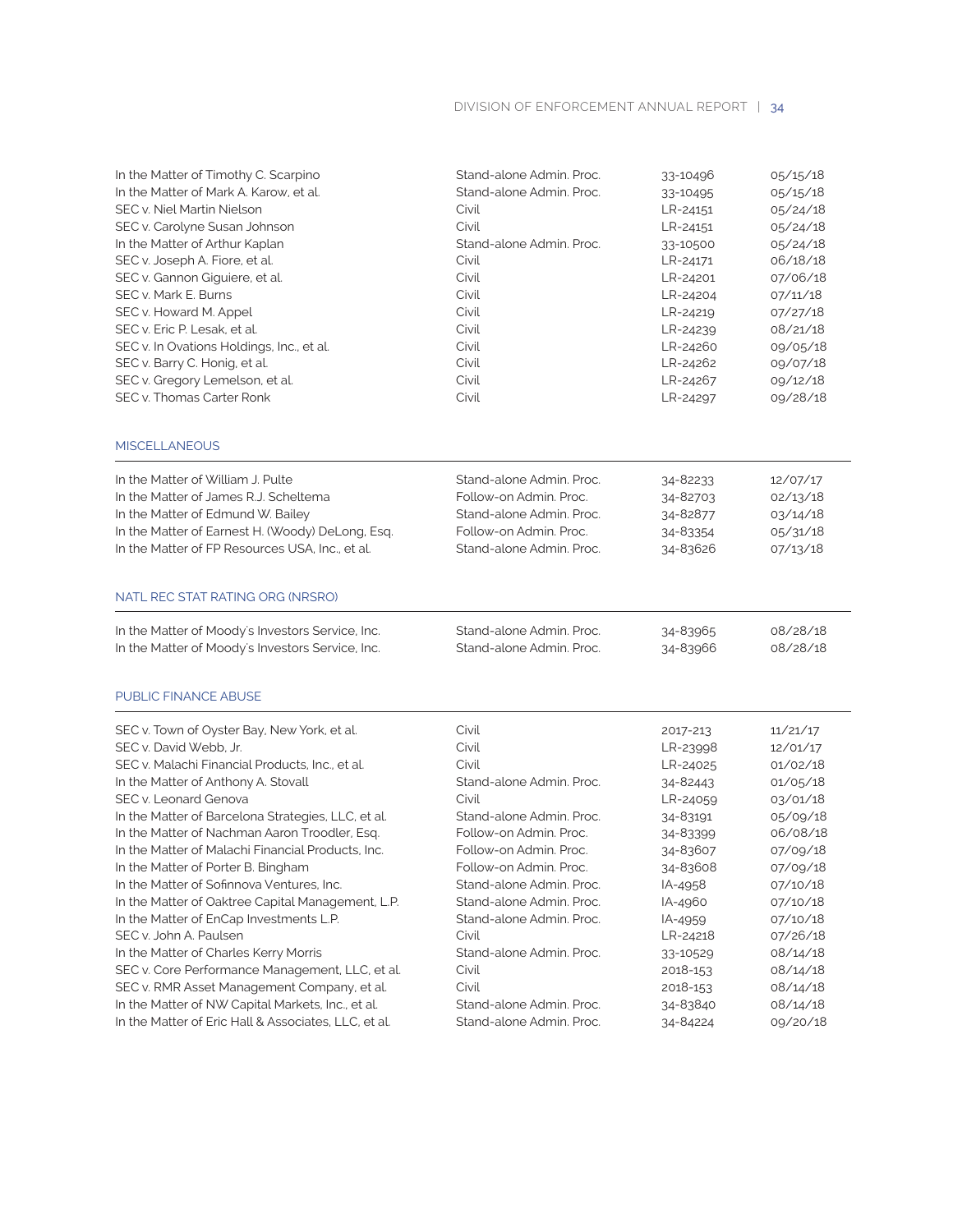### SECURITIES OFFERING

| SEC v. N1 Technologies, Inc., et al.                | Civil                    | LR-23958   | 10/03/17 |
|-----------------------------------------------------|--------------------------|------------|----------|
| SEC v. Marc A. Celello                              | Civil                    | LR-23962   | 10/05/17 |
| SEC v. Michael Scronic                              | Civil                    | LR-24094   | 10/05/17 |
| SEC v. James M. Schneider                           | Civil                    | LR-23965   | 10/11/17 |
| SEC v. Andrew H. Wilson                             | Civil                    | LR-23965   | 10/11/17 |
| SEC v. JustInfo. LLC. et al.                        | Civil                    | LR-23967   | 10/11/17 |
| SEC v. Lisa Bershan, et al.                         | Civil                    | LR-23966   | 10/11/17 |
| In the Matter of Mergenet Medical, Inc., et al.     | Stand-alone Admin. Proc. | 33-10426   | 10/16/17 |
| SEC v. Randall James                                | Civil                    | LR-23972   | 10/26/17 |
| In the Matter of YourPeople, Inc.,                  |                          |            |          |
| dba Zenefits FTW Insurance Services, et al.         | Stand-alone Admin. Proc. | 33-10429   | 10/26/17 |
| SEC v. The End of the Rainbow Partners, LLC, et al. | Civil                    | LR-23987   | 11/08/17 |
| SEC v. Paul Z. Singer, et al.                       | Civil                    | LR-23982   | 11/09/17 |
| In the Matter of Nathan Whitney Drage, Esq.         | Follow-on Admin, Proc.   | 34-82106   | 11/17/17 |
| SEC v. Joseph A. Rubbo, et al.                      | Civil                    | LR-24026   | 11/30/17 |
| SEC v. PlexCorps, et al.                            | Civil                    | LR-24079   | 12/01/17 |
| SEC v. Donald E. MacCord, Jr., et al.               | Civil                    | LR-24001   | 12/04/17 |
| SEC v. James C. Tao, et al.                         | Civil                    | LR-24003   | 12/05/17 |
| In the Matter of Munchee, Inc.                      | Stand-alone Admin, Proc. | 33-10445   | 12/11/17 |
| In the Matter of William B. Peiffer, Esg.           | Follow-on Admin, Proc.   | 34-82294   | 12/12/17 |
| SEC v. Ray C. Davis, et al.                         | Civil                    | LR-24013   | 12/14/17 |
| SEC v. Ronald A. Fossum, Jr., et al.                | Civil                    | LR-24017   | 12/19/17 |
| SEC v. Stephen C. Peters, et al.                    | Civil                    | LR-24019   | 12/20/17 |
| SEC v. Robert H. Shapiro, et al.                    | Civil                    | LR-24020   | 12/20/17 |
| SEC v. DaRayl D. Davis, et al.                      | Civil                    | LR-24087   | 12/22/17 |
| SEC v. Owen H. Naccarato                            | Civil                    | LR-24024   | 12/26/17 |
| In the Matter of Punch TV Studios, Inc.             | Stand-alone Admin, Proc. | 33-10452   | 01/09/18 |
| SEC v. David S. Haddad, et al.                      | Civil                    | LR-24028   | 01/11/18 |
| SEC v. Daniel B. Vazquez, Sr., et al.               | Civil                    | LR-24031   | 01/12/18 |
| SEC v. AriseBank, et al.                            | Civil                    | LR-24088   | 01/25/18 |
| SEC v. Nicholas J. Genovese, et al.                 | Civil                    | LR-24038   | 02/02/18 |
| In the Matter of Andrew H. Wilson, Esq.             | Follow-on Admin. Proc.   | 34-82632   | 02/05/18 |
| In the Matter of Thomas Osmonde Russell, III, Esq.  | Follow-on Admin, Proc.   | 34-82651   | 02/07/18 |
| In the Matter of Jay Mac Rust, Esq.                 | Follow-on Admin, Proc.   | 34-82688 & |          |
|                                                     |                          | 34-82691   | 02/12/18 |
| SEC v. Timothy S. Batchelor                         | Civil                    | LR-24045   | 02/13/18 |
| In the Matter of Barry M. Skinner, et al.           | Stand-alone Admin, Proc. | 33-10458   | 02/16/18 |
| SEC v. Jonathan Strum                               | Civil                    | LR-24051   | 02/16/18 |
| SEC v. Sharone Perlstein, et al.                    | Civil                    | LR-24051   | 02/16/18 |
| SEC v. Jersey Consulting, LLC, et al.               | Civil                    | LR-24064   | 02/20/18 |
| In the Matter of Jonathan Strum, Esq.               | Follow-on Admin. Proc.   | 34-82743   | 02/21/18 |
| SEC v. Jon E. Montroll, et al.                      | Civil                    | LR-24078   | 02/21/18 |
| SEC v. Steven Ventre, et al.                        | Civil                    | LR-24055   | 02/26/18 |
| SEC v. AmeraTex Energy, Inc., et al.                | Civil                    | LR-24057   | 02/27/18 |
| SEC v. Americrude, Inc., et al.                     | Civil                    | LR-24068   | 03/07/18 |
| In the Matter of Merrill Lynch, Pierce,             |                          |            |          |
| Fenner & Smith Incorporated                         | Stand-alone Admin. Proc. | 33-10465   | 03/08/18 |
| In the Matter of Credit Karma, Inc.                 | Stand-alone Admin. Proc. | 33-10469   | 03/12/18 |
| SEC v. Spark Trading Group, LLC, et al.             | Civil                    | LR-24080   | 03/12/18 |
| SEC v. Elizabeth Holmes, et al.                     | Civil                    | LR-24069   | 03/14/18 |
| SEC v. Ramesh "Sunny" Balwani                       | Civil                    | LR-24069   | 03/14/18 |
| SEC v. McKinley Mortgage Co., LLC, et al.           | Civil                    | LR-24076   | 03/22/18 |
|                                                     |                          |            |          |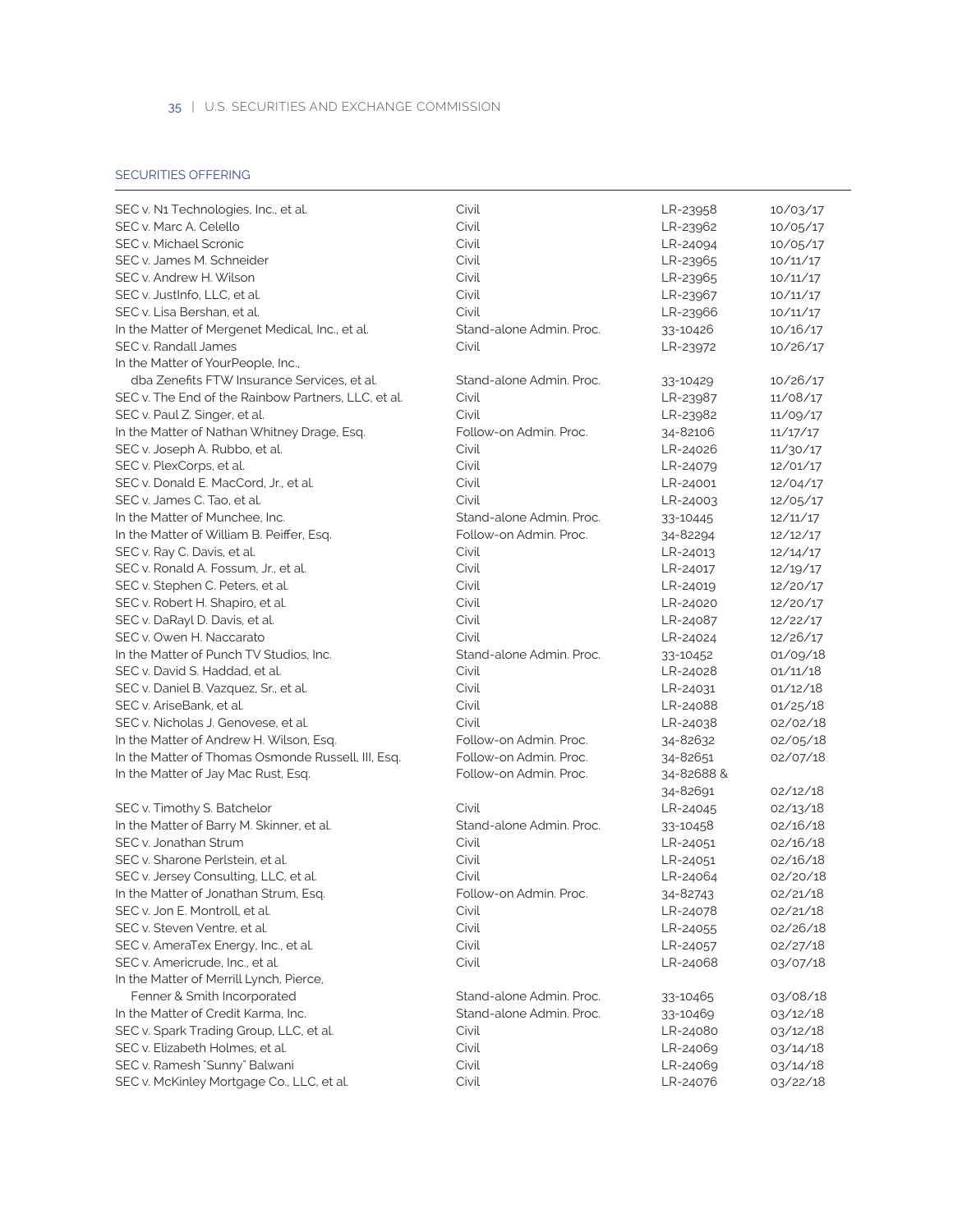#### DIVISION OF ENFORCEMENT ANNUAL REPORT | 36

| SEC v. Kirbyjon Hines Caldwell, et al.             | Civil                    | LR-24089 | 03/29/18 |
|----------------------------------------------------|--------------------------|----------|----------|
| SEC v. Shae Yatta Harper                           | Civil                    | LR-24089 | 03/29/18 |
| SEC v. Michael A. Liberty, et al.                  | Civil                    | LR-24092 | 03/30/18 |
| SEC v. Sohrab ("Sam") Sharma, et al.               | Civil                    | LR-24090 | 04/02/18 |
| SEC v. Longfin Corp., et al.                       | Civil                    | LR-24106 | 04/04/18 |
| SEC v. Peter H. Pocklington, et al.                | Civil                    | LR-24098 | 04/05/18 |
| SEC v. The Lifepay Group, LLC, et al.              | Civil                    | LR-24107 | 04/06/18 |
| SEC v. Amrit J. S. Chahal                          | Civil                    | LR-24114 | 04/12/18 |
| SEC v. Arthur Lamar Adams, et al.                  | Civil                    | LR-24129 | 04/20/18 |
| SEC v. PixarBio Corp., et al.                      | Civil                    | LR-24121 | 04/24/18 |
| In the Matter of AF Ocean Investment               |                          |          |          |
| Management Company                                 | Stand-alone Admin. Proc. | 33-10488 | 04/25/18 |
| In the Matter of ChinAmerica Andy Movie            |                          |          |          |
| Entertainment Media Company                        | Stand-alone Admin. Proc. | 33-10489 | 04/25/18 |
| SEC v. Adam Tracy, et al.                          | Civil                    | LR-24132 | 05/01/18 |
| SEC v. Keith Houlihan                              | Civil                    | LR-24137 | 05/04/18 |
| In the Matter of Shae Yatta Harper, Esq.           | Follow-on Admin. Proc.   | 33-10492 | 05/04/18 |
| SEC v. Keenan Gracey                               | Civil                    | LR-24144 | 05/10/18 |
| SEC v. The Falls Event Center, LLC, et al.         | Civil                    | LR-24139 | 05/10/18 |
| SEC v. Brent Borland, et al.                       | Civil                    | LR-24147 | 05/16/18 |
| SEC v. Bud Genius, Inc., et al.                    | Civil                    | LR-24148 | 05/21/18 |
| SEC v. Titanium Blockchain Infrastructure          |                          |          |          |
| Services, Inc., et al.                             | Civil                    | LR-24160 | 05/22/18 |
| SEC v. Taylor Moffitt, et al.                      | Civil                    | LR-24148 | 05/22/18 |
| In the Matter of Adam S. Tracy, Esq.               | Follow-on Admin. Proc.   | 34-83304 | 05/23/18 |
| SEC v. Curative Biosciences, Inc.                  |                          |          |          |
| f/k/a Healthient, Inc., et al.                     | Civil                    | LR-24180 | 05/30/18 |
| SEC v. Steven Pagartanis                           | Civil                    | LR-24152 | 05/30/18 |
| SEC v. Isaac Grossman, et al.                      | Civil                    | LR-24162 | 06/04/18 |
| SEC v. Paul Gilman, et al.                         | Civil                    | LR-24156 | 06/04/18 |
| SEC v. Ralph T. Iannelli, et al.                   | Civil                    | LR-24158 | 06/05/18 |
| SEC v. Texas Coastal Energy Company, LLC, et al.   | Civil                    | LR-24169 | 06/19/18 |
| SEC v. Perry Santillo, et al.                      | Civil                    | LR-24172 | 06/19/18 |
| SEC v. James E. Hocker                             | Civil                    | LR-24173 | 06/21/18 |
| SEC v. James VanBlaricum, et al.                   | Civil                    | LR-24176 | 06/26/18 |
| SEC v. Donato J. Dandreo, III                      | Civil                    | LR-24177 | 06/29/18 |
| SEC v. T.J. Jesky, Esq., et al.                    | Civil                    | LR-24190 | 07/02/18 |
| SEC v. The Owings Group, LLC, et al.               | Civil                    | LR-24187 | 07/06/18 |
| SEC v. Moddha Interactive, Inc., et al.            | Civil                    | LR-24199 | 07/09/18 |
| SEC v. Edward A. Young, et al.                     | Civil                    | LR-24211 | 07/11/18 |
| SEC v. John Geraci                                 | Civil                    | LR-24205 | 07/17/18 |
| SEC v. Stephen J. Barber, et al.                   | Civil                    | LR-24207 | 07/18/18 |
| SEC v. Daniel Rudden, et al.                       | Civil                    | LR-24216 | 07/19/18 |
| SEC v. William Z. ("Billy") McFarland, et al.      | Civil                    | LR-24213 | 07/24/18 |
| SEC v. David A. Harbour                            | Civil                    | LR-24220 | 07/31/18 |
| SEC v. Roger Duffield, et al.                      | Civil                    | LR-24232 | 08/02/18 |
| SEC v. Palm House Hotel, LLLP, et al.              | Civil                    | LR-24224 | 08/03/18 |
| SEC v. John C. Maccoll                             | Civil                    | LR-24230 | 08/09/18 |
| SEC v. Alexander Charles White, et al.             | Civil                    | LR-24234 | 08/13/18 |
| SEC v. Chad Anthony Lewis                          | Civil                    | LR-24233 | 08/13/18 |
| In the Matter of Tomahawk Exploration, LLC, et al. | Stand-alone Admin. Proc. | 33-10530 | 08/14/18 |
| SEC v. Equitybuild, Inc., et al.                   | Civil                    | LR-24237 | 08/15/18 |
| In the Matter of William E. Dawn                   | Follow-on Admin. Proc.   | 34-83851 | 08/15/18 |
| SEC v. Richard J. Greenlaw, et al.                 | Civil                    | LR-24246 | 08/17/18 |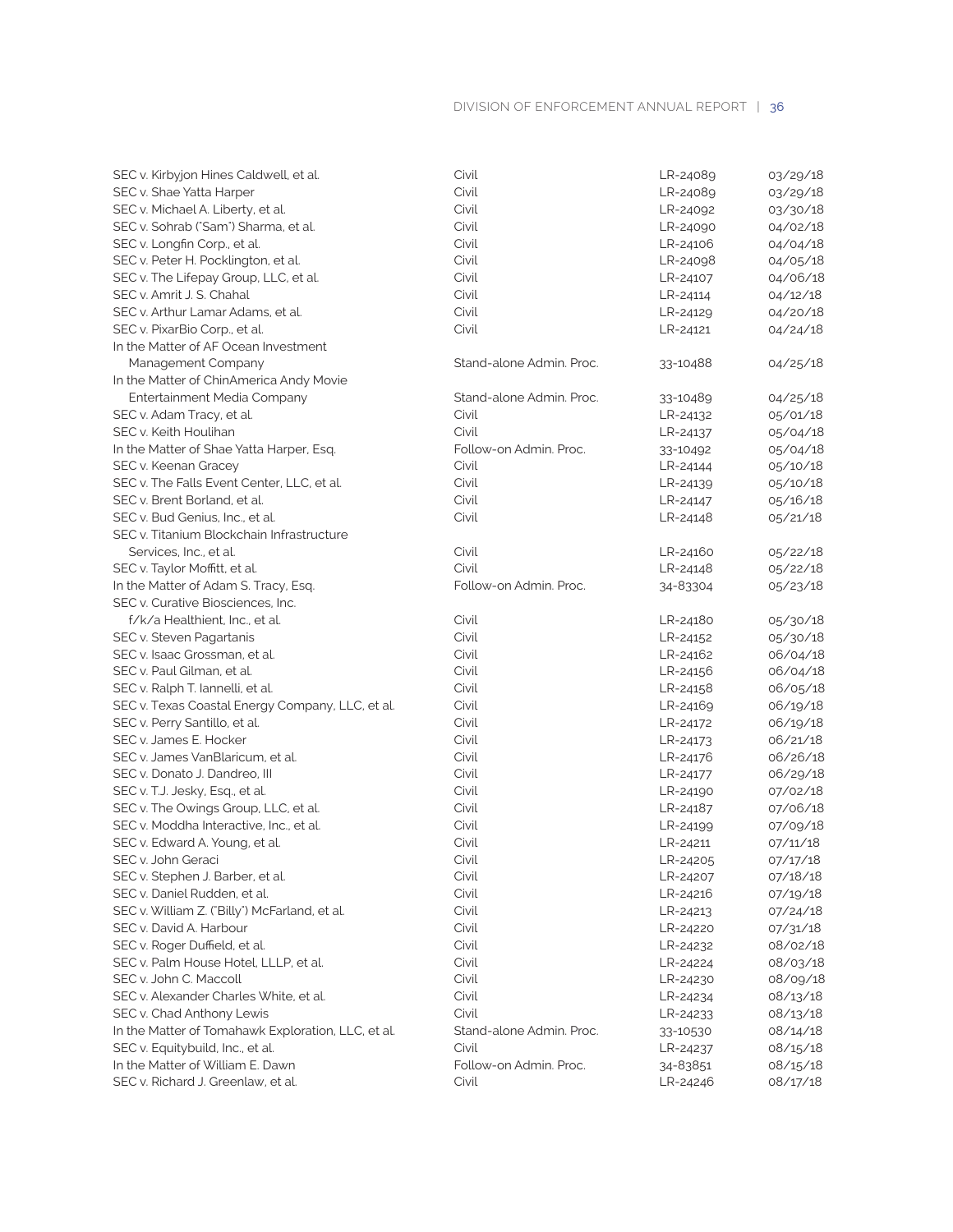| SEC v. Intertech Solutions, Inc., et al.                                                        | Civil                    | LR-24241 | 08/20/18 |
|-------------------------------------------------------------------------------------------------|--------------------------|----------|----------|
| SEC v. Barry M. Kornfeld, et al.                                                                | Civil                    | LR-24243 | 08/20/18 |
| SEC v. Lynette M. Robbins, et al.                                                               | Civil                    | LR-24243 | 08/20/18 |
| SEC v. 1 Global Capital, LLC, et al.                                                            | Civil                    | LR-24249 | 08/23/18 |
| SEC v. James Bernard Moore, et al.                                                              | Civil                    | None     | 08/27/18 |
| SEC v. Sandy J. Masselli Jr., et al.                                                            | Civil                    | LR-24248 | 08/28/18 |
| SEC v. Robert William Dorrance                                                                  | Civil                    | LR-24256 | 08/30/18 |
| SEC v. Scott Stacy Phelps, et al.                                                               | Civil                    | LR-24254 | 08/30/18 |
| SEC v. Michael E. Cone, et al.                                                                  | Civil                    | 2018-177 | 09/05/18 |
| SEC v. Brian Weber, et al.                                                                      | Civil                    | None     | 09/05/18 |
| SEC v. Joel N. Burstein                                                                         | Civil                    | LR-24259 | 09/06/18 |
| SEC v. Contrarian Investments, LLC                                                              | Civil                    | LR-24263 | 09/07/18 |
| SEC v. Nevada Sports Investment Group, LP                                                       | Civil                    | LR-24264 | 09/07/18 |
| SEC v. Joseph M. Laura, et al.                                                                  | Civil                    | LR-24266 | 09/07/18 |
| SEC v. Kevin B. Merrill, et al.                                                                 | Civil                    | 2018-201 | 09/13/18 |
| SEC v. Thomas J. Caufield                                                                       | Civil                    | LR-24270 | 09/17/18 |
| SEC v. Ernest J. Romer. III                                                                     | Civil                    | LR-24274 | 09/18/18 |
| SEC v. Leroy "Lee" Young, et al.                                                                | Civil                    | LR-24279 | 09/19/18 |
| In the Matter of Michael L. LaPenna                                                             | Stand-alone Admin, Proc. | 33-10553 | 09/19/18 |
| In the Matter of Phillip R. Grogan, Esq.                                                        | Stand-alone Admin, Proc. | 33-10554 | 09/19/18 |
| In the Matter of CMB Export, LLC, et al.                                                        | Stand-alone Admin, Proc. | 33-10559 | 09/21/18 |
| SEC v. William C. Skelley, et al.                                                               | Civil                    | LR-24288 | 09/26/18 |
| SEC v. James Thomas Bramlette, et al.                                                           | Civil                    | LR-24289 | 09/26/18 |
| SEC v. 1pool, Ltd., a/k/a 1Broker, et al.                                                       | Civil                    | 2018-218 | 09/27/18 |
| SEC v. Timothy J. Atkinson, et al.                                                              | Civil                    | 2018-216 | 09/27/18 |
| SEC v. Ronald C. Montano, et al.                                                                | Civil                    | 2018-216 | 09/27/18 |
| SEC v. Justin Blake Barrett, et al.                                                             | Civil                    | 2018-216 | 09/27/18 |
| SEC v. Robert A. Ferrante, et al.                                                               | Civil                    | None     | 09/27/18 |
| SEC v. NL Technology, LLC, et al.                                                               | Civil                    | LR-24293 | 09/27/18 |
| SEC v. Carlos I. Uresti, et al.                                                                 | Civil                    | LR-24296 | 09/28/18 |
| SEC v. Russell Craig, et al.                                                                    | Civil                    | LR-24303 | 09/28/18 |
| SRO/EXCHANGE                                                                                    |                          |          |          |
| In the Matter of New York Stock Exchange, LLC, et al.                                           | Stand-alone Admin, Proc. | 33-10463 | 03/06/18 |
| <b>TRANSFER AGENT</b>                                                                           |                          |          |          |
| SEC v. Quicksilver Stock Transfer, LLC, et al.<br>In the Matter of Manhattan Transfer Registrar | Civil                    | LR-24033 | 01/24/18 |
| Company, et al.                                                                                 | Stand-alone Admin, Proc. | 33-10497 | 05/17/18 |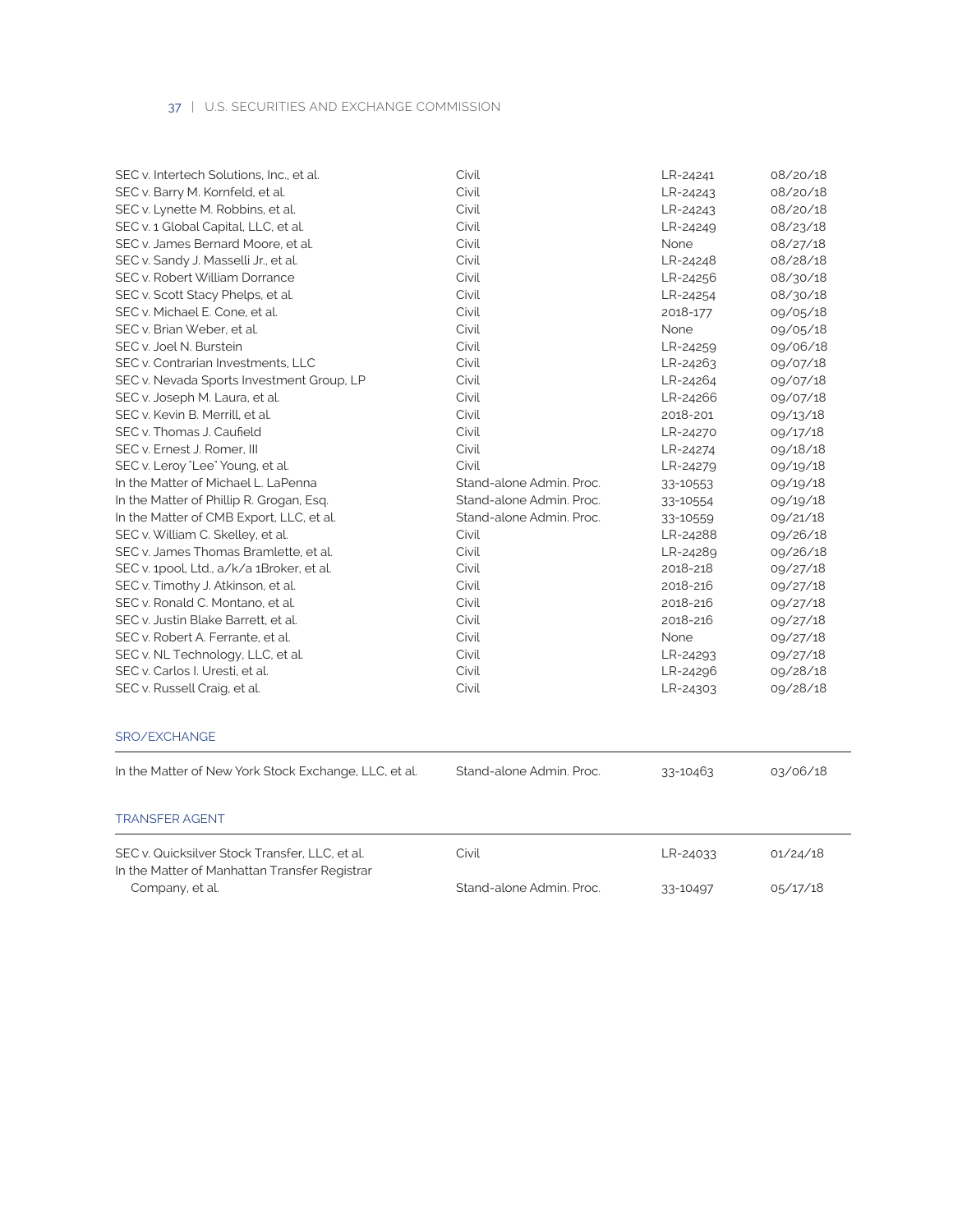### **Endnotes**

- 1 https://www.sec.gov/news/press-release/2018-22.
- 2 https://www.sec.gov/news/press-release/2018-130. The frst defendant was charged in FY 2017. https://www.sec.gov/news/press-release/2017-107.
- 3 https://www.sec.gov/news/press-release/2017-202.
- 4 https://www.sec.gov/news/press-release/2018-240.
- 5 https://www.sec.gov/news/public-statement/statement-potentially-unlawful-promotion-icos.
- 6 https://www.sec.gov/news/public-statement/enforcement-tm-statement-potentially-unlawful-onlineplatforms-trading.
- 7 https://www.sec.gov/spotlight/cybersecurity-enforcement-actions (collecting cases).
- 8 https://www.sec.gov/news/press-release/2017-227; https://www.sec.gov/news/press-release/2018-126; https://www.sec.gov/news/press-release/2018-61. 9 https://www.sec.gov/news/press-release/2018-185.
- 
- 10 https://www.sec.gov/news/press-release/2018-186.
- 11 *Id.* (collecting trading suspensions)*.*
- 12 https://www.sec.gov/news/press-release/2018-22.
- 13 *Id.* (collecting trading suspensions)*.*
- 14 https://www.sec.gov/about/offices/ocie/national-examination-program-priorities-2018.pdf; https://www.sec.gov/ocie/announcement/ocie-risk-alert-advisory-fee-expense-compliance.pdf.
- 15 https://www.sec.gov/enforce/announcement/scsd-initiative.
- 16 The MCDC Initiative was a voluntary self-reporting program that targeted material misstatements and omissions in municipal bond offering documents. The MCDC Initiative led to a large number of enforcement actions brought in FY 2015 and FY 2016.
- 17 Money ordered in FY 2018 includes *In the Matter of Petroleo Brasileiro S.A. Petrobras*, AP File No. 3-18843, Securities Exchange Act Release No. 34-84295 (Sept. 27, 2018), which orders payment of disgorgement and prejudgment interest totaling \$933,473,797 and a penalty of \$853,200,000 and provides that certain of respondent's obligations for those amounts (all but \$85,320,000) shall be deemed satisfed if, within one year, it makes payments in related actions involving the Department of Justice, a class action settlement fund, and Brazilian authorities.
- 18 137 S. Ct. 1635 (2017).
- 19 https://www.sec.gov/news/press-release/2018-226.
- 20 https://www.sec.gov/news/press-release/2018-41.
- 21 https://www.sec.gov/news/press-release/2018-198.
- 22 https://www.sec.gov/news/press-release/2018-151.
- 23 https://www.sec.gov/news/press-release/2018-220.
- 24 https://www.sec.gov/news/press-release/2017-196.
- 25 https://www.sec.gov/news/press-release/2018-170.
- 26 https://www.sec.gov/news/press-release/2018-41.
- 27 *Id.*
- 28 https://www.sec.gov/news/press-release/2018-219.
- 29 https://www.sec.gov/news/press-release/2018-226.
- 30 *Id.*
- 31 138 S. Ct. 2044 (2018).
- 32 https://www.sec.gov/news/press-release/2018-201.
- 33 https://www.sec.gov/news/press-release/2017-235.
- 34 https://www.sec.gov/news/press-release/2018-157.
- 35 https://www.sec.gov/news/press-release/2018-110.
- 36 https://www.sec.gov/news/press-release/2018-77.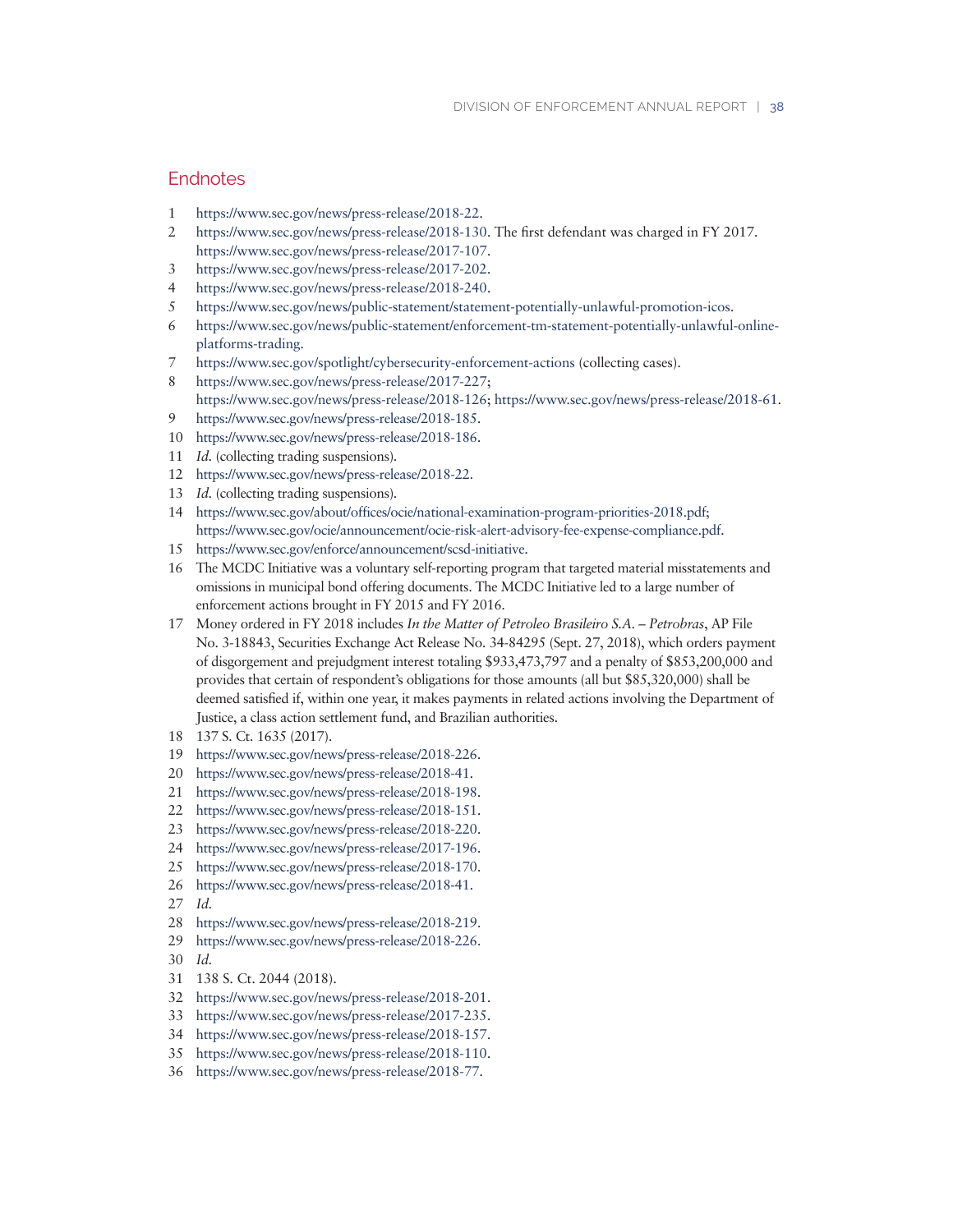- 37 https://www.sec.gov/news/press-release/2018-26.
- 38 https://www.sec.gov/news/press-release/2018-154.
- 39 https://www.sec.gov/news/press-release/2018-112.
- 40 https://www.sec.gov/news/press-release/2018-51.
- 41 https://www.sec.gov/news/press-release/2018-141.
- 42 https://www.sec.gov/news/press-release/2018-71.
- 43 https://www.sec.gov/news/press-release/2018-53.
- 44 https://www.sec.gov/news/press-release/2018-94.
- 45 https://www.sec.gov/news/press-release/2018-213.
- 46 https://www.sec.gov/news/press-release/2018-130.
- 47 https://www.sec.gov/news/press-release/2017-219.
- 48 https://www.sec.gov/news/press-release/2017-227.
- 49 https://www.sec.gov/news/press-release/2018-8.
- 50 https://www.sec.gov/news/press-release/2018-23.
- 51 https://www.sec.gov/news/press-release/2018-61.
- 52 https://www.sec.gov/news/press-release/2018-126.
- 53 https://www.sec.gov/news/press-release/2018-152.
- 54 https://www.sec.gov/news/press-release/2018-186.
- 55 https://www.sec.gov/news/press-release/2018-185.
- 56 https://www.sec.gov/news/press-release/2018-218.
- 57 https://www.sec.gov/news/press-release/2018-151.
- 58 https://www.sec.gov/news/press-release/2018-170.
- 59 https://www.sec.gov/news/press-release/2018-115; https://www.sec.gov/news/press-release/2018-40.
- 60 https://www.sec.gov/news/press-release/2018-113.
- 61 https://www.sec.gov/news/press-release/2018-97.
- 62 https://www.sec.gov/news/press-release/2018-142.
- 63 https://www.sec.gov/news/press-release/2018-219.
- 65 https://www.sec.gov/news/press-release/2018-226.
- 65 https://www.sec.gov/news/press-release/2018-41.
- 66 https://www.sec.gov/news/press-release/2018-215.
- 
- 67 https://www.sec.gov/news/press-release/2017-196.
- 68 https://www.sec.gov/news/press-release/2018-220.
- 69 https://www.sec.gov/news/press-release/2018-6.
- 70 https://www.sec.gov/news/press-release/2018-198.
- 71 https://www.sec.gov/news/press-release/2018-199.
- 72 https://www.sec.gov/news/press-release/2018-207.
- 73 https://www.sec.gov/news/press-release/2018-167.
- 74 https://www.sec.gov/news/press-release/2018-108.
- 75 https://www.sec.gov/news/press-release/2018-73.
- 76 https://www.sec.gov/news/press-release/2018-169.
- 77 https://www.sec.gov/news/press-release/2018-168.
- 78 https://www.sec.gov/news/press-release/2018-153.
- 79 https://www.sec.gov/news/press-release/2018-35.
- 80 https://www.sec.gov/news/press-release/2018-100.
- 81 https://www.sec.gov/news/press-release/2018-138.
- 82 https://www.sec.gov/news/press-release/2018-31.
-